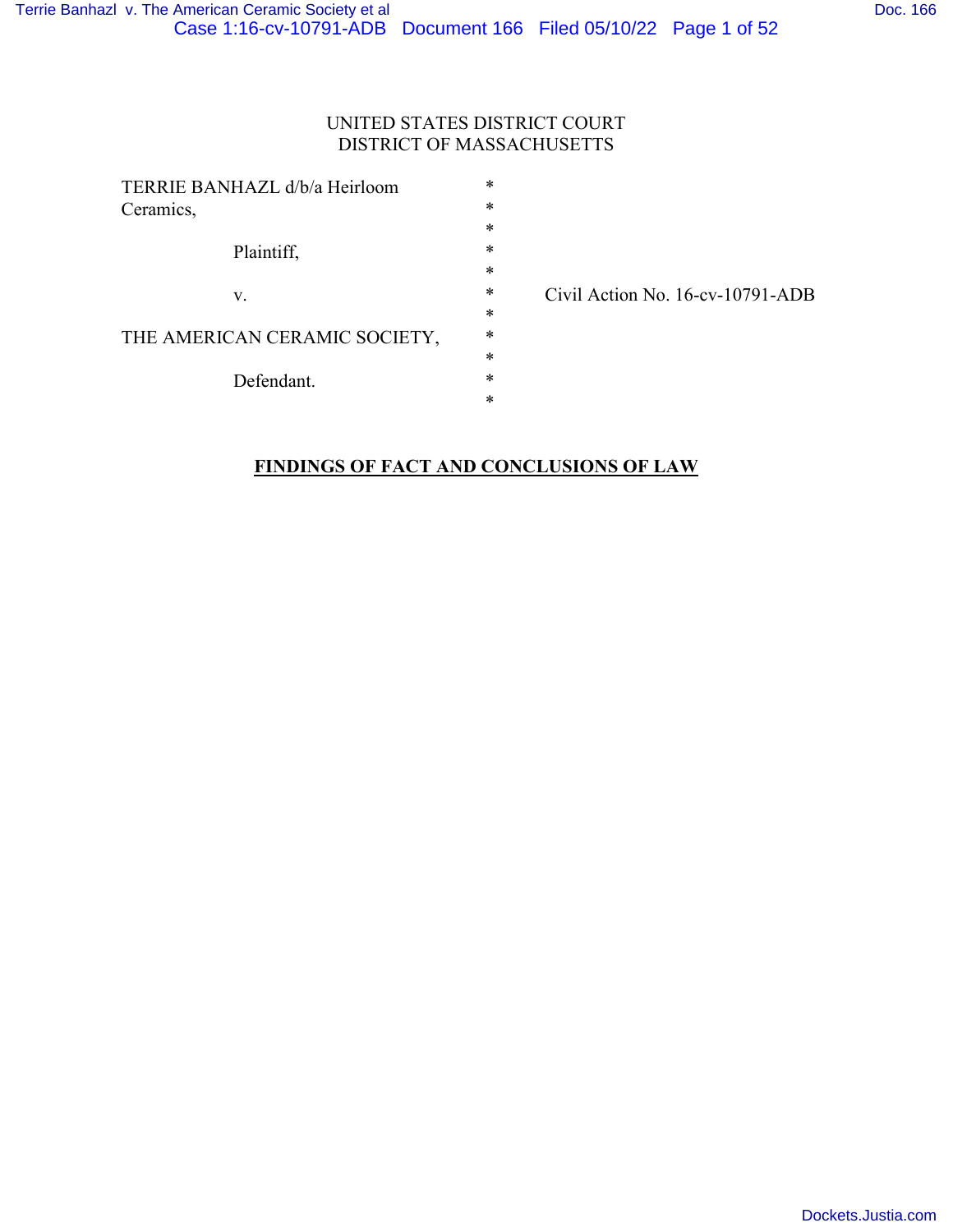# **Table of Contents**

| L.              |    |                                                                                                                                                                 |
|-----------------|----|-----------------------------------------------------------------------------------------------------------------------------------------------------------------|
| <b>II.</b>      |    |                                                                                                                                                                 |
|                 |    |                                                                                                                                                                 |
| $A$ .           |    |                                                                                                                                                                 |
| <b>B.</b>       |    |                                                                                                                                                                 |
| $\mathcal{C}$ . |    |                                                                                                                                                                 |
| D.              |    |                                                                                                                                                                 |
| E.              |    |                                                                                                                                                                 |
| F.              |    |                                                                                                                                                                 |
| G.              |    |                                                                                                                                                                 |
| Н.              |    |                                                                                                                                                                 |
|                 |    |                                                                                                                                                                 |
| A.              |    | Counterclaim Count I: Declaratory Judgment that the '237 Patent is Invalid 19                                                                                   |
|                 | 1. |                                                                                                                                                                 |
|                 | 2. |                                                                                                                                                                 |
|                 | 3. |                                                                                                                                                                 |
| <b>B.</b>       |    | Count I: Infringement; Counterclaim Count II: Declaratory Judgment of No<br>Infringement; & Counterclaim Count III: Declaratory Judgment of Unenforceability 26 |
|                 | 1. |                                                                                                                                                                 |
|                 | 2. |                                                                                                                                                                 |
|                 | 3. |                                                                                                                                                                 |
|                 | 4. |                                                                                                                                                                 |
| V.              |    |                                                                                                                                                                 |
|                 |    |                                                                                                                                                                 |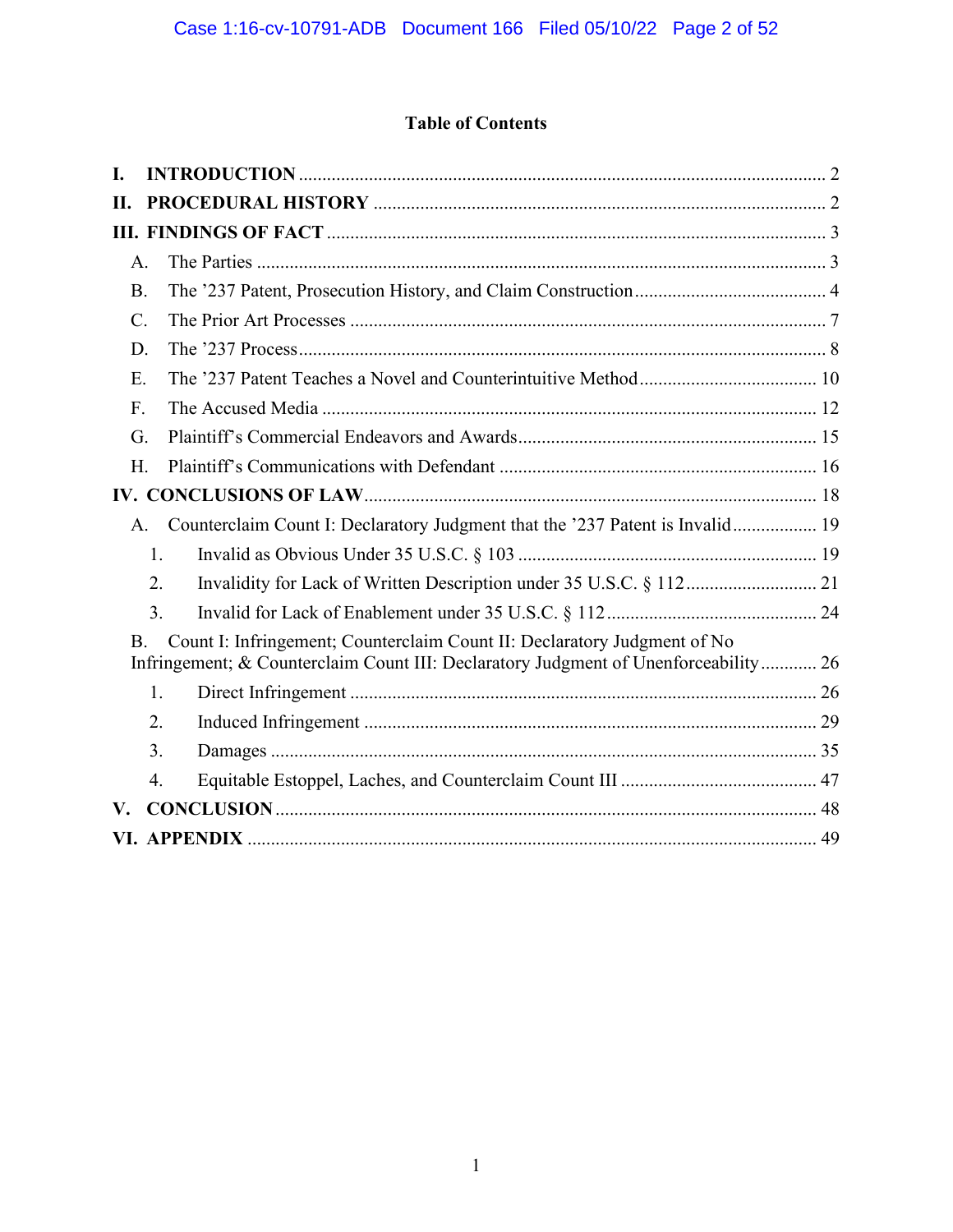#### BURROUGHS, D.J.

### **I. INTRODUCTION**

Plaintiff Terrie Banhazl ("Plaintiff") brings this action against Defendant The American Ceramic Society ("Defendant"), alleging that it directly and indirectly infringed U.S. Patent No. 7,622,237 ("the '237 patent") (Count I).<sup>1,2</sup> [ECF No. 128 (Second Amended Complaint ("SAC"))]. Defendant asserts counterclaims of invalidity (Counterclaim Count I), noninfringement (Counterclaim Count II), and unenforceability due to Plaintiff's delay in bringing suit (Counterclaim Count III). [ECF No. 131 (First Amended Answer)].

### **II. PROCEDURAL HISTORY**

On April 28, 2016, Plaintiff filed suit against Defendant, [ECF No. 1], and then filed her first amended complaint on September 6, 2016, [ECF No. 13]. On September 20, 2016, Defendant filed its answer to the amended complaint and its counterclaims. [ECF No. 15]. Plaintiff answered the counterclaim complaint on September 27, 2016. [ECF No. 16].

After briefing and a hearing, the Court entered its claim construction order on July 26, 2019, which construed eight disputed terms in the '237 patent. [ECF No. 46]. Defendant then moved for summary judgment on the theory that Plaintiff would be unable to prove infringement. [ECF No. 64]. The Court denied the motion on March 5, 2021. [ECF No. 71].

As the case moved toward trial, Defendant sought a pretrial ruling that Plaintiff could not prove infringement because of Defendant's responses to Plaintiff's requests for admission, and a

<sup>1</sup> Plaintiff's initial complaint named two other defendants, Justin Rothshank, a ceramic decal artist, and Bel Inc., a company selling decal paper. See [ECF No. 1 ¶¶ 26–39; ECF No. 128 at 1 n.1]. Plaintiff settled her claims against both of these defendants and they have since been dismissed from the case. See [ECF Nos. 7, 8].

 $2$  Although the SAC does not label this claim, for ease of reference the Court will refer to Plaintiff's infringement claim as Count I.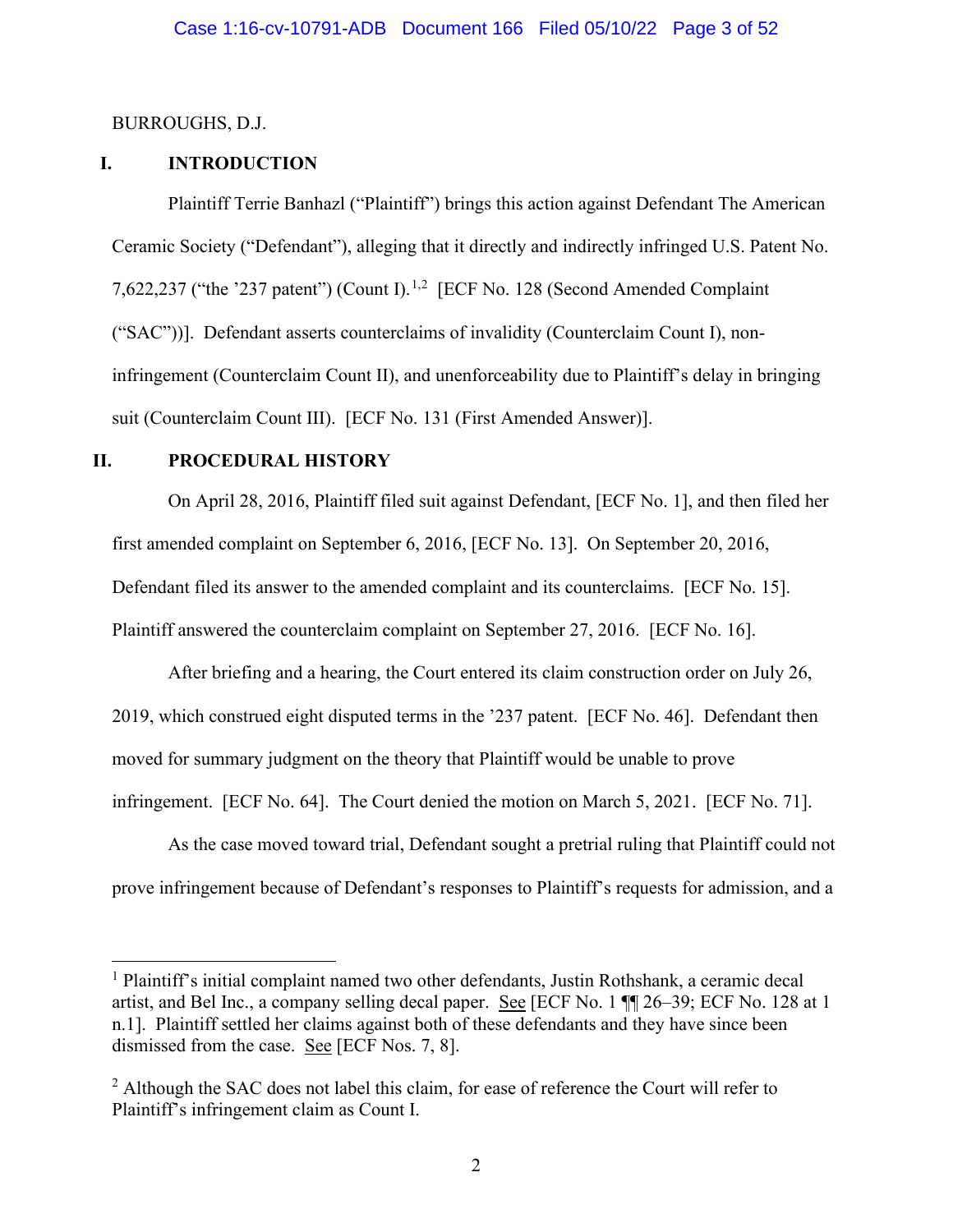#### Case 1:16-cv-10791-ADB Document 166 Filed 05/10/22 Page 4 of 52

2004 post on an internet discussion group which allegedly recites the process disclosed in the '237 patent. [ECF No. 121]. The Court denied Defendant's request on November 1, 2021. [ECF No. 123].

After the parties filed amended pleadings, [SAC, ECF No. 131, ECF No. 133], the case proceeded to trial on Count I and on Counterclaim Counts I, II, and III. A nine-day trial took place between November 15 and December 9, 2021. [ECF Nos. 135–36, 138–41, 143, 145–46]. The Court heard testimony from six witnesses. [Id.]. After closings, the parties submitted proposed findings of fact and conclusions of law. [ECF Nos. 164, 165].

Having considered the evidence presented at trial and the parties' post-trial submissions, the Court makes the following findings of fact and conclusions of law pursuant to Federal Rule of Civil Procedure 52(a).

#### **III. FINDINGS OF FACT**

#### **A. The Parties**

Plaintiff is a ceramist that has practiced and been involved in the ceramic arts for several decades. [Nov. 15 Tr. 5:20–6:21]. Defendant is a non-profit organization that caters to the ceramic community. [Dec. 6 Tr. 901:17–18]. The organization is divided into two parts: an art side focused on ceramic arts and creativity, and a science side with a mission related to the scientific uses of ceramics. [Dec. 6 Tr. 770:16–19]. Defendant's art side publishes two magazines, Ceramics Monthly ("CM") and Pottery Making Illustrated ("PMI"). [Dec. 6 Tr. 770:12–15]. It also publishes books, produces videos, operates a video streaming service called Clayflicks, maintains a website called the Ceramic Arts Network that publishes a blog and newsletters, and hosts conferences and workshops through its International Ceramic Arts Network. [Nov. 16 Tr. 72:3–13; Dec. 6 Tr. 805:16–808:8, 864:23–25, 874:11–13, 876:7–15]. Defendant's art side earns income through subscriptions, advertising, membership fees, and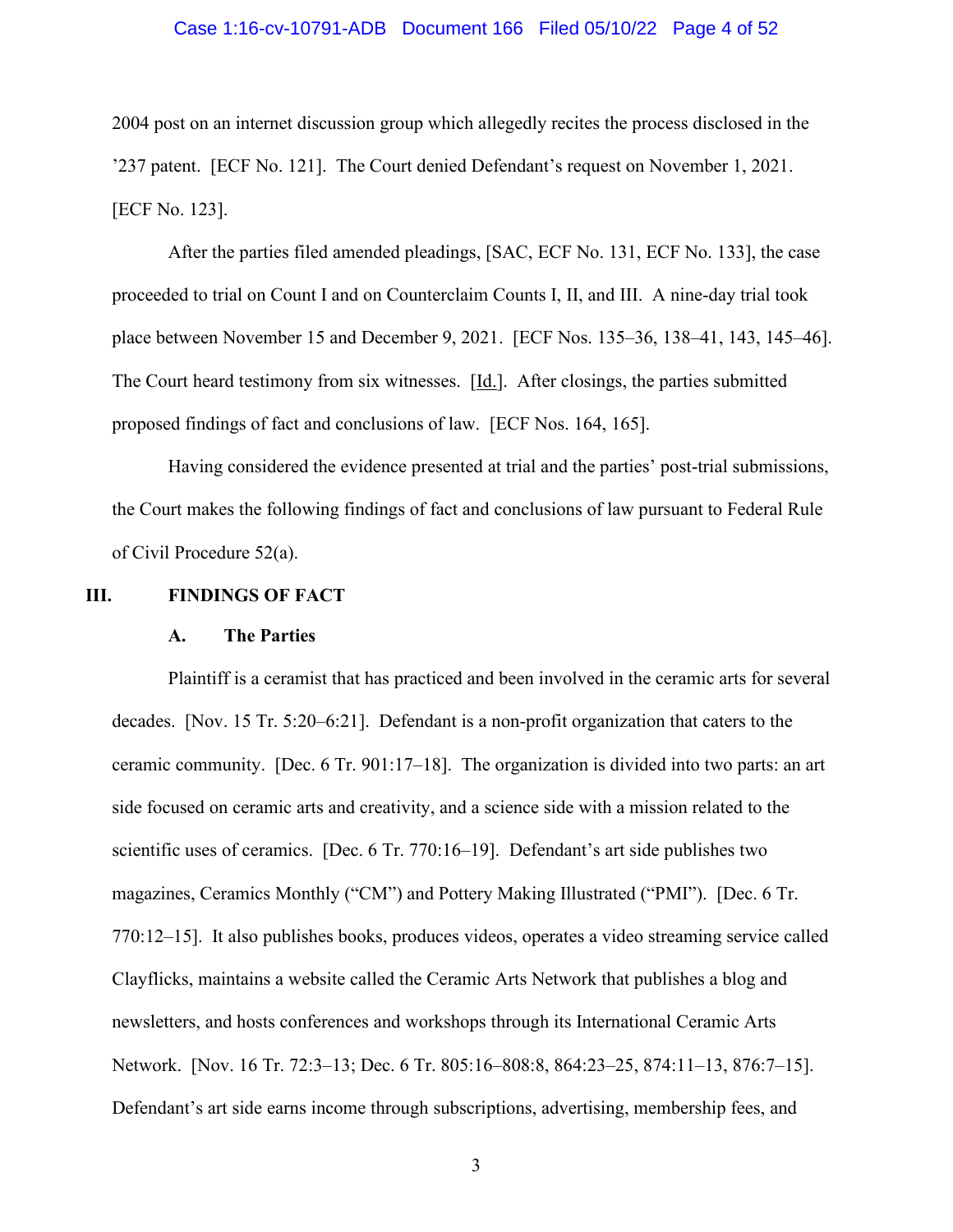product sales, but it does not earn income through practicing any particular ceramic technique.

[Dec. 6 Tr. 771:8–13].

# **B. The '237 Patent, Prosecution History, and Claim Construction**

Plaintiff is the inventor on the '237 patent, which is titled "System, Apparatus, and

Method for the Permanent Transfer of Images onto Glossy Surfaces." [Ex. 21 at 1]. Plaintiff

filed the application that led to the issuance of the '237 patent on September 26, 2006. [Id. at 1].

The '237 patent explains that the invention

relates to systems and methods for transferring high quality two-dimensional images permanently onto kiln fire able glossy substrates by printing on a film covered transfer agent using toner containing iron oxide. The ability to easily, economically and safely apply one of a kind high quality photographic images onto a transfer agent and permanently affix these images on to functional kiln fire able ceramic or glass surfaces without specialty manufacturing equipment, potentially toxic cover-coats or specialized training, has heretofore been impossible.

[Id. at Col. 1, Lns. 17–26]. The patent discloses nine claims, two independent claims and seven

dependent claims. [Id. at Claims 1–9]. Independent claim 1 of the patent is directed to:

[a] method of permanently transferring an image to a substrate having a glossy surface, including: providing a sheet of film-covered transfer paper having the image printed on the film side of the transfer paper, wherein the image is printed with an iron-oxide based toner; transferring the film to the glossy surface; and heating the substrate with the film to a temperature sufficient to evaporate the film and to embed the image into the glossy surface.

[Id. at Claim 1].

Dependent claims 2–7 claim:

2. The method of claim 1, wherein the temperature is at least 1000 degrees Fahrenheit.

3. The method of claim 1, wherein the glossy surface is a glass.

4. The method of claim 1, wherein the glossy surface is a ceramic glaze.

5. The method of claim 1, wherein the substrate is a ceramic.

6. The method of claim 1, wherein the step of providing the transfer paper includes printing the image on the film side of the transfer paper with a laser printing device.

7. The method of claim 1, wherein transferring the film includes wetting the transfer paper and sliding the film onto the glossy surface.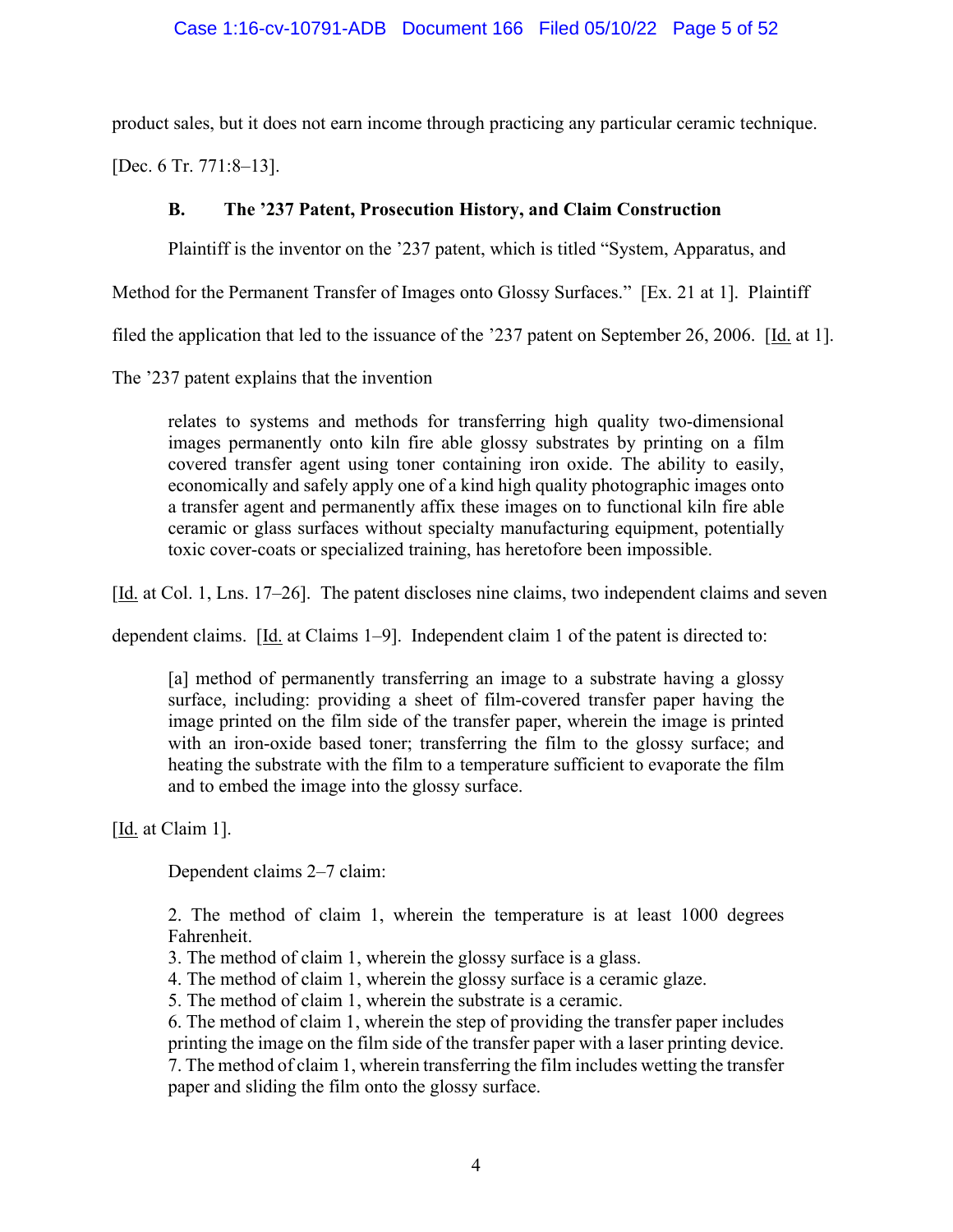[Id. at Claims 2–7].

Independent claim 8 is directed to:

[a] [method] of permanently transferring an image to a substrate having a glossy surface, including: printing the image onto the film side of a sheet of transfer paper using a laser printing device using an iron-oxide based toner; transferring the film with the image onto the glossy surface; heating the substrate with the film to a temperature such that the film evaporates and the image embeds into the glossy surface.

[Id. at Claim 8].

Finally, dependent claim 9 claims:

The method of claim 8, wherein the glossy surface is one of a glass or a ceramic glaze.

[Id. at Claim 9].

Before the patent issued, the U.S. Patent and Trademark Office ("USPTO") initially rejected some of the proposed claims in the patent application. [Ex. 20 at 70–76]. In relevant part, the patent application originally claimed a method for "permanently affixing images onto glossy substrates using off the shelf equipment and supplies . . . wherein the said glossy substrate is comprised of an object which is capable of being fired in a kiln." [Ex. 20 at 102]. The USPTO was concerned with the proposed claims' use of "capable of being fired in a kiln" because, depending on the circumstances, anything is capable of being fired in a kiln. [Ex. 20 at 72]. The patent examiner also identified several prior art processes that disclosed the process as initially claimed. [Id. at 72–73]. In response, Plaintiff amended her claims to state that "heating the substrate with the film **to a temperature sufficient to evaporate the film and to embed the image into the glossy surface**." [Ex. 20 at 55 (emphasis added)]. Plaintiff testified that her understanding was that all of the prior art referenced by the patent examiner related to processes that took place at lower temperatures than her claimed process and that her amendment would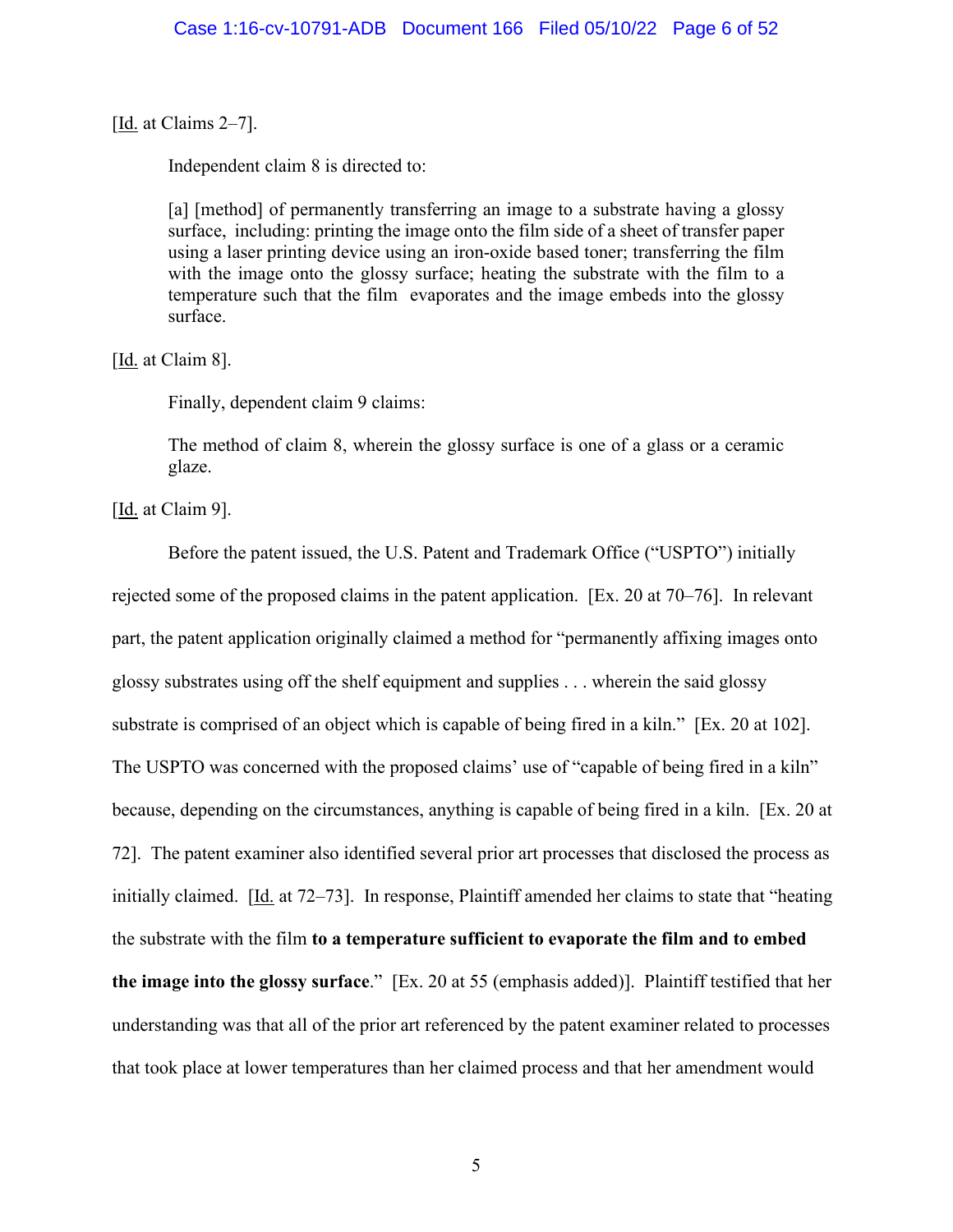### Case 1:16-cv-10791-ADB Document 166 Filed 05/10/22 Page 7 of 52

distinguish her process from these low-temperature prior art processes. [Nov. 15 Tr. 57:8-22].

The USPTO accepted the revised claims and the patent issued. [Ex. 20 at 7].

As part of this litigation, the Court construed eight terms used in the claims. The Court's adopted construction of the terms is summarized below:

| <b>Disputed Claim Term</b>                                                                                            | <b>Court's Adopted Construction</b>                                                                                                                                                                                                                                                                                                                                                         |
|-----------------------------------------------------------------------------------------------------------------------|---------------------------------------------------------------------------------------------------------------------------------------------------------------------------------------------------------------------------------------------------------------------------------------------------------------------------------------------------------------------------------------------|
| "Permanently"                                                                                                         | Preamble is limiting. In a way that exists or<br>remains unchanged for the life of the<br>substrate.                                                                                                                                                                                                                                                                                        |
| "Glossy surface/substrate having a glossy<br>surface"                                                                 | Plain and ordinary meaning, or the outside of<br>a glazed ceramic piece fired in a kiln or a<br>glass object.                                                                                                                                                                                                                                                                               |
| "Film covered transfer paper" or "transfer<br>paper"                                                                  | Decal paper that is pre-coated with a film and<br>acts as a transfer agent; also referred to as<br>water slide decal paper.                                                                                                                                                                                                                                                                 |
| "Having the image printed" or "image is<br>printed"                                                                   | Reproduce an image using a printer or<br>photocopier.                                                                                                                                                                                                                                                                                                                                       |
| "Transferring the film to the glossy surface"<br>or "transferring the film with the image onto<br>the glossy surface" | "Transferring to" or "transferring.<br>onto:" plain and ordinary meaning.<br>"Film:" decal paper that is pre-coated with a<br>film and acts as a transfer agent; also referred<br>to as water slide decal paper.<br>"Image:" plain and ordinary meaning.<br>"Glossy surface:" plain and ordinary<br>meaning, or the outside of a glazed ceramic<br>piece fired in a kiln or a glass object. |
| "Evaporate"                                                                                                           | To change a material into gas, including any<br>predecessor melting phase.                                                                                                                                                                                                                                                                                                                  |
| "Embed $(s)$ "                                                                                                        | Plain and ordinary meaning, or sink into.                                                                                                                                                                                                                                                                                                                                                   |
| "Laser printing device"                                                                                               | A black and white laser printer or<br>photocopier.                                                                                                                                                                                                                                                                                                                                          |

[ECF No. 46 at 24]. As part of its claim construction order, the Court found that a person of ordinary skill in the art (the "POSITA") covered by the '237 patent is someone "who has at least five years of experience making ceramics and has familiarity with the tools and materials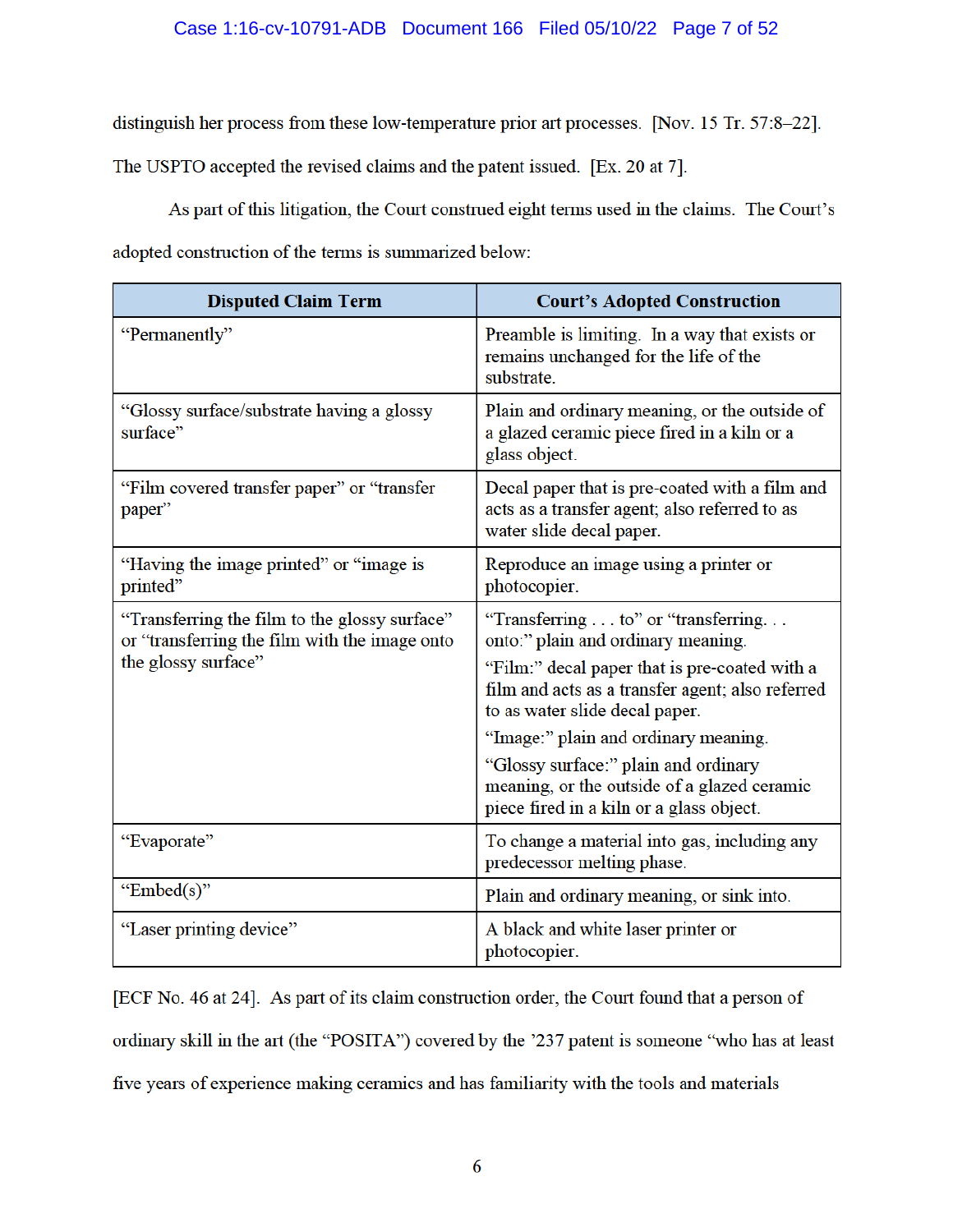#### Case 1:16-cv-10791-ADB Document 166 Filed 05/10/22 Page 8 of 52

commonly used in ceramics, including clays, glazes, and the use of a kiln." [Id. at 5]. During summary judgment, Defendant asserted the theory that Plaintiff could not establish infringement because the film used to transfer an image to a substrate using the '237 process does not evaporate when heated, but instead burns. [ECF No. 64-1 at 13–14]. The Court rejected this argument because Defendant was attempting to reconstrue the term "evaporation" in a way that was inconsistent with the Court's construction. [ECF No. 71 at 12].

### **C. The Prior Art Processes**

Plaintiff's inspiration for the method disclosed in the '237 patent stemmed from her desire to create a memorable gift for her mother's birthday. [Nov. 15 Tr. 10:19–11:15]. She wanted to transfer an image of a favorite family recipe and family photos onto a ceramic platter. [Id.]. After researching the existing processes for transferring an image onto a ceramic object, Plaintiff determined that a process that would consistently and safely produce an exact reproduction of the recipe and photos onto the platter did not seem to exist. Plaintiff testified about the three different processes that she explored, which were available to ceramists at that time: (1) screen printing, (2) retrofitted printers that use ceramic pigments, and (3) iron oxide decals from off-the-shelf laser printers. [Nov. 15 Tr. 13:24–14:2]. These three processes are described in the '237 patent's specification. [Ex. 21].

First, the screen-printing method is a multi-step process requiring ceramists to use a stencil and apply ink using a squeegee, screen, and other tools. [Nov. 15 Tr. 14:9–24]. Plaintiff testified that this method was unsatisfactory because it required expensive supplies, used toxic chemicals that were not food safe, and was a complicated process that did not result in a crisp image transfer. [Nov. 15 Tr. 14:6–17:4]. Second, the retrofitted-printer method involved replacing a printer's standard inks and toners with ceramic pigment. [Nov. 15 Tr. 17:5–8].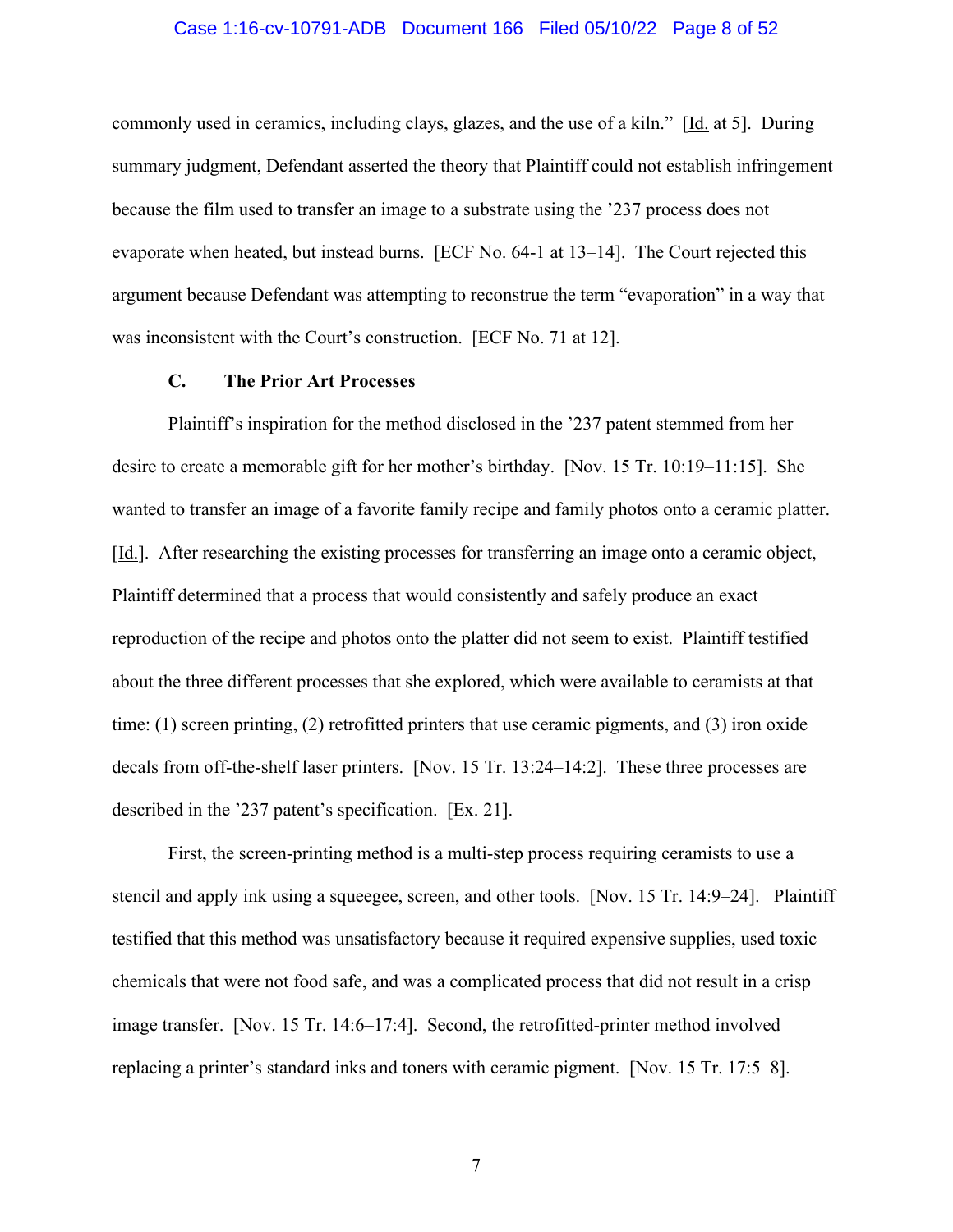#### Case 1:16-cv-10791-ADB Document 166 Filed 05/10/22 Page 9 of 52

Again, the process was not suitable for Plaintiff's purpose because it was very expensive, involved toxic chemicals, and was not food safe. [Nov. 15 Tr. 17:9–22]. Finally, the iron-oxidedecal method that Plaintiff experimented with used monochromatic (*i.e.*, black only) printers with iron-oxide based toner to print an image onto paper. [Nov. 15 Tr. 18:17–26:17, 47:20– 48:2]. The image would then be covered in a lacquer covercoat, transferred to a ceramic surface so that the image makes direct contact with the ceramic, and fired in a kiln. [Tr. 18:17–26:17, 47:20–48:2; Ex. 21 at Col. 2, Lns. 15–26]. This process was disclosed in U.K. Patent GB 2151189 B (the "Blow patent") and was also described by ceramist Les Lawrence on his website. [Nov. 15 Tr. 18:17–26:17, 47:20–48:2; Ex. 91]. Plaintiff testified that this process was unsatisfactory because it resulted in inconsistent image quality and the covercoat she had to apply used toxic chemicals. [Nov. 15 Tr. 25:5–26:7].

#### **D. The '237 Process**

After testing the three methods described above, Plaintiff began experimenting to create a process that would overcome the problems with the prior art. She eventually discovered the '237 process. The key innovation in Plaintiff's method is the use of "film covered decal paper," also known as "pre-covercoated decal paper," "film covered transfer paper" or "water slide decal paper." [Nov. 15 Tr. 51:12–18]. This type of paper is manufactured with a thin film layer on top of the paper. [Id.]. Plaintiff discovered, and subsequently patented, a process where an image is printed directly onto the film layer of the film covered decal paper using a monochromatic laser printer with iron-oxide toner. [Nov. 15 Tr. 52:23–53:6]. Then, after the decal paper is soaked in water and the paper layer removed, the film layer, which contains the printed image, is transferred to a glazed surface. [Nov. 15 Tr. 52:6–8]. Once transferred, the glazed ceramic is fired in a kiln, the film layer disappears during firing, and the image remains and fuses permanently to the glazed surface. See [Nov. 15 Tr. 51:12–21]. Because the image is fired just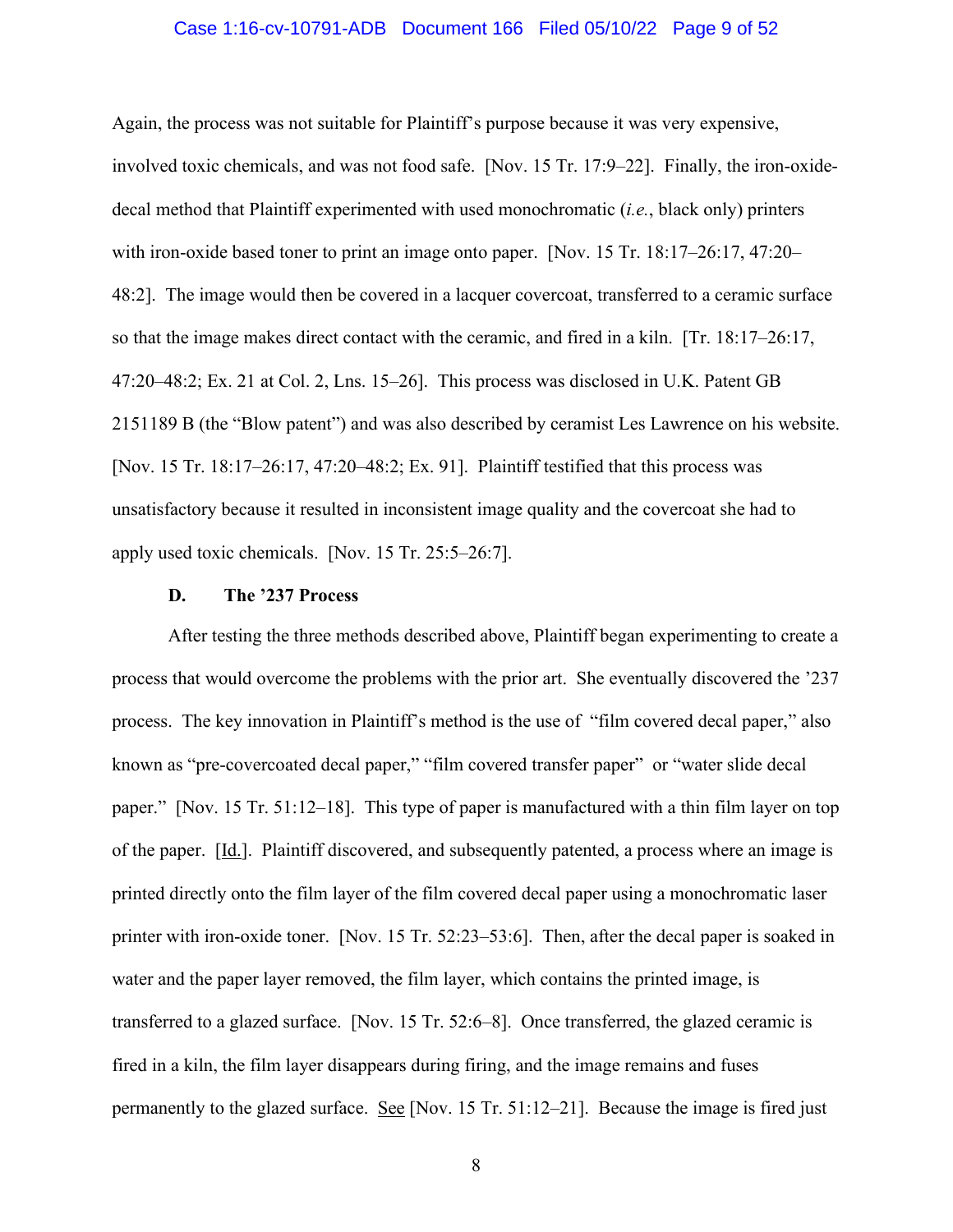### Case 1:16-cv-10791-ADB Document 166 Filed 05/10/22 Page 10 of 52

hot enough to soften the glaze, the image sinks into the glazed surface. [Nov. 15 Tr. 55:1–5]. The resulting image is always a sepia tone because of the iron oxide in the toner. [Nov. 15 Tr. 55:6–9]. Because the paper used in Plaintiff's process is pre-coated with the film, a ceramist does not need to apply a separate toxic covercoat to create the decal, which was required by the prior art process disclosed by the Blow patent. See [Nov. 15 Tr. 51:5–18].

The '237 patent provides the below figure to illustrate the process:

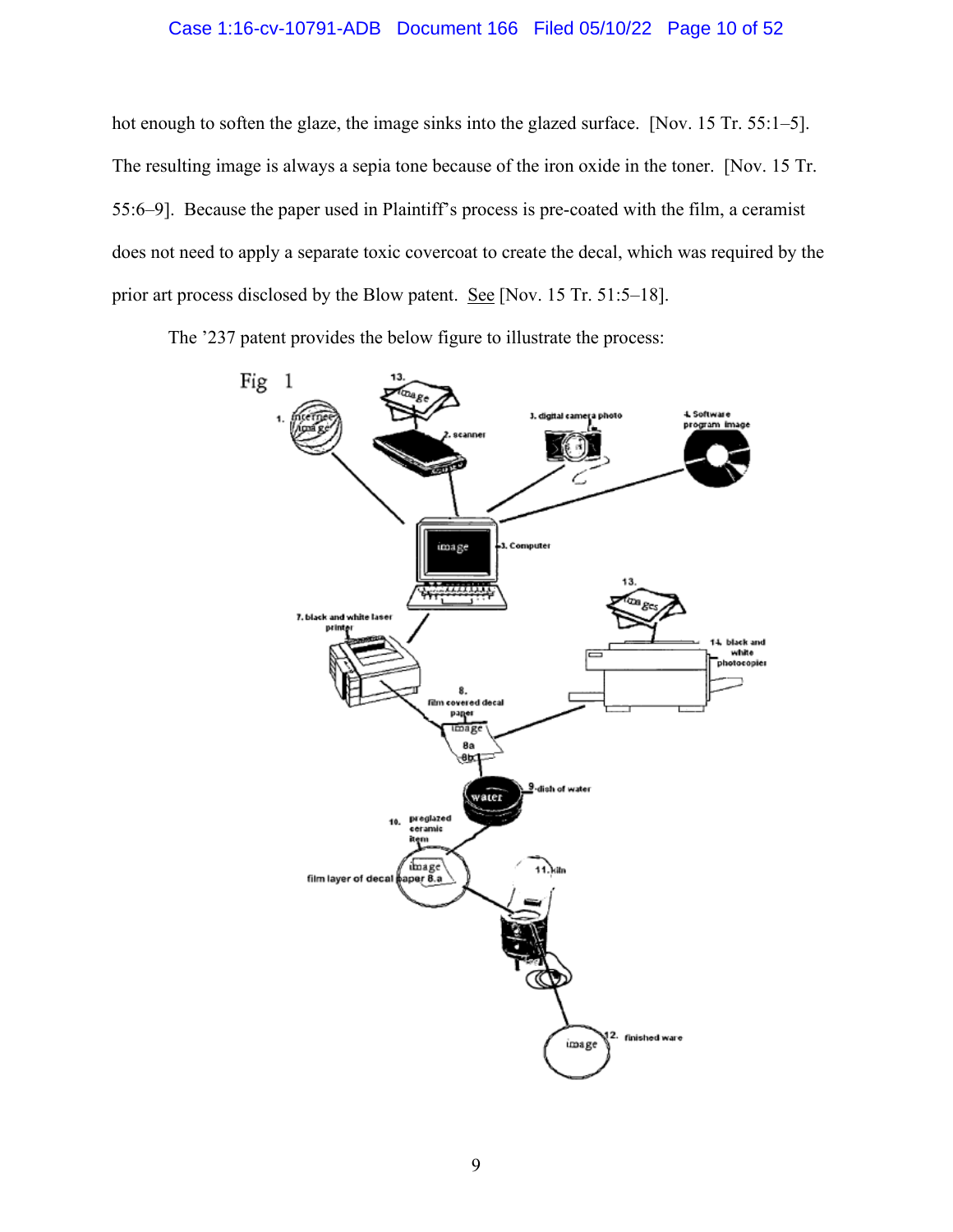[Ex. 21 at 2].

### **E. The '237 Patent Teaches a Novel and Counterintuitive Method**

Plaintiff's '237 process is counterintuitive based on the prior art and the understanding in the field. First, it was unexpected that the image would survive the high temperature of the kiln while fired. It was believed that film covered decal paper would not result in an image transfer because the image was printed on top of the film and did not make direct contact with the glazed surface. [Nov. 15 Tr. 41:20–42:18, 51:11–52:3]. The understanding in the field at the time was that the image needed to be between the film and glazed surface, as with the Blow patent process. [Ex. 21 at Col. 2, Lns. 20–26; Nov. 15 Tr. 50:18–20]. Further, prior to Plaintiff's process, the film covered decal paper manufacturers warned against using their product in a kiln. [Nov. 15 Tr. 37:7–12; Ex. 104 at 2 ("Decal paper is NOT designed to be fired in a kiln or to withstand any other source of heat including microwave.")]. Second, as explained below, experts in the field warned against using film covered decal paper in monochromatic laser printing devices due to the risk that the thin film would melt during the printing process and cause damage to the equipment. [Ex. 4 at Banhazl0002295; Ex. 175 at ACS000327]. Through her testing, Plaintiff discovered that film covered decal paper could in fact be used in black-only laser printers because newer printers were more efficient and printed at cooler temperatures. [Nov. 15 Tr. 39:7–25].

At trial, the parties testified about the Potter's Dictionary by Frank and Janet Hamer, [Exs. 7, 174], and Ceramics and Print by Paul Scott, [Exs. 4, 175]. Defendant's expert, Mr. Richard Burkett, testified that, when combined, Ceramics and Print and the Potter's Dictionary taught the method disclosed in the '237 patent well before Plaintiff filed her patent application. [Dec. 8 Tr. 966:16–974:13]. As to the Potter's Dictionary, Mr. Burkett described it as "an amazingly encyclopedic bible of everything ceramic." [Dec. 8 Tr. 958:2–3]. He testified that it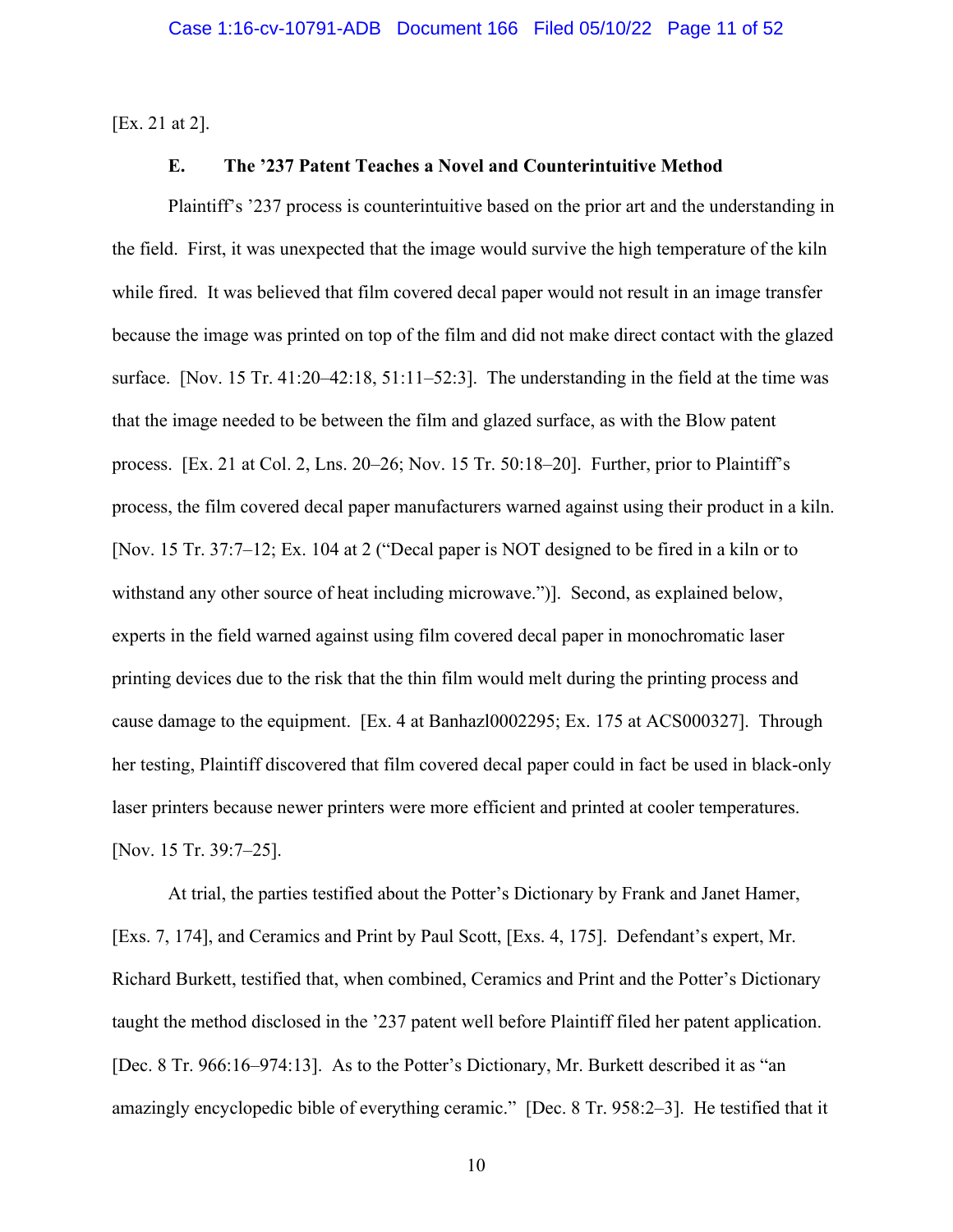#### Case 1:16-cv-10791-ADB Document 166 Filed 05/10/22 Page 12 of 52

"teaches the basics of using a decal" and "talks about pre-covercoated decals." [Dec. 8 Tr. 958:16–23]. He explained that the Potter's Dictionary states that "[p]re-covercoated decals can be bought. The ceramist then prints the image on to the film. The film will burn away from underneath the image without distorting it. Custom-made decals can be obtained giving the freedom to design without the fuss of making." [Dec. 8 Tr. 959:11–15]. In his opinion, the Potter's Dictionary teaches "placing an image on the film," but he acknowledged that it does not teach using a laser printer with iron-oxide toner. [Dec. 8 Tr. 960:7–13].

For Ceramics and Print, Mr. Burkett explained that the book provided "a complete survey of all the different methods of printing onto clay with imagery, type, text." [Dec. 8 Tr. 961:5–9]. He explained that Chapter 5 of the book describes various methods of making decals using devices like computers and photocopiers. [Dec. 8 Tr. 961:15–18]. In his view, Ceramics and Print described using film covered decal paper in a printer to make an iron-oxide decal. [Dec. 8 Tr. 963:24–965:22]. He pointed to the book's statement that "cover coated laser and photocopy prints, on the other hand, can be fired or fused to the glazed surface if fired high enough, but the resulting print is always monochromatic in sepia." [Dec. 8 Tr. 963:24–964:3]. He acknowledged that Ceramics and Print explicitly warned that when using film covered decal paper in a monochromatic laser printer or copier, "the fusing temperatures in these machines is in excess of the melting point of the Covercoat of these papers [and] serious damage to expensive hardware could be the outcome . . . of careless experimentation with these papers." [Dec. 8 Tr. 964:18–24; Ex. 4 at Banhazl0002295; Ex. 175 at ACS000327]. Mr. Burkett did not think this warning discouraged the use of film covered decal paper in a laser printer and instead opined that "[i]t's just a warning that that could happen. It's possible to print on those papers. They were obviously made for laser printing. And I'm sure copiers have probably been damaged. But at the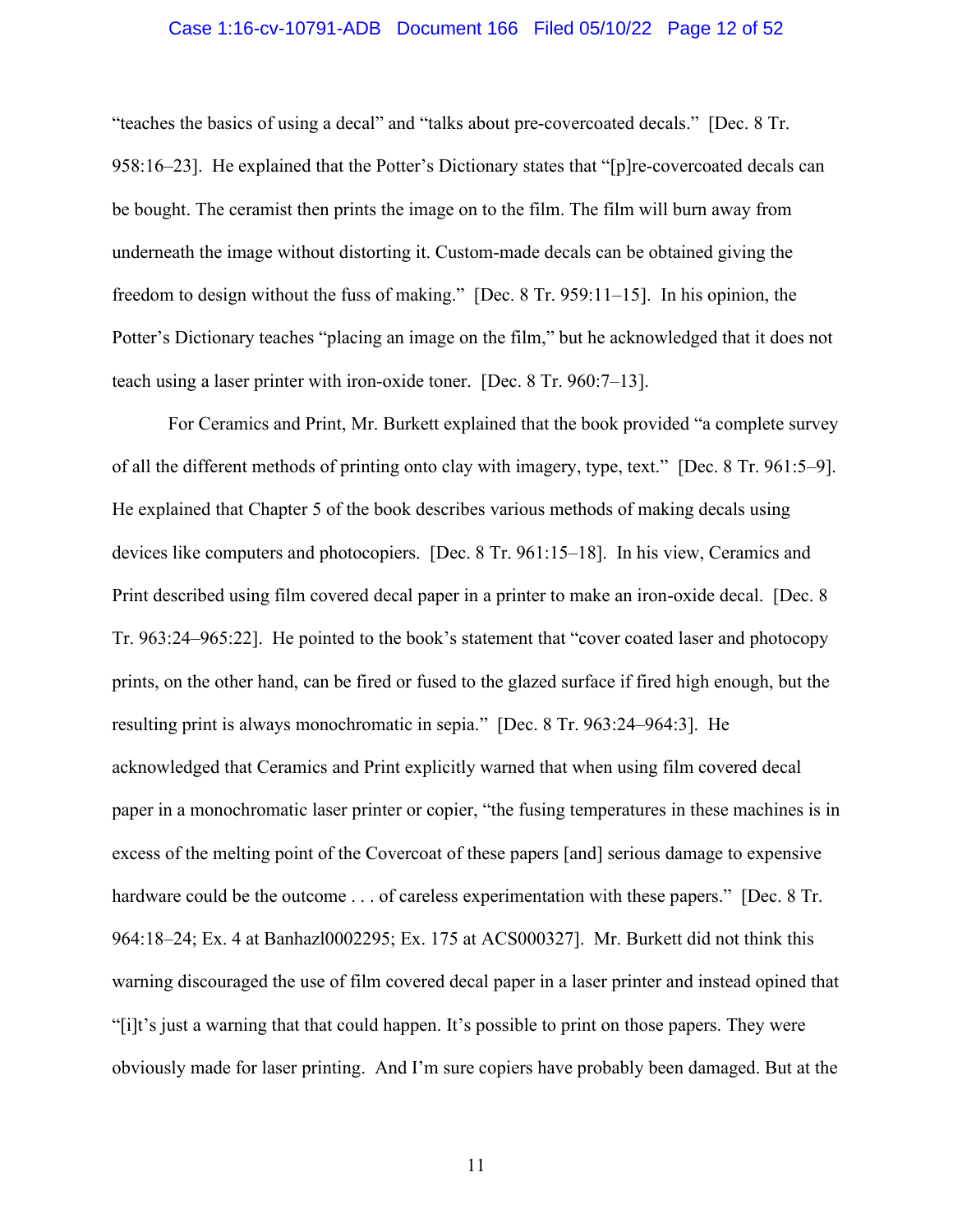## Case 1:16-cv-10791-ADB Document 166 Filed 05/10/22 Page 13 of 52

same time, careful experimentation is really the key to this whole process and much of ceramics." [Dec. 8 Tr. 965:1-5].

#### **The Accused Media** F.

Plaintiff identified 14 different publications by Defendant that she alleges infringed on claims 1-2 and 4-9 of the '237 patent (the "Accused Media"). The publications include three videos, one workshop, one newsletter, six articles from CM, PMI, and the Ceramic Arts Daily website, and three book chapters. [Exs. 105, 111, 114, 115, 116, 117, 118, 119, 120, 121, 122, 124, 125, 126]. They are:

|     | <b>Publication</b>                                           | <b>Title</b>                                                       | <b>Year of Initial</b><br><b>Publication</b> |
|-----|--------------------------------------------------------------|--------------------------------------------------------------------|----------------------------------------------|
| 1.1 | Ceramic Arts Daily Video                                     | Ceramic Decals New Ideas and<br>Techniques [Ex. 105]               | 2012                                         |
| 2.  | Ceramic Arts Daily Video                                     | The Graphic Pot: Hand Building &<br>Surface Techniques [Ex. 111]   | 2013                                         |
| 3.1 | Potters Council Workshop                                     | Engaging Ceramic Surfaces [Ex.<br>114]                             | 2013                                         |
| 4.1 | <b>Ceramic Arts Daily</b><br>website free video              | <b>Applying Decals to Glazed Pottery</b><br>and Ceramics [Ex. 115] | 2011                                         |
| 5.1 | <b>ACS' Potters Pages</b><br>Newsletter,<br>Vol. 14, Issue 2 | In the Studio $[Ex. 116]$                                          | 2014                                         |
|     | 6. Pottery Making Illustrated,<br>November/December          | Hand-coloring Photo Decals [Ex.<br>117]                            | 2013                                         |
| 7.  | <b>Electric Kiln Book</b>                                    | Chapter: Laser Toner Decals [Ex.<br>118]                           | 2015                                         |
| 8.  | Image & Design Transfer<br><b>Techniques Book</b>            | <b>Chapter: Using Laser Toner Decals</b><br>[Ex. 119]              | 2015                                         |
| 9.  | Image & Design Transfer<br><b>Techniques Book</b>            | <b>Chapter: Newsprint Slip Transfers</b><br>[Ex. 120]              | 2015                                         |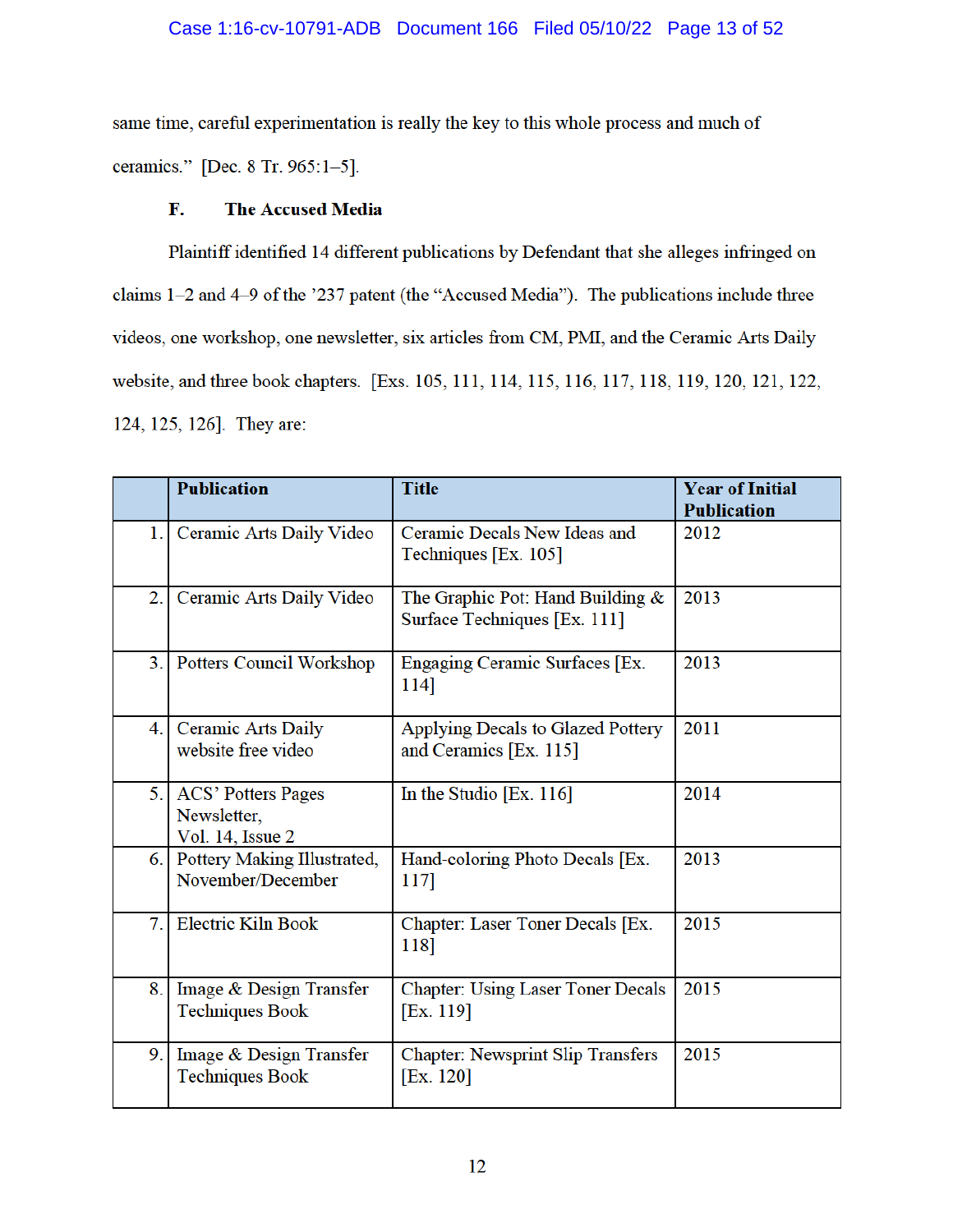|    | 10 Ceramic Arts Daily<br>Website Article            | A Piece of Cake: Clay Applique<br>Decoration on Functional Pottery<br>[Ex. 121] | 2011 |
|----|-----------------------------------------------------|---------------------------------------------------------------------------------|------|
| 11 | Pottery Making Illustrated,<br>September/October    | Cover Article: Slippery When Wet<br>[Ex. 122]                                   | 2011 |
|    | 12 Pottery Making Illustrated,<br>March/April       | Breaking the Rules: Pushing the<br>Limits with Decals [Ex. 124]                 | 2008 |
|    | 13 Pottery Making Illustrated,<br>September/October | Supply Room Decalcomania [Ex.<br>125]                                           | 2006 |
|    | 14 Ceramics Monthly,<br>June/July/August            | Kari Radasch and the Sweetness of<br>Discovery [Ex. 126]                        | 2009 |

At trial, Plaintiff testified to her understanding that each of the Accused Media teaches each step of the '237 patent's asserted claims. A summary of Plaintiff's contentions that each of the Accused Media infringe claim 1 are found in Plaintiff's claim chart demonstratives. [Exs. II, LL, OO, QQ, SS, UU, WW, YY, ZZ, BBB, DDD, JJJ, MMM, OOO].<sup>3</sup>

In general, the majority of the Accused Media explicitly describe or show the process of printing an image onto the film side of film covered decal paper using iron-oxide toner (claim 1), with some explicitly mentioning using a laser printing device (claim 6, claim 8), [Exs. 105, 111, 114, 115, 117, 118, 119, 124, 125, 126], but some of the Accused Media do not explain or indicate that iron-oxide toner or film covered transfer paper must be used, [Exs. 116, 120, 121, 122]. The Accused Media also discuss transferring the printed image and film layer to a glazed, ceramic surface (claim 1, claim 4, claim 5, claim 8, claim 9), [Exs. 105, 111, 114, 115, 116, 117, 118, 119, 120, 121, 122, 124, 125, 126], and many explicitly state or show that the decal paper

 $3$  Although Plaintiff's claim charts do not list the limitations of claims 2 and  $4-9$ , as described below, Plaintiff's testimony and the evidence in the record, including the copies of the Accused Media, allow the Court to analyze whether the Accused Media teach the limitations of these claims.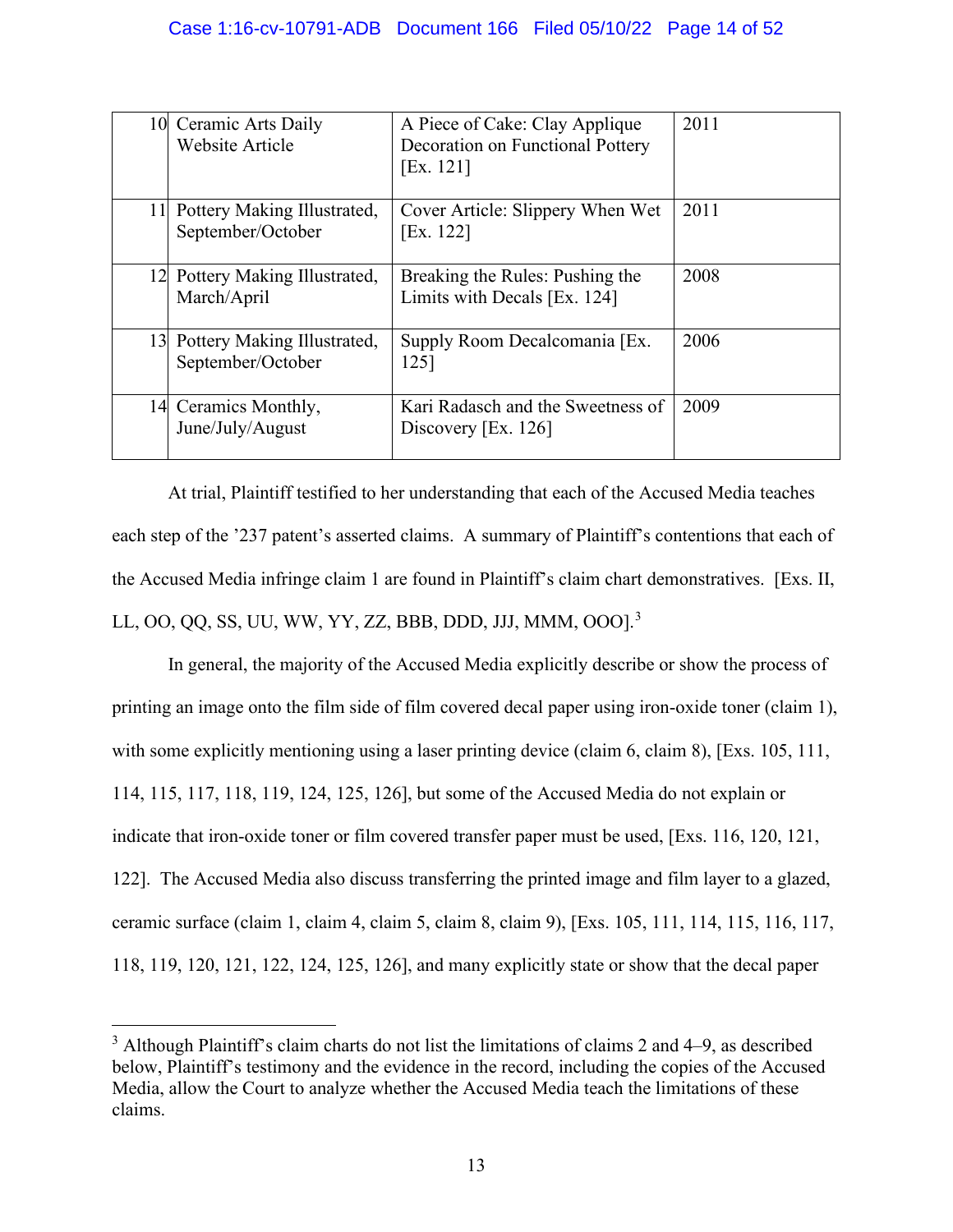#### Case 1:16-cv-10791-ADB Document 166 Filed 05/10/22 Page 15 of 52

must be dampened with water and the film layer pulled away from the paper layer (claim 7), [Exs. 105, 111, 114, 115, 116, 117, 118, 119, 124, 125]. Finally, the Accused Media discuss firing the glazed ceramic with the image in a kiln at a temperature higher than 1000 degrees or a temperature that causes the film to disappear (claim 1, claim 2, claim 8), [Exs. 105, 111, 114, 115, 116, 117, 118, 119, 120, 121, 122, 124, 125, 126], and several show or comment on the embedded or permanent nature of the resulting image transfer (claim 1, claim 8), [Exs. 105, 111 (showing finished sepia image), 114, 115 (showing finished sepia image), 116, 118, 119, 124, 125, 126]. Plaintiff admitted that the Accused Media do not actually show a kiln being used, although she understood the use of a kiln to be inferred because the Accused Media show finished products. [Nov. 16 Tr. 86: 11–21, 98:2–11, 99:2–24].

At trial Plaintiff introduced documents relating to the production of two accused videos:

(1) the Graphic Pot and (2) Ceramic Decals New Ideas and Techniques. [Exs. 106, 107, 112,

113]. In relevant part, contracts between Defendant and the ceramists featured in the videos

provide that:

### **1. PRODUCER GRANTED**

The Artist hereby grants, conveys, and assigns to the Producer any and all of the right, title, and interest in the Work and all revisions thereof. These rights include, but are not limited to, the right by itself or with others to produce, co-produce, translate, sell, and to reproduce, display, and transmit the Work, in whole, in English and all other languages, throughout the world, by any means and in any media or format now known or later developed. Producer also can license or permit others to do any of the aforementioned. Producer will preserve and record its copyright by any necessary means at its own expense and in its own name.

Artist further grants, conveys, and assigns to Producer a non exclusive, irrevocable, worldwide license to use and grant to others the right to use, the Artist's name, voice and likeness in any and all media, both currently known and unknown, in conjunction with Artist's service hereunder, the Work and Producer's rights granted under this Agreement.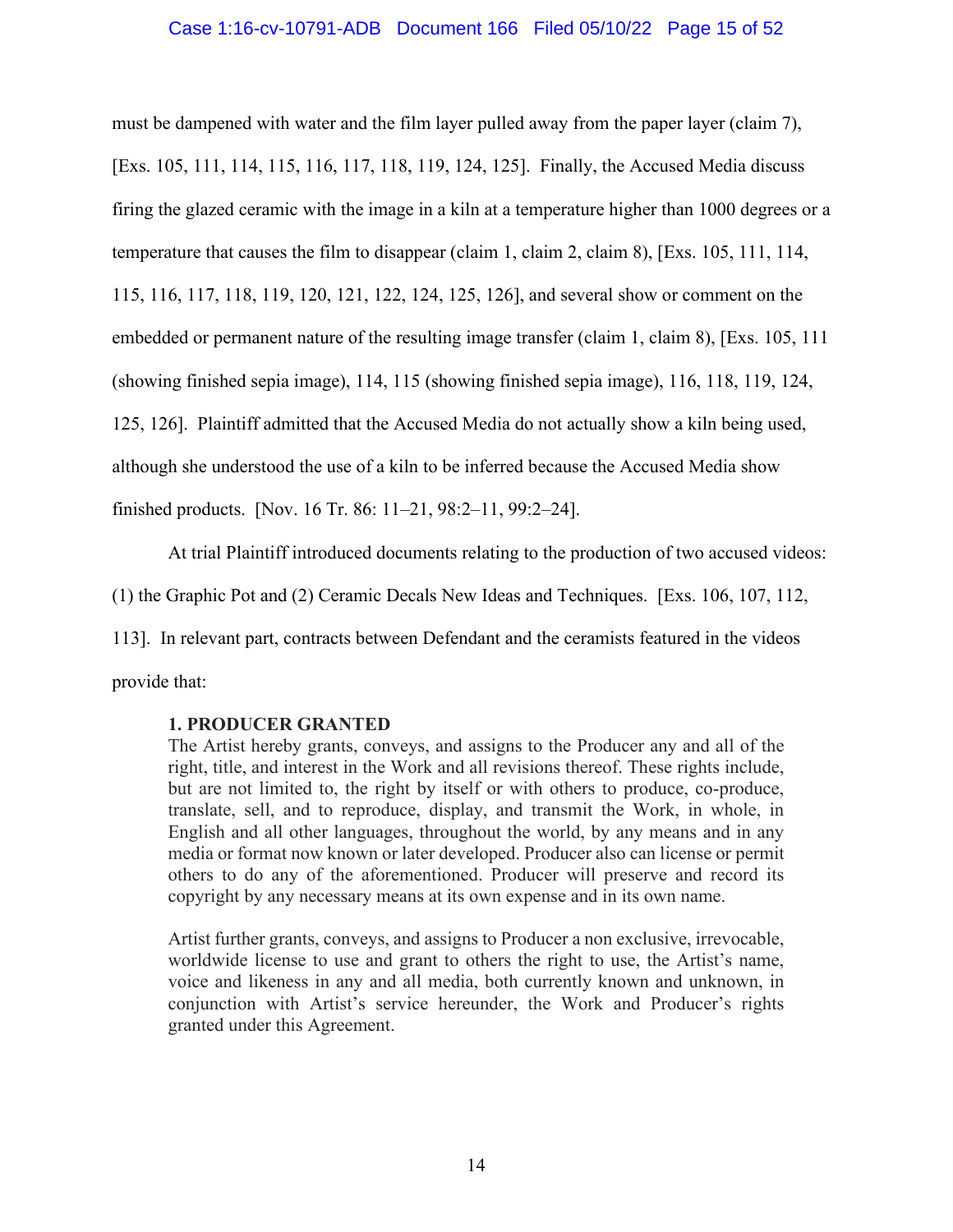### **2. SCRIPT**

The Artist agrees to prepare and submit a script for the Work, with the final script, including supporting materials, no later than the due date. . . . The Artist's submission shall be satisfactory to the Producer in organization, form, content, and style, and shall be accompanied by appropriate illustrative material, instructional aids, and necessary permissions to reproduce any previously copyrighted materials.

If the Artist fails to deliver the script within the specified times, unless extended in writing by the Producer, or if the script as delivered is unsatisfactory to the Producer's sole but reasonable judgment, the Producer shall notify the Artist and give the Artist thirty (30) days to cure any identified defects. If the Artist fails to cure those defects after the thirty-day period has ended, the Producer shall have the right to terminate this Agreement immediately by notifying the Artist in writing, whereupon all rights in the Work shall revert to the Artist.

 $\left[\ldots\right]$ 

### **18. INDEPENDENT CONTRACTOR.**

The parties hereto are entering into this Agreement as independent contractors, and no partnership, joint venture, employment, or other association shall be deemed created by this Agreement between Artist and Producer.

[Exs. 106, 112]. Jennifer Harnetty, the editor of the Ceramic Arts Network and manager of

Defendant's video program, testified about Defendant's video production process. [Dec. 6 Tr.

873:23–25, 876:7–885:23]. She explained that Defendant looks to produce videos of successful

artists in the ceramics field. [Dec. 6 Tr. 876:21–25]. Defendant does not require artists to

perform any specific process or create any specific artwork. [Dec. 6 Tr. 881:14–20]. Defendant

also generally does not tell the artists what to put in the video scripts or how to present their

work because it is the artist who is the most familiar with the process. [Dec. 6 Tr. 884:8–13].

## **G. Plaintiff's Commercial Endeavors and Awards**

After applying for the patent, in April 2006 Plaintiff licensed her process to Coloramics,

LLC, which was doing business as Mayco Colors ("Mayco"). [Nov. 15 Tr. 77:14–79:15; Exs.

22, 23]. Through this agreement, Mayco sold and marketed kits, called "Creative Images,"

which contained supplies for carrying out Plaintiff's process. [Nov. 15 Tr. 77:21–78:7; Ex. 23].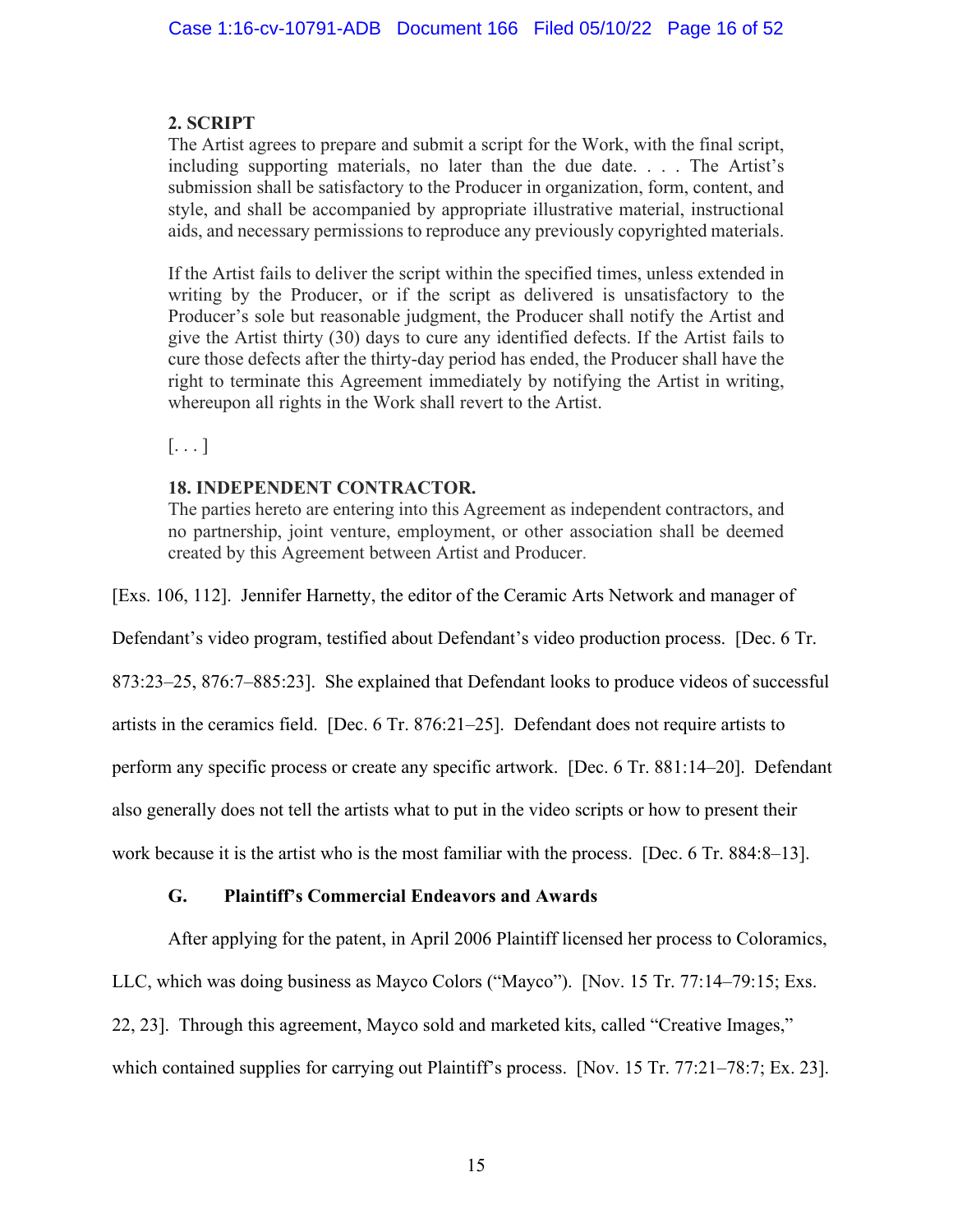#### Case 1:16-cv-10791-ADB Document 166 Filed 05/10/22 Page 17 of 52

Through this agreement, Plaintiff received a \$1 royalty for each sheet of decal paper sold in the Creative Images kits. [Exs. 22, 23]. The agreement terminated in 2009, while the patent application was still pending. [Nov. 15 Tr. 103:12–104:9; Nov. 16 Tr. 125:2–5]. Plaintiff testified that in her opinion the Creative Images product was not as successful as it could have been because Defendant infringed her process by publishing the Accused Media. [Nov. 15 Tr. 79:16–20]. Plaintiff also has a product that she sells through her company, Heirloom Ceramics, called Fired-On Images. See [Nov. 15 Tr. 84:18–24].

Several of Plaintiff's customers have won awards or enjoyed commercial and professional success by using her process. [Nov. 15 Tr. 80:6–82:7]. Plaintiff has also won awards herself, including two at the Society of Glass and Ceramic Decorators conference. [Nov. 15 Tr. 85:2–86:8].

#### **H. Plaintiff's Communications with Defendant**

Once Plaintiff perfected the '237 method, on January 26, 2005 she emailed Renee Fairchild, an employee at CM, to ask if CM's readers would be interested in learning about the technique. [Nov. 15 Tr. 44:12–45:9; Ex. 10]. Sherman Hall, CM's editor, responded a few days later saying that "a segment of our readership . . . would be interested in your technique" and asking if she would "share [her] technical process, recipes, etc." [Ex. 10].

After filing a provisional patent application in September 2005, [Ex. 21 at 1], Plaintiff contacted Defendant with a copy of an article she had written, titled "Good Old Fashioned High Tech," [Nov. 15 Tr. 96:1–9]. On March 31, 2006, Plaintiff received a rejection letter from Mr. Hall stating that CM would not publish her article. [Ex. 24]. On April 12, 2006, Bill Jones, editor of PMI, emailed Plaintiff stating that

[w]e will be publishing an article on a decal transfer process in an upcoming issue. Can you send me a copy of your patent pending process or provide me with the ID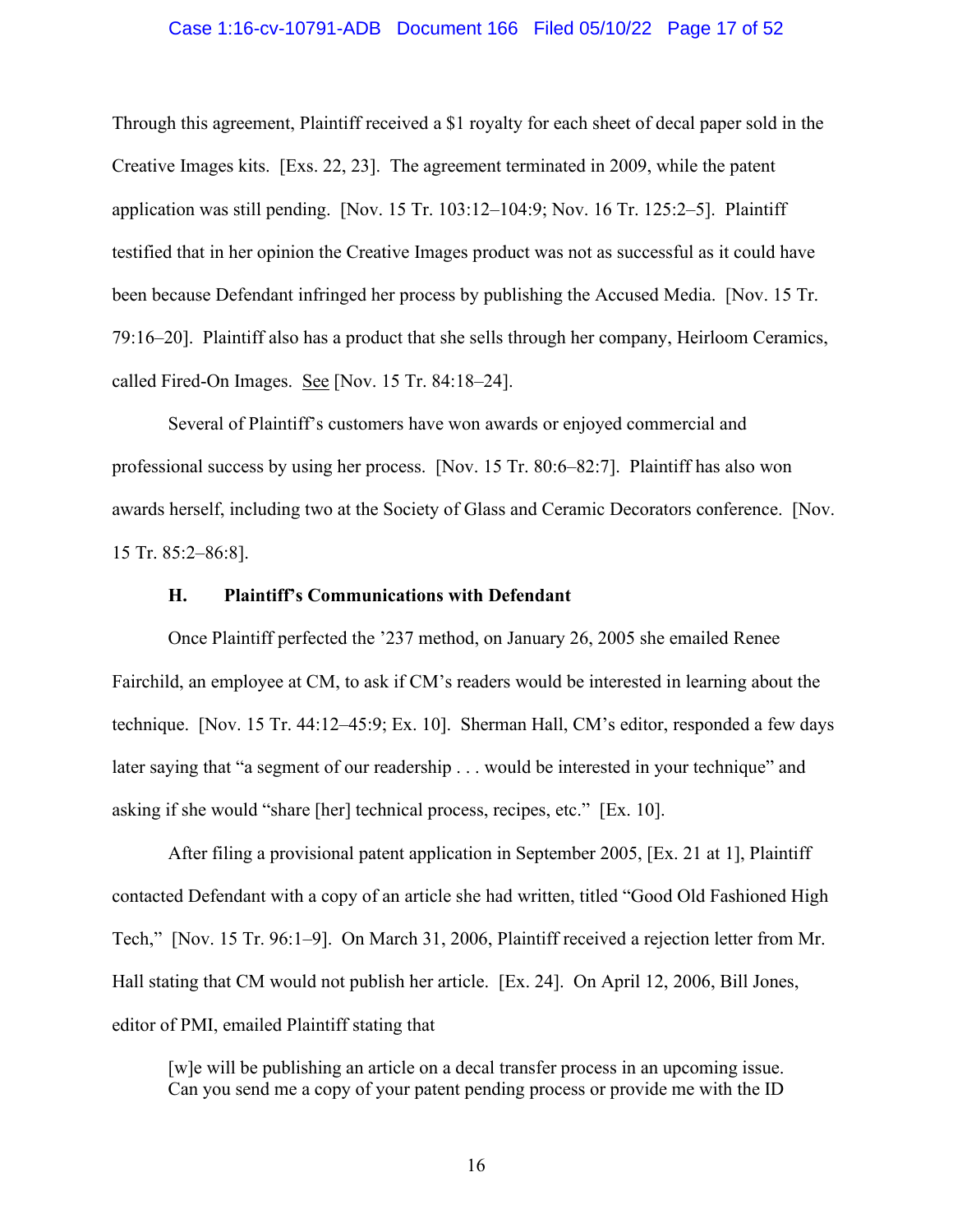number on file with the patent office? The process we will be publishing is one that has been around for many years and involves using laser printers and decal paper, so there should be no conflict. Ceramic decals made from laser printers, Xerox machines, etc, have been around for many years.

[Ex. 25]. Plaintiff responded with a copy of her provisional patent application, notified Mr. Jones of her product launch with Mayco, and attached a copy of the rejected "Good Old Fashioned High Tech" article with an offer to allow them to publish it. [Id.]. Mr. Jones responded that he would review the application and update Plaintiff about "anything [they] plan to publish" but noted that he was "sure [they were] just re-doing techniques in the public domain." [Id.]. In June 2006, Plaintiff followed up with Mr. Jones for more details about any laser-printed decal articles. [Ex. 26]. Mr. Jones responded with a draft of an article by artist Frank Gaydos that teaches a method for applying an iron-oxide decal printed on film covered decal paper to a glazed surface. [Id.]. Plaintiff responded with concerns, including that she was currently in a dispute with Mr. Gaydos regarding the process. [Id.]. Mr. Jones replied that he personally had been taught the process described in Mr. Gaydos's article in 2001 and that he believed that the process was disclosed in "Ceramics in Print," and various other places. [Id.]. After discovering that Mr. Gaydos' article had been published, Plaintiff reached out to Charlie Spahr, Defendant's president and publisher of PMI, on August 30, 2006 with her concerns and belief that the article was infringing and damaging to her upcoming product launch. [Ex. 27; Nov. 15 Tr. 100:7–9]. Mr. Spahr asked for more details about Plaintiff's allegations, which Plaintiff provided. [Ex. 27].

 In March 2010, Plaintiff approached Mr. Jones at a ceramic arts conference to notify him that the '237 patent had issued. [Nov. 15 Tr. 105:23–106:6].

 On March 12, 2012, Plaintiff emailed Mr. Spahr requesting that Defendant "honor the provisions" of the '237 patent and included a "partial list" of articles that she believed were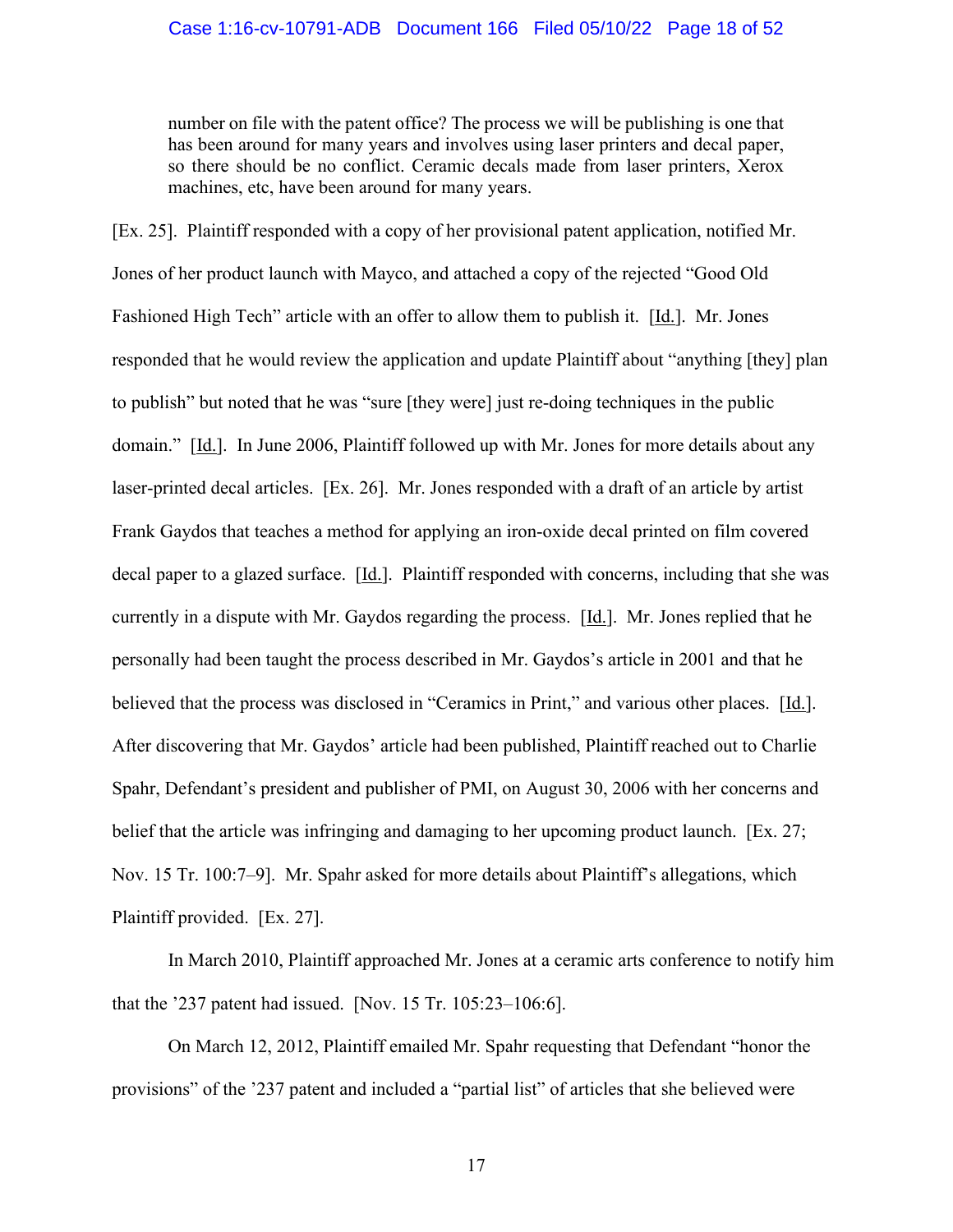#### Case 1:16-cv-10791-ADB Document 166 Filed 05/10/22 Page 19 of 52

actively inducing infringement of her patent. [Ex. 32]. On April 9, 2012 Mr. Spahr sent a letter to Plaintiff stating that Defendant was aware that Plaintiff felt her patent had been infringed by the publication of certain articles but that "it was not [their] intention to take any action that could be construed to violate any person's protected right. While [they] are not certain that there was an actual infringement, [they] do not dispute the fact that [Plaintiff] feel[s her] rights were violated." [Id.]. Mr. Spahr then proposed a statement that could be included in the next edition of CM and PMI, which read

In past editions we have published articles describing certain techniques for permanently affixing images onto glossy substrates through a face-up application of laser decals. It has come to our attention that [Plaintiff] is the holder of [the '237 patent] which provides her and/or her company Fired-On Images with certain rights under the process contained in [the '237 patent]. We apologize for this omission.

[Ex. 32]. The letter also proposed a disclaimer on all future articles "[d]ealing with face up decal application" that stated "[t]he Publisher advises the reader that certain applications onto glossy substrates may be subject to [the '237 patent]" and that also listed Heirloom Ceramics as a source of decal paper. [Id.]. In exchange for these actions, Defendant requested that Plaintiff sign a contract that "formally release [ed Defendant] for any violation of [her] patent rights." [Id.]. Plaintiff responded with a counterproposal, which included listing her company as the only source of decal paper to carry out the process and also promoting her company's products in subsequent publications. [Id]. Defendant declined to accept the counterproposal and it appears the release was never signed. [Id.].

### **IV. CONCLUSIONS OF LAW**

For the reasons set forth below, the Court finds that the '237 patent is valid; Defendant did not directly infringe the '237 patent; Defendant indirectly infringed the '237 patent by inducing third-party customers to infringe the patented method; Defendant's infringement was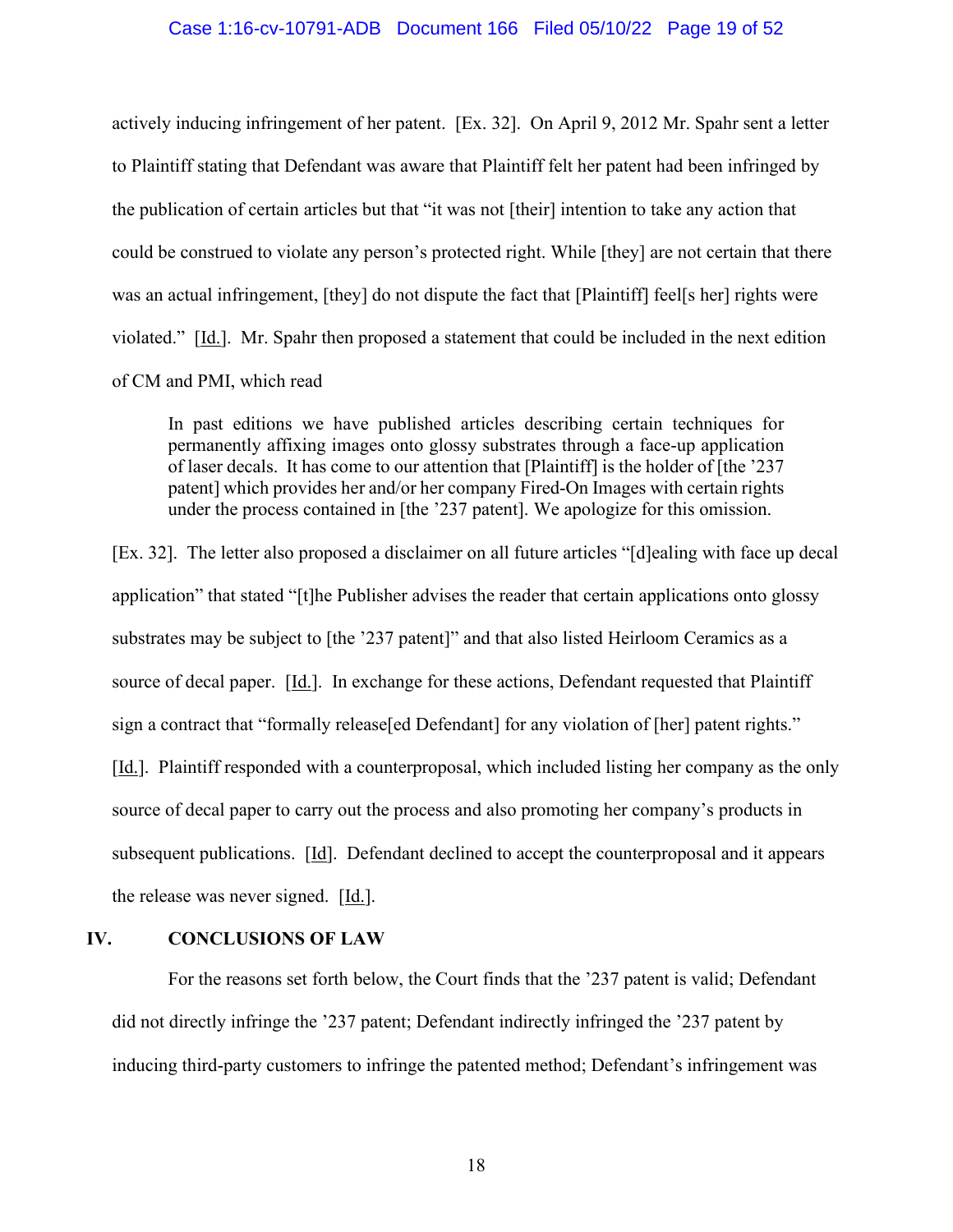#### Case 1:16-cv-10791-ADB Document 166 Filed 05/10/22 Page 20 of 52

not willful; Plaintiff is entitled to **\$161,939.52** in damages based upon the reasonable royalty rate; and Plaintiff is not entitled to her attorneys' fees.

The Court first addresses the Defendant's invalidity contentions (Counterclaim Count I) and then addresses the infringement claims (Count I, Counterclaim Count II, and Counterclaim Count III).

### **A. Counterclaim Count I: Declaratory Judgment that the '237 Patent is Invalid**

Defendant asserts that the '237 patent is invalid because it (1) is obvious, (2) fails to satisfy the written description requirement, and (3) is not enabled. [ECF No. 165 at 37–57]. A patent is presumed to be valid once it is issued by the USPTO, therefore Defendant has the burden of proving the patent's invalidity by clear and convincing evidence. 35 U.S.C. § 282(a); Streck, Inc. v. Rsch. & Diagnostic Sys., Inc., 665 F.3d 1269, 1288 (Fed. Cir. 2012); Greenwood v. Hattori Seiko Co., Ltd., 900 F.2d 238, 240–41 (Fed. Cir. 1990).

### 1. Invalid as Obvious Under 35 U.S.C. § 103

A patent is invalid as obvious under 35 U.S.C. § 103 "if the differences between the claimed invention and the prior art are such that the claimed invention as a whole would have been obvious before the effective filing date of the claimed invention to a person having ordinary skill in the art to which the claimed invention pertains." 35 U.S.C. § 103. "[T]he test for obviousness is what the combined teachings of the references would have suggested to those having ordinary skill in the art." In re Mouttet, 686 F.3d 1322, 1333 (Fed. Cir. 2012). The obviousness analysis also considers the Graham factors, which are "(1) the scope and content of the prior art; (2) the differences between the claimed invention and the prior art; (3) the level of ordinary skill in the art; and (4) any relevant secondary considerations, including commercial success, long felt but unsolved needs, failure of others, copying, and unexpected results."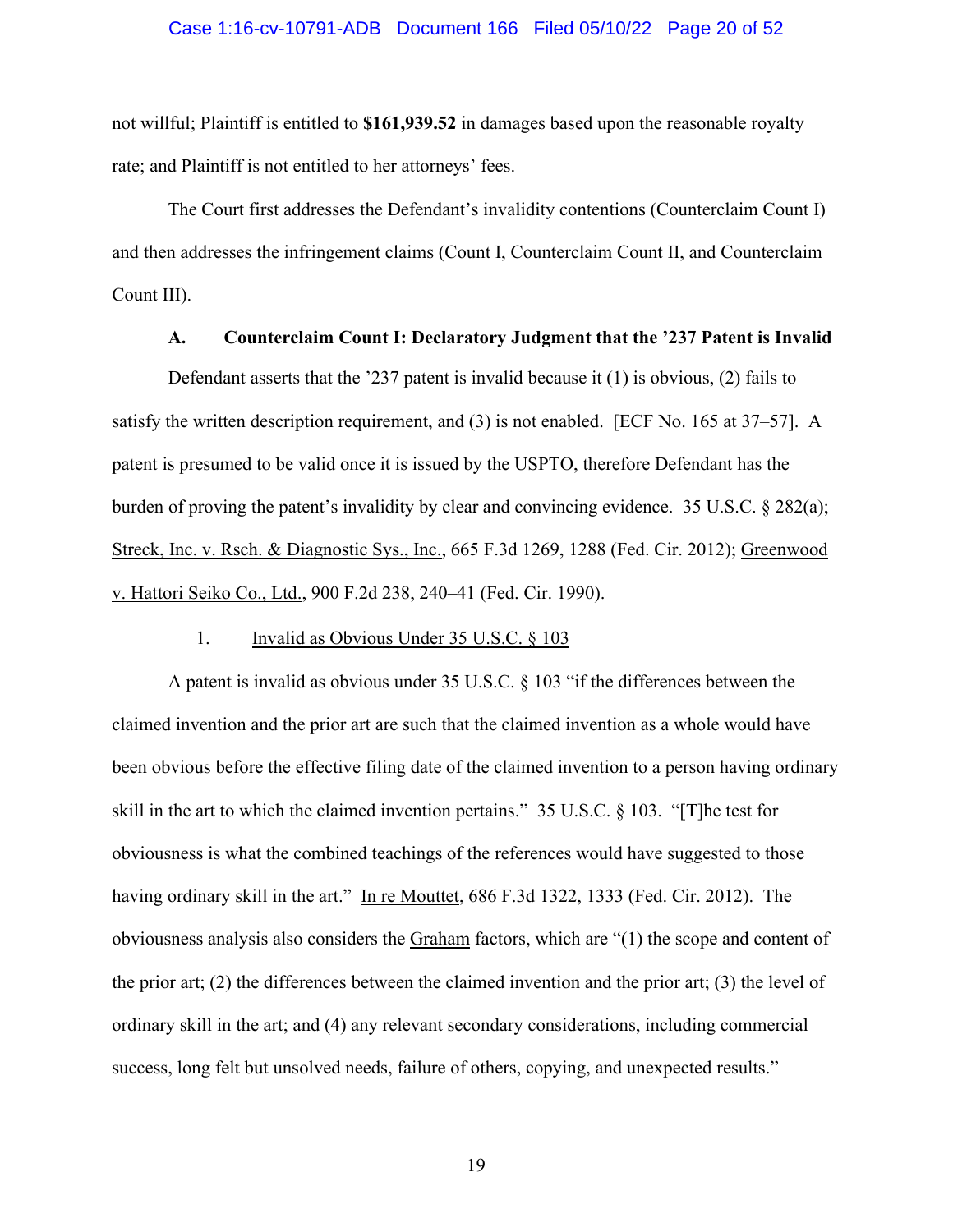Janssen Biotech v. Celltrion Healthcare Co., 2018 WL 10910845, \*4 (D. Mass. July 30, 2018)

(citing Graham v. John Deere Co. of Kansas City, 383 U.S. 1, 17–18 (1966)).

Defendant argues that the '237 patent is invalid as obvious due to the combination of The

Potter's Dictionary and Ceramics and Print. [ECF No. 165 at 37–47]. It is undisputed, however,

that Ceramics and Print contains an explicit warning about using film covered decal paper in

monochromatic laser printers. [Ex. 4]. It states that

[s]everal types of pre-coated decal paper are available from a number of manufacturers. These products are very specifically produced for particular methodologies and technologies, and experimentation with them outside their intended usage should only be undertake with extreme care [,]

[Ex. 4 at Banhazl0002294], and that users should

[n]ever use UWET or Lazertran in mono laser copiers or mono photocopiers as the fusing temperatures in these machines is in excess of the melting point of the covercoat on these papers. Serious damage to expensive hardware could be the outcome of careless experimentation with these papers[,]

[Ex. 4 at Banhazl0002295]. Such an explicit warning against practicing one of the limitations in the '237 patent is a significant difference between Plaintiff's method and the prior art, and it directly undercuts Defendant's position that a POSITA would think to practice the claimed method. Plaintiff has also put forth significant evidence that the secondary considerations of non-obviousness described in the Graham factors weigh in her favor, including commercial success and industry praise enjoyed by the patent. Janssen Biotech, 2018 WL 10910845, \*4. Plaintiff testified that established and successful artists use her process and that she has received awards. Further, the fact that the claimed method is successful despite Ceramics and Print's warning demonstrates that it produced an unexpected result that further counsels against finding that the patent is obvious. Accordingly, Defendant has failed to show by convincing evidence that a combination of the prior art renders the '237 patent obvious.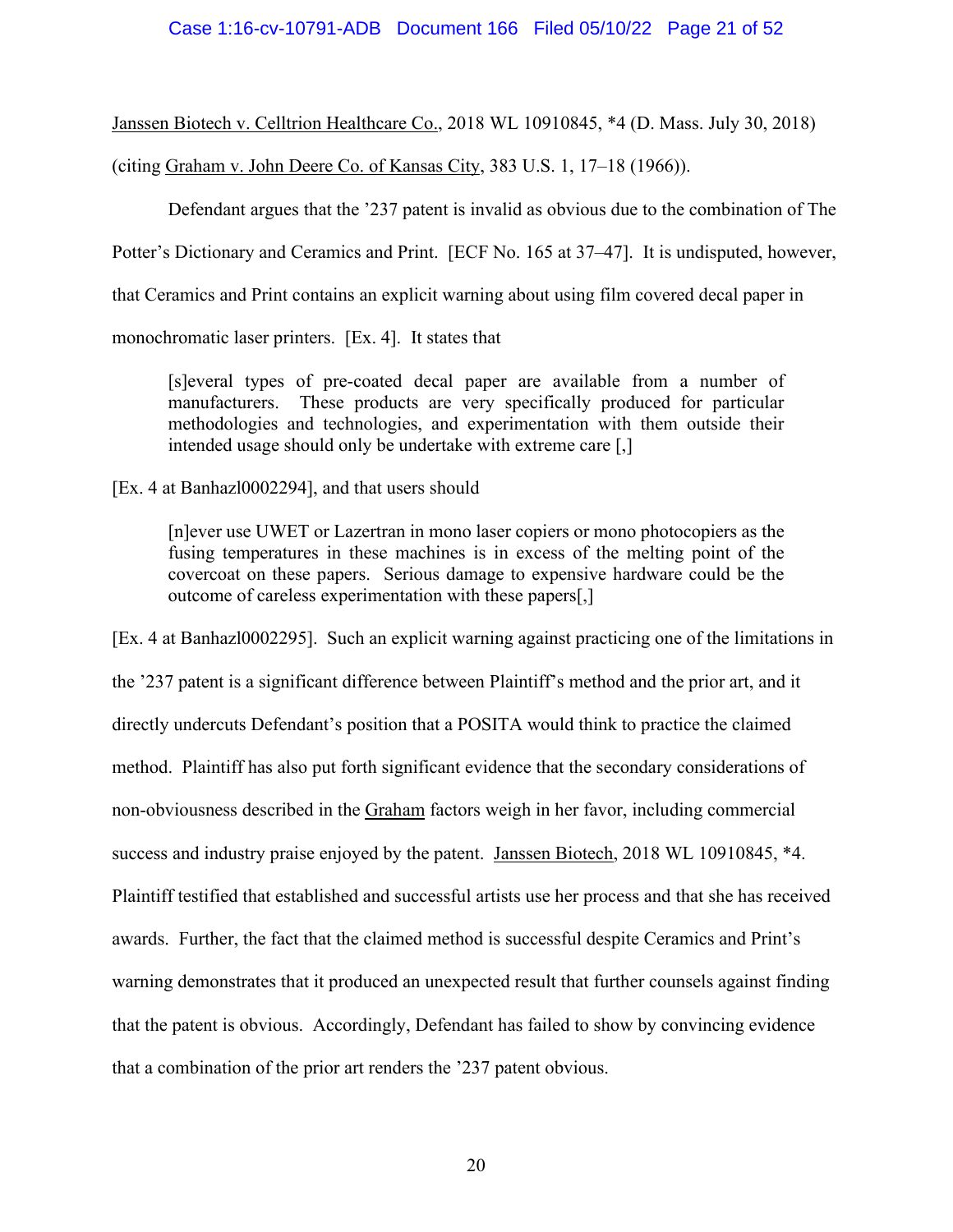### 2. Invalidity for Lack of Written Description under 35 U.S.C. § 112

Defendant next argues that the '237 patent is invalid for lack of written description because its specification fails to support "1) the term 'glossy surface' and the scope of glazes captured by the claims; 2) permanent transfer of an image; and 3) a temperature sufficient to evaporate the film." [ECF No. 165 at 47].

Under 35 U.S.C. § 112, a patent's specification must "contain a written description of the invention, and of the manner and process of making and using it, in such full, clear, concise, and exact terms as to enable any person skilled in the art to which it pertains, or with which it is most nearly connected, to make and use the same . . . . " 35 U.S.C. § 112. "When determining whether a specification contains adequate written description, one must make an objective inquiry into the four corners of the specification from the perspective of a person of ordinary skill in the art." Boston Sci. Corp. v. Johnson & Johnson, 647 F.3d 1353, 1366 (Fed. Cir. 2011) (internal quotation marks omitted). "The purpose of the written description requirement is to prevent an applicant from later asserting that he invented that which he did not; the applicant for a patent is therefore required to recount his invention in such detail that his future claims can be determined to be encompassed within his original creation." Inverness Med. Switzerland GmbH v. Acon Lab'ys, Inc., 323 F. Supp. 2d 227, 250 (D. Mass. 2004) (internal quotation marks omitted). Ultimately, "if the claims, read in light of the specification, reasonably apprise those skilled in the art both of the utilization and scope of the invention, and if the language is as precise as the subject matter permits, the courts can demand no more." E.I. DuPont de Nemours & Co. v. Phillips Petroleum Co., 849 F.2d 1430, 1435 (Fed. Cir. 1988) (internal quotation marks and citation omitted).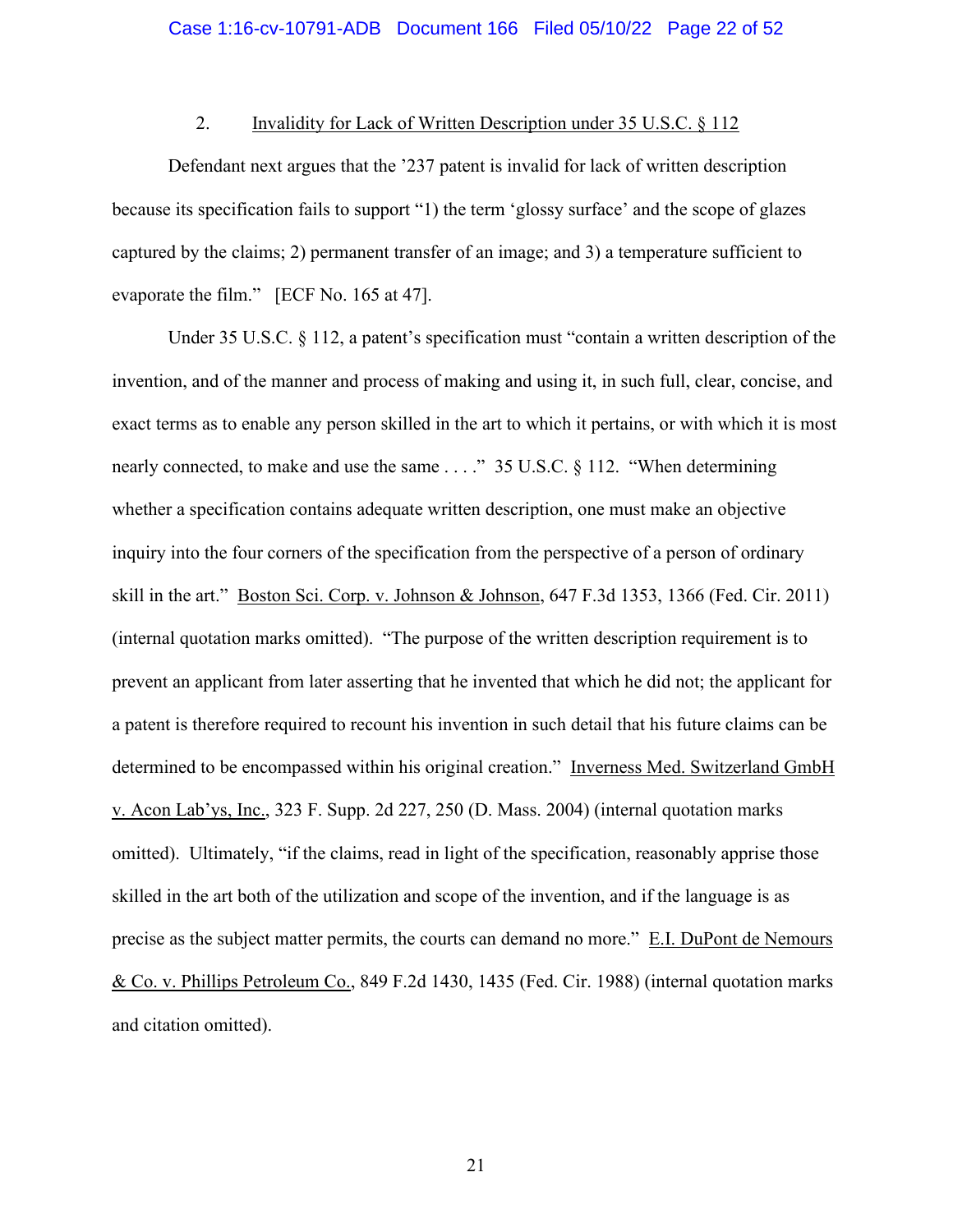#### Case 1:16-cv-10791-ADB Document 166 Filed 05/10/22 Page 23 of 52

First, Defendant asserts that the specification is much narrower than the claimed method because the asserted claims apply to all glaze types, while the specification provides only one example of the process being performed on a bisque earthenware plate coated with Mayco S2102 white gloss glaze. [ECF No. 165 at 49; Ex. 21 at Col. 5, Lns. 25–67]. This failure to list more than one glaze in the specification is not fatal. As the Federal Circuit explained

[a] claim will not be invalidated on section 112 grounds simply because the embodiments of the specification do not contain examples explicitly covering the full scope of the claim language. That is because the patent specification is written for a person of skill in the art, and such a person comes to the patent with the knowledge of what has come before. Placed in that context, it is unnecessary to spell out every detail of the invention in the specification; only enough must be included to convince a person of skill in the art that the inventor possessed the invention . . . .

LizardTech, Inc. v. Earth Res. Mapping, Inc., 424 F.3d 1336, 1345 (Fed. Cir. 2005) (citations omitted). Plaintiff's testimony and the text of the specification supports the conclusion that, after reading the specification, a POSITA (*i.e.*, a hobbyist with five years of experience), [ECF No. 46 at 5], would understand (1) how to perform the '237 process generally, (2) that the process applies to glossy surfaces beyond the one glaze explained in the example, and (3) that the important step is that the firing temperature required to embed the image into the surface needs be lower than the initial temperature used to fire the glaze. [Dec. 9 Tr. 9-56:8–25]. Notably, the specification defines "glaze" to extend to coatings beyond the Mayco S2102 glaze used in the specific example. [Ex. 21 at Col. 4, Lns. 10–16]. Thus, regarding glossy surfaces, the specification "reasonably apprise[s] those skilled in the art both of the utilization and scope of the invention[.]" E.I. DuPont de Nemours & Co., 849 F.2d at 1435.

Second, Defendant asserts that the '237 patent does not adequately disclose "permanent" as construed by the Court because it fails to tell a POSITA how they would know that the method results in an image being permanently transferred to a glossy surface. [ECF No. 165 at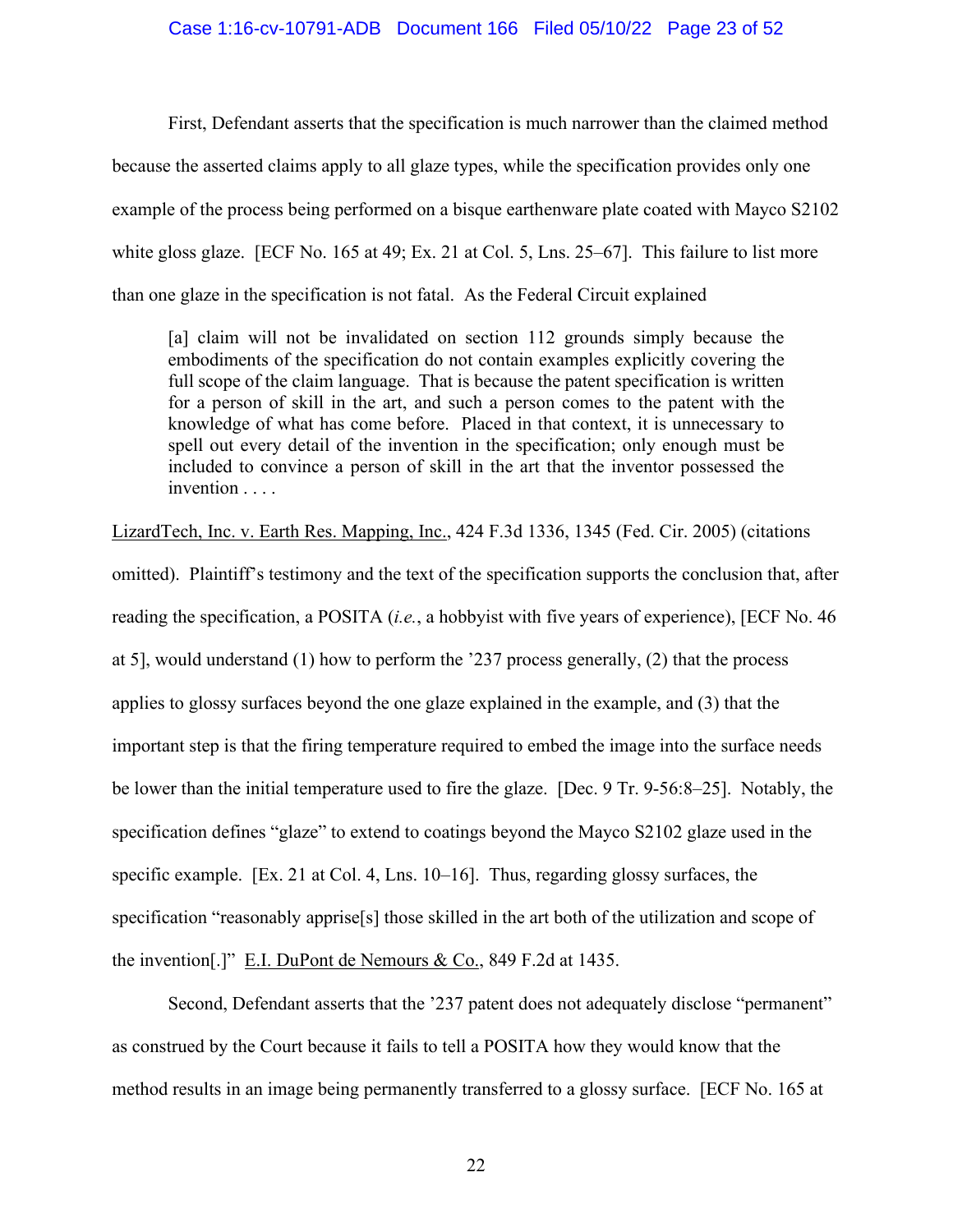#### Case 1:16-cv-10791-ADB Document 166 Filed 05/10/22 Page 24 of 52

50–51]. The Court disagrees. The patent's specification sufficiently describes that, while performing the process, "[t]he original glaze covering of the plate softens during firing allowing the iron oxide pigment . . . to sink permanently into the plate's surface." [Ex. 21 at Col. 5, Lns. 60–63]. The specification also defines "Kiln Firing Temperatures" as "interior kiln temperatures that are high enough to allow glazes and iron oxide pigments to permanently affix to the selected substrate. The firing temperature of the transfer is often the same or slightly lower than the firing temperature of the original glaze coating of the glossy substrate so that the surface may soften just enough to allow the print to permanently sink in." [Id. at Col. 4, Lns. 44–51]. From this, a POSITA would understand that the patent is claiming a method that creates a permanent image and how such permanence is achieved.

Finally, Defendant argues that the claims require "a temperature sufficient to evaporate the film," but the patent specification fails to provide adequate support for a POSITA to understand how to heat a substrate to a sufficient temperature. [ECF No. 165 at 52]. During claim construction, the Court construed "evaporate" to mean "[t]o change a material into gas, including any predecessor melting phase." [ECF No. 46 at 18]. At summary judgment, the Court further clarified its construction that "Defendant has not persuaded the Court that a POSITA, as defined by this Court, would understand the claims or the invention to require the film to do anything more than disappear—whether through melting, evaporating, or burning (in whole or in part)—during heating at a high temperature." [ECF No. 71 at 12].

The specification explains that "[d]uring this firing process the decal's film layer, residual adhesives, and the polymer additives of the toner melt and or evaporate leaving just the iron oxide pigment of the print . . . ." [Ex. 21 at Col. 5, Lns. 54–59]. Given the explicit mention of evaporation and the description that the film must disappear, it is unclear how the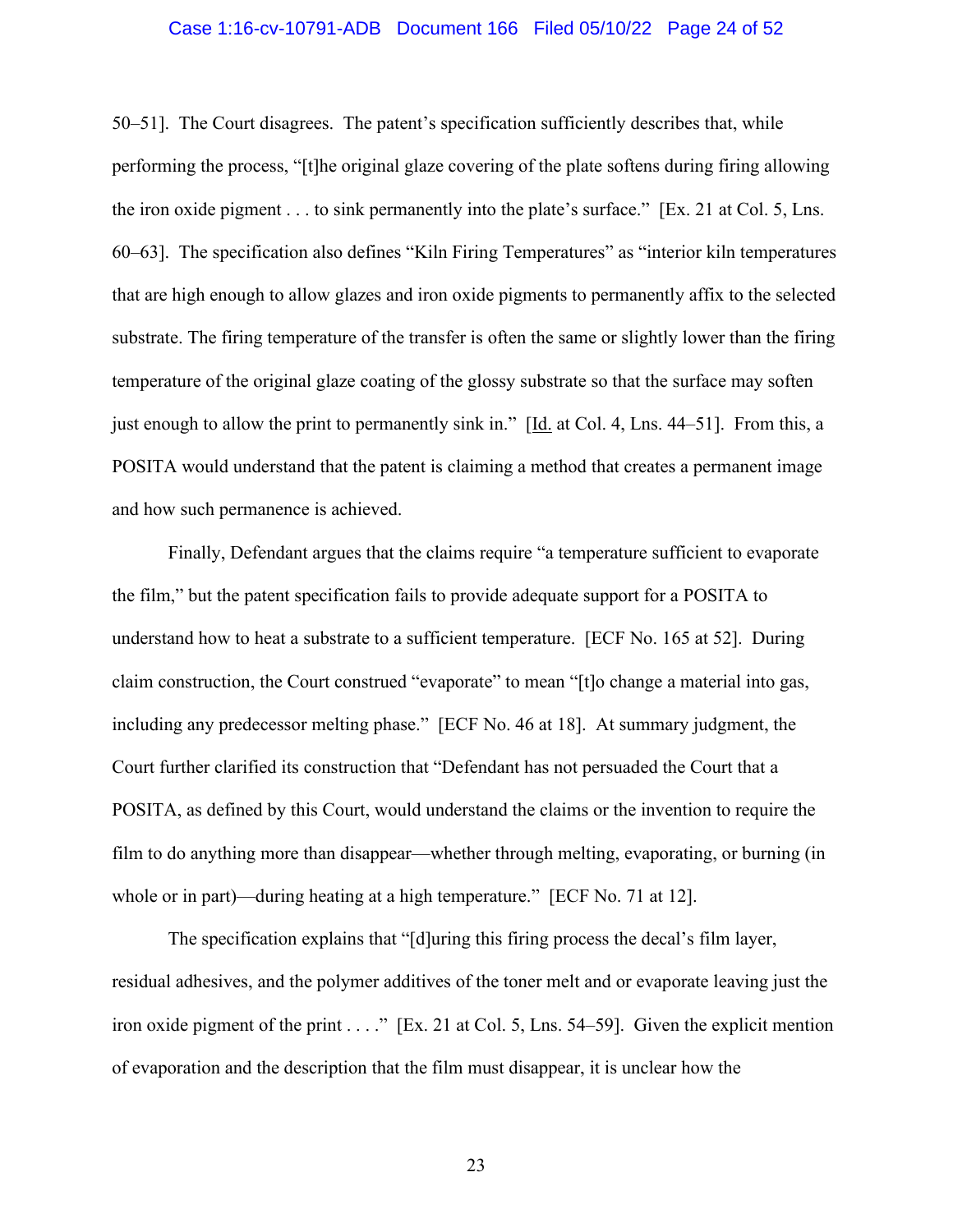#### Case 1:16-cv-10791-ADB Document 166 Filed 05/10/22 Page 25 of 52

specification fails to disclose that evaporation is an element of the claimed method or fails to inform a POSITA that the invention requires that the film be heated to a high enough temperature so that it disappears and leaves behind the image. Therefore, Defendant has failed to show by clear and convincing evidence that the specification does not adequately describe evaporation as used in the claims.

### 3. Invalid for Lack of Enablement under 35 U.S.C. § 112

"Enablement is a legal determination of whether a patent enables one skilled in the art to make and use the claimed invention[.]" Hybritech Inc. v. Monoclonal Antibodies, Inc., 802 F.2d 1367, 1384 (Fed. Cir. 1986) (citation omitted). To meet the enablement requirement under 35 U.S.C. § 112, "the specification of a patent must 'teach those skilled in the art how to make and use the full scope of the claimed invention without undue experimentation.'" Amgen Inc. v. Sanofi, 872 F.3d 1367, 1375 (Fed. Cir. 2017) (quoting Genentech, Inc. v. Novo Nordisk A/S*,* 108 F.3d 1361, 1365 (Fed. Cir. 1997) (citation omitted)). Factors used to determine "undue experimentation" include

(1) the quantity of experimentation necessary, (2) the amount of direction or guidance presented, (3) the presence or absence of working examples, (4) the nature of the invention, (5) the state of the prior art, (6) the relative skill of those in the art, (7) the predictability or unpredictability of the art, and (8) the breadth of the claims.

In re Wands, 858 F.2d 731, 737 (Fed. Cir. 1988).

Defendant argues that the '237 patent requires undue experimentation because it fails to teach a POSITA how the process could apply to different ceramic substrates and glazes. [ECF No. 165 at 54–57]. Both Plaintiff and Mr. Burkett agree that there are thousands of different types of glazes that can be used with ceramic substrates. [Dec. 8 Tr. 942:14–944:1; Dec. 9 Tr. 9- 54:17–22]. Mr. Burkett opined that each type of glaze may melt differently, have different firing ranges, and different flow rates. [Dec. 8 Tr. 976:8–978:21]. Despite the thousands of glazes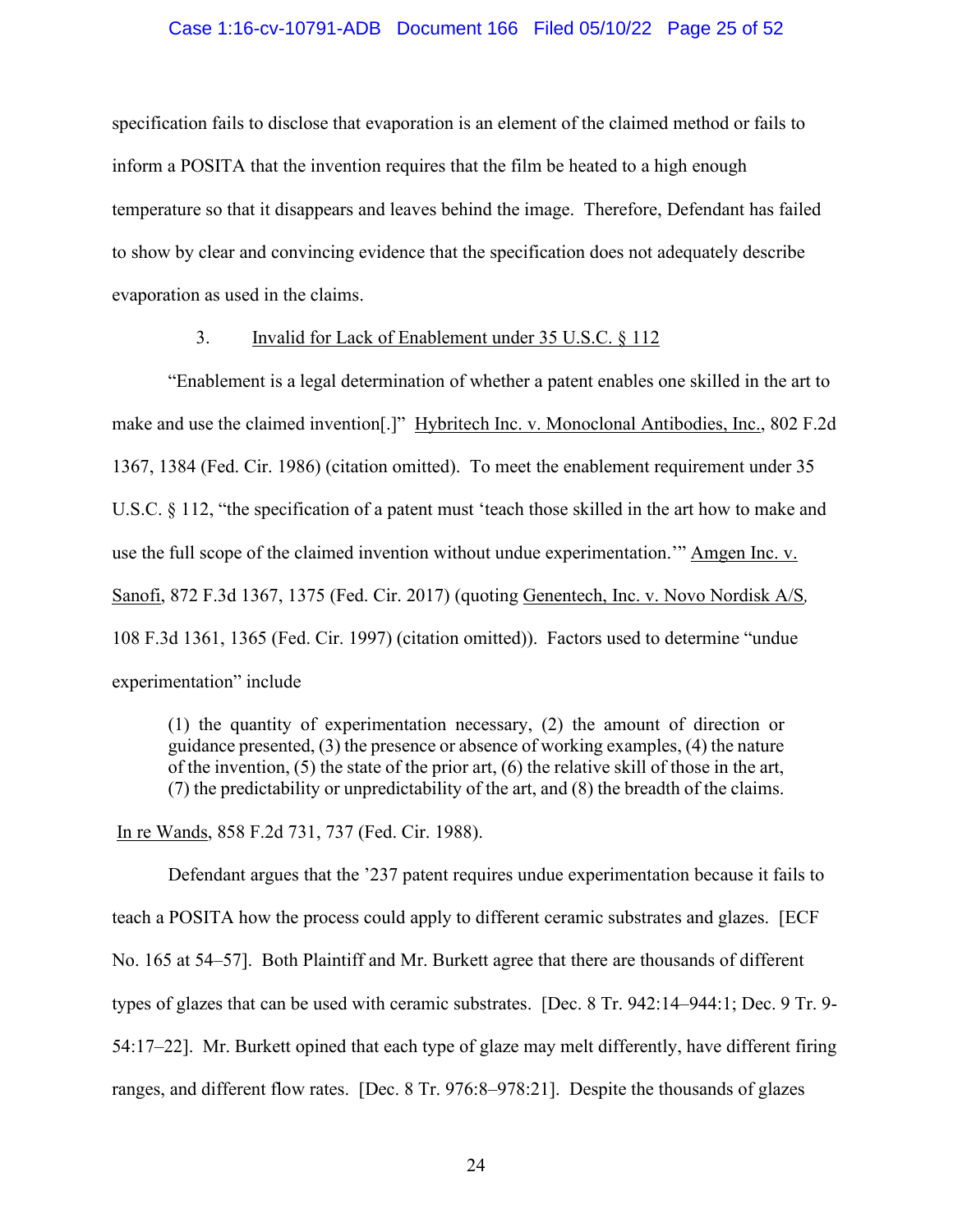#### Case 1:16-cv-10791-ADB Document 166 Filed 05/10/22 Page 26 of 52

available, the '237 patent only discusses a white gloss glaze from Mayco, which Defendant argues demonstrates that the patent fails to provide sufficient direction to a POSITA, who would need to unduly experiment to find the proper firing temperature based on the substrate, glaze, and kiln being used. [ECF No. 165 at 57].

Defendant has failed to satisfy its burden to show that a POSITA would need to engage in undue experimentation, as opposed to routine experimentation. "Undue experimentation is a matter of degree. Even a considerable amount of experimentation is permissible, as long as it is merely routine or the specification provides a reasonable amount of guidance regarding the direction of experimentation." Wyeth & Cordis Corp. v. Abbott Lab'ys, 720 F.3d 1380, 1385– 86 (Fed. Cir. 2013) (internal citations and quotation marks omitted). The POSITA here is a hobbyist with five years of experience and an understanding of the tools used in ceramics. As noted above, Plaintiff credibly testified that such a POSITA would understand that the glaze on the ceramic surface would need to soften to carry out the process and how to achieve that based on their experience. Although Mr. Burkett explained that many different glazes exist, the specification still provides a reasonable amount of guidance to a POSITA. In relevant part, the specification's "kiln firing temperatures" definition notes that "the firing temperature of the transfer is often the same or slightly lower than the firing temperature of the original glaze coating of the glossy substrate so that the surface may soften just enough to allow the print to permanently sink in." [Ex. 21 at Col.4, Lns. 47–51]. Although there may be some experimentation needed to determine at what temperature the glaze would soften and the image would embed, Defendant has not shown by clear and convincing evidence that a POSITA's experimentation would be undue or that the patent does not provide a "reasonable amount of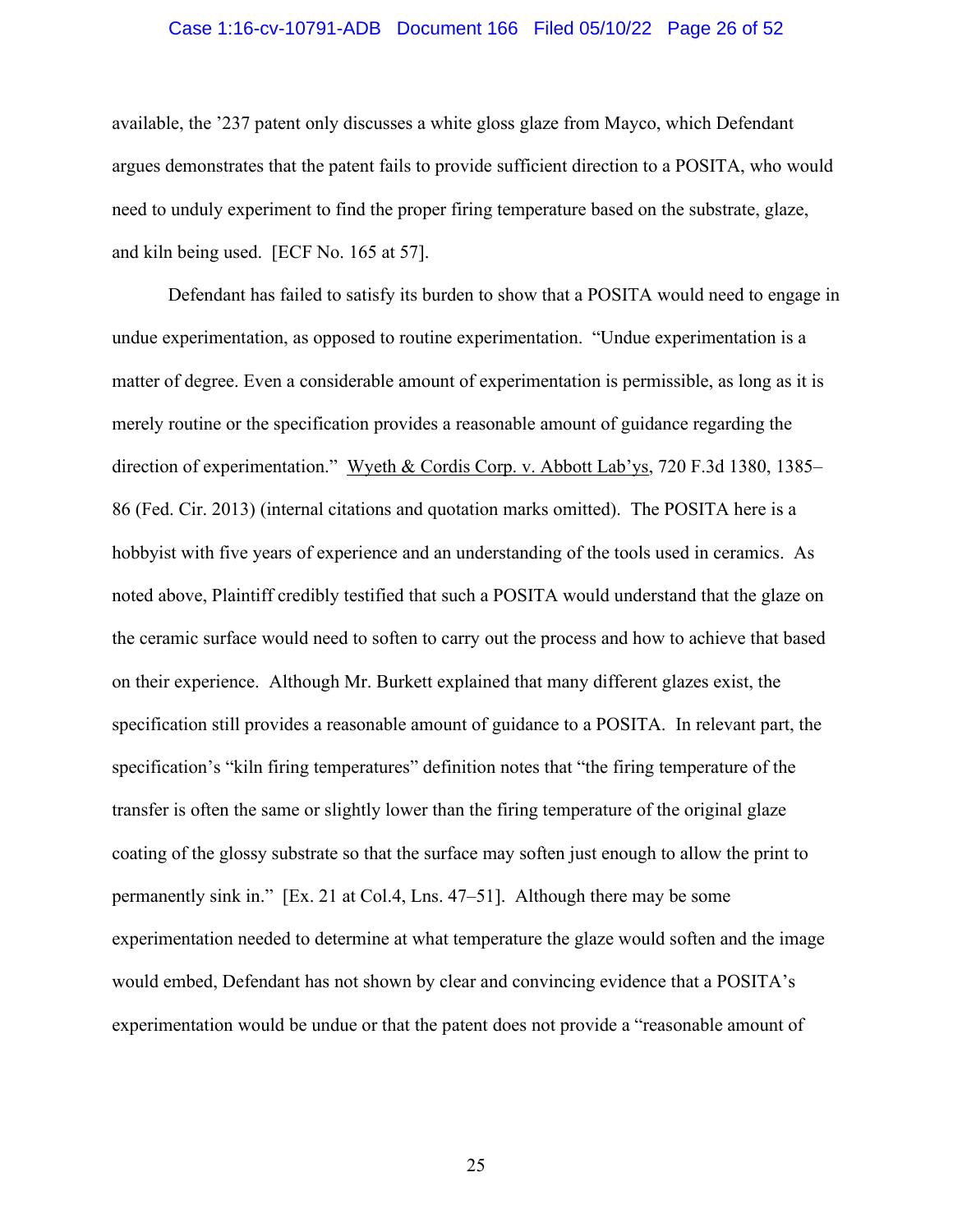guidance." Wyeth & Cordis Corp., 720 F.3d at 1386. Accordingly, the patent is not invalid for lack of enablement.

Judgment for Plaintiff shall therefore enter on Counterclaim Count I.

## **B. Count I: Infringement; Counterclaim Count II: Declaratory Judgment of No Infringement; & Counterclaim Count III: Declaratory Judgment of Unenforceability**

Plaintiff asserts that Defendant infringed, directly and indirectly, claims 1, 2, 4, 5, 6, 7, 8 and 9 of the '237 patent.

### 1. Direct Infringement

Plaintiff argues that Defendant, through the production of two videos, directly infringed the '237 patent. [ECF No. 164 at 74–78].<sup>4</sup> The two videos in question, The Graphic Pot: Hand Building & Surface Techniques, [Ex. 111], and Ceramic Decals New Ideas and Techniques, [Ex. 105], show two ceramists explaining how to apply images onto a ceramic surface. Plaintiff asserts that the technique being shown is the '237 process. [ECF No. 164 at 74–78]. Defendant contends that the videos do not show the ceramists performing every step in the claimed method, [ECF No. 165 at 8–14], and, even if they did perform the method, they were not acting under Defendant's direction or control such that Defendant can be held liable for their infringing acts, [id. at 6–8].

Literal, or direct, infringement is a two-step analysis. Durel Corp. v. Osram Sylvania, Inc., 256 F.3d 1298, 1303 (Fed. Cir. 2001) (citations omitted). "First, the claim must be properly construed to determine its scope and meaning. Second, the claim as properly construed must be compared to the accused device or process." Id. (internal citations and quotations marks

<sup>&</sup>lt;sup>4</sup> Though Plaintiff identified 14 Accused Media at trial, her post-trial briefing only argues that two videos directly infringed, [ECF No. 164 at 76–78], while the remaining Accused Media indirectly infringed by inducing third parties to perform the patented process, [id. at 78–82].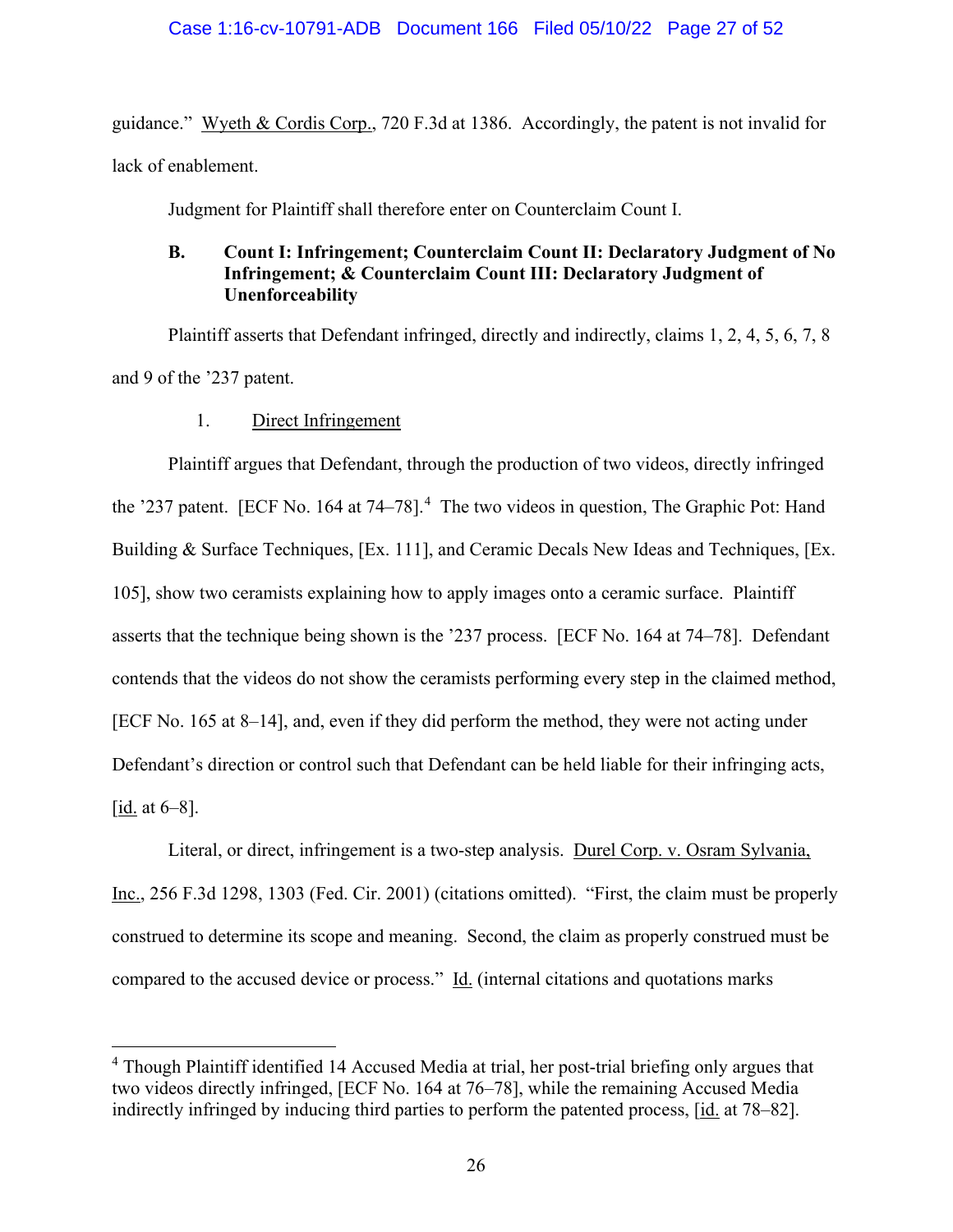#### Case 1:16-cv-10791-ADB Document 166 Filed 05/10/22 Page 28 of 52

omitted). The burden is on a patent owner to prove infringement. Aristocrat Technologies Australia Pty Ltd. v. Intern'l Game Techn., 709 F.3d 1348, 1362 (Fed. Cir. 2013). "To infringe a method claim, a person must have practiced all steps of the claimed method." Lucent Techs., Inc. v. Gateway, Inc., 580 F.3d 1301, 1317 (Fed. Cir. 2009) (citing Joy Techs., Inc. v. Flakt, Inc., 6 F.3d 770, 775 (Fed. Cir. 1993)). Where, as here, Defendant did not personally perform all of the steps of the method, Plaintiff must show that "all the steps of the claimed method [are performed] . . . through another acting under [the entity's] direction or control." Aristocrat Technologies Australia Pty Ltd., 709 F.3d at 1362 (citation omitted). "[T]he control or direction standard is satisfied in situations where the law would traditionally hold the accused direct infringer vicariously liable for the acts committed by another party that are required to complete performance of a claimed method." Id. (citation omitted); see also Akamai Techs., Inc. v. Limelight Networks, Inc., 797 F.3d 1020, 1023 (recounting that direct infringement has been found if an entity "acts through an agent (applying traditional agency principles) or contracts with another to perform one or more steps of a claimed method"). The Federal Circuit has explained that, while situations should be assessed on a case-by-case basis, "directing or controlling others' performance [also] includes circumstances in which an actor: (1) *conditions* participation in an activity or receipt of a benefit upon others' performance of one or more steps of a patented method, and (2) *establishes the manner or timing* of that performance." Eli Lilly & Co. v. Teva Parenteral Medicines, Inc., 845 F.3d 1357, 1365 (Fed. Cir. 2017) (citations and internal quotation marks omitted) (emphasis in original).

It is undisputed that Defendant entered into production contracts with the ceramists and produced the videos. [Exs. 106, 112]. Plaintiff argues that these contracts are proof that Defendant controlled and directed the ceramists' actions. [ECF No. 164 at 77]. Plaintiff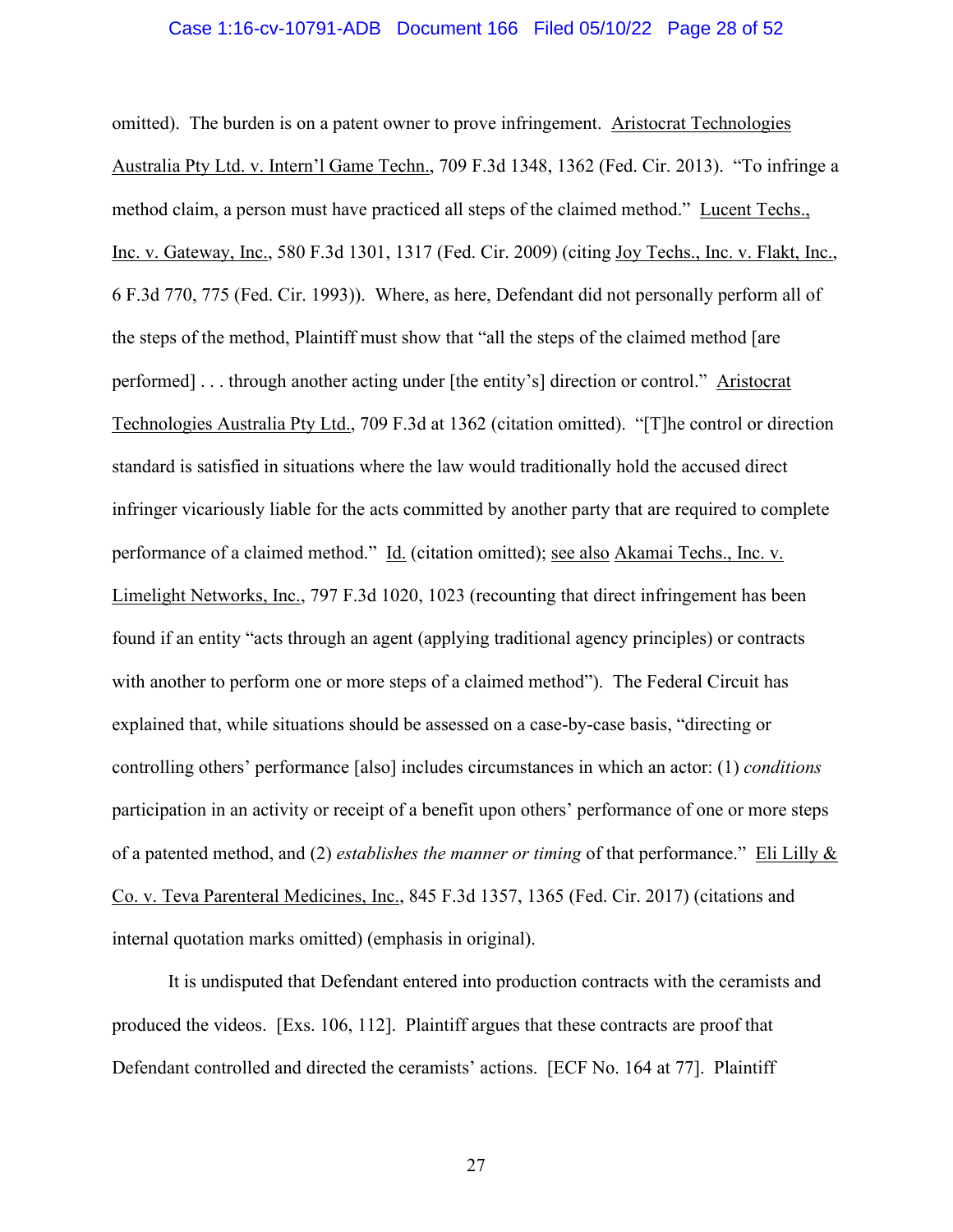#### Case 1:16-cv-10791-ADB Document 166 Filed 05/10/22 Page 29 of 52

highlights that the contracts grant Defendant, as producer, "any and all of the right, title, and interest in" the video; direct the ceramists in the video to prepare and submit a script with final approval rights given to Defendant; and prohibit the ceramists from creating any competitive videos. [Id. (citing Exs. 106, 112)]. These contractual provisions, however, are insufficient to show by a preponderance of the evidence that Defendant directed or controlled the ceramists.

Although they were in a contractual relationship for the creation the videos, there is insufficient evidence in the record to conclude that Defendant told the ceramists to perform the method or conditioned their ability to be in the video on performing all of the steps in the method. To the contrary, Ms. Harnetty testified that the production agreements do not instruct artists to perform any specific techniques and that the purpose of the videos is to show what the artists in the field are *already* performing, rather than seeking out artists to perform a certain technique at Defendant's request. See [Dec. 6 Tr. 877:16–23, 884:8–13]. Further, Plaintiff admits that for the Ceramic Decals New Ideas and Techniques video she is unclear when the pieces shown in the video were made, there is no footage showing the ceramist firing the pieces in a kiln, and in fact she assumed that the pieces were made before the video shoot. [Nov. 16 Tr. 86: 11–21]. Without further evidence, the Court cannot conclude that pieces made prior to the video's production were created due to Defendant's direction or control.

Thus, because Plaintiff has failed to show beyond a preponderance of the evidence that Defendant directed the ceramists in the two videos to perform every step in the '237 method, she cannot show that it directly infringed her patent.

Judgment shall therefore enter for Defendant on Count I and Counterclaim Count II to the extent Plaintiff asserts direct infringement of the '237 patent.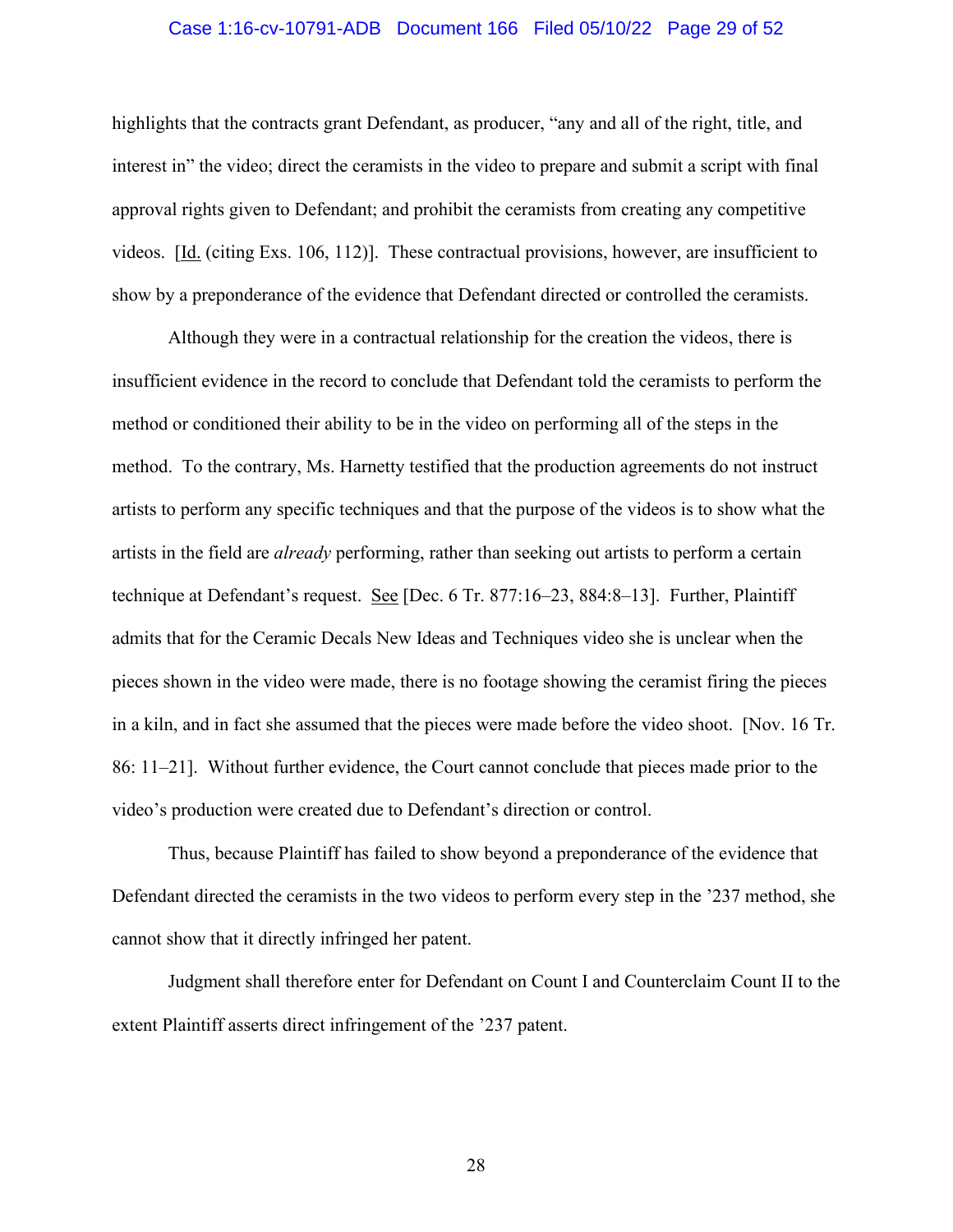### 2. Induced Infringement

Plaintiff also asserts that Defendant's publication of the Accused Media induced thirdparty subscribers and customers to infringe the '237 patent. [ECF No. 164 at 78–82]. Although, Defendant has not directly infringed the '237 patent, it may still be liable for inducing third parties to infringe the patent.

Under 35 U.S.C. §271(b), "[w]hoever actively induces infringement of a patent shall be liable as an infringer." 35 U.S.C. §271(b). "In contrast to direct infringement, liability for inducing infringement attaches only if the defendant knew of the patent and that the induced acts constitute[d] patent infringement." Commil USA, LLC v. Cisco Sys., 575 U.S. 632, 639 (2015) (internal quotation marks omitted). Inducement can be proven through circumstantial evidence. Power Integrations, Inc. v. Fairchild Semiconductor Int'l, Inc., 843 F.3d 1315, 1331 (Fed. Cir. 2016). Put another way, a plaintiff must show that the alleged inducer "knew of the patent, knowingly induced the infringing acts, and possessed a specific intent to encourage another's infringement of the patent." Vita-Mix Corp. v. Basic Holding, Inc., 581 F.3d 1317, 1328 (Fed. Cir. 2009) (citation omitted). "Intent can be shown by circumstantial evidence, but the mere knowledge of possible infringement will not suffice." Id.

a. Knowledge of the Patented Process and the Process Taught

The record demonstrates that Defendant, through its employees, was aware of the pending provisional patent application as early as April 2006 because it specifically asked for and received a copy. [Ex. 25]. It was also notified that the patent had issued in 2010. [Nov. 15 Tr. 105:23–106:6].

Most of the Accused Media teach every step of the method because they provide a "how to" for performing the limitations in claims 1, 2, 4, 5, 6, 7, 8, and 9 of the '237 patent. See supra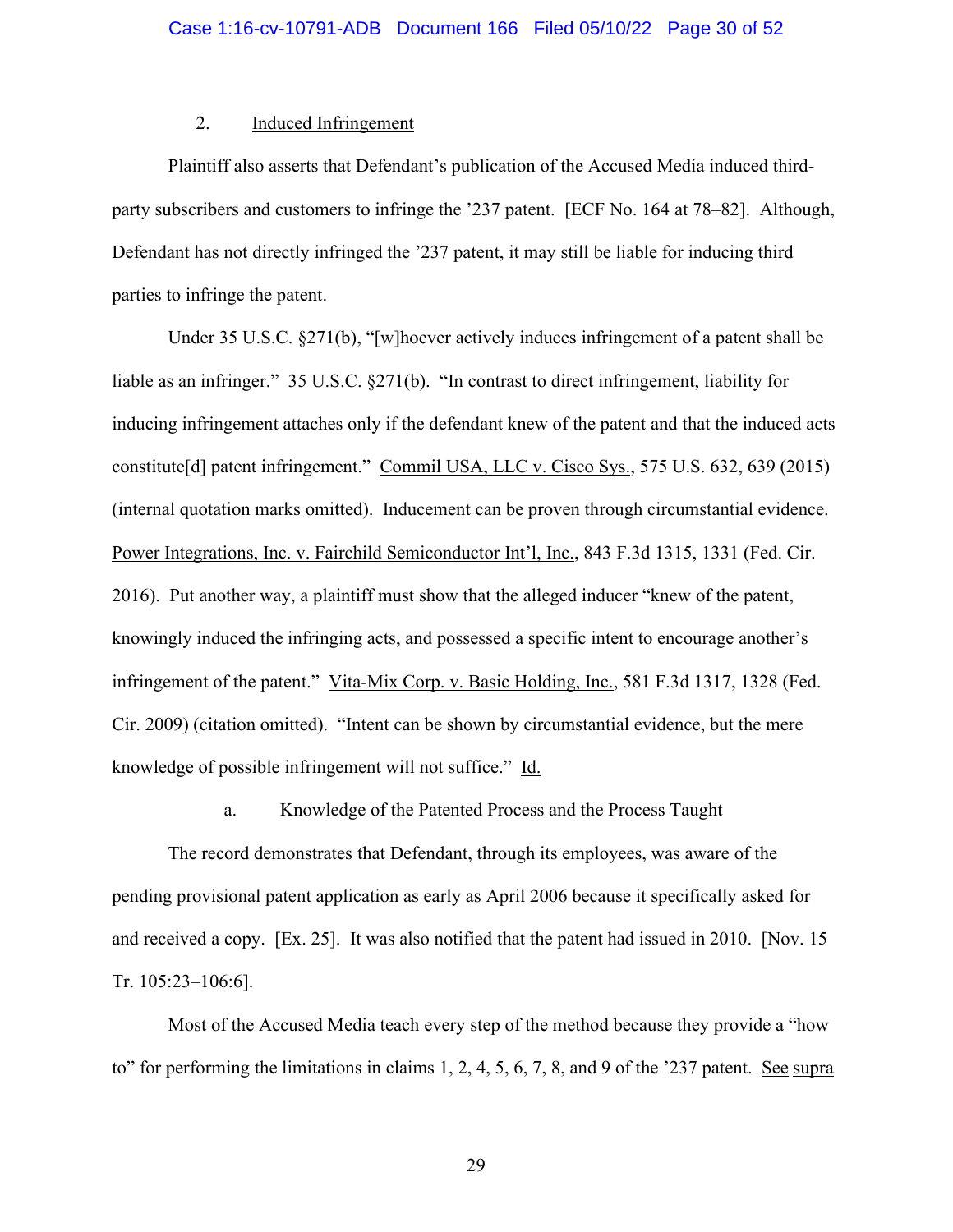#### Case 1:16-cv-10791-ADB Document 166 Filed 05/10/22 Page 31 of 52

Section III. F. Defendant does not meaningfully dispute, and the record clearly demonstrates, that several of the Accused Media describe and/or depict printing or copying an image onto film covered decal paper by using iron-oxide toner and/or a laser printing device, placing the printed image in water and separating the film layer from the paper layer, transferring the film layer onto a glossy substrate, firing the glossy substrate in a kiln at over 1000 degrees, disappearing the film, and producing a sepia image. Defendant does, however, argue that there can be no induced infringement because two limitations of the claims are not present in any of the Accused Media. [ECF No. 165 at 30–33]. First, as the Court understands it, Defendant contends that the Accused Media does not teach "evaporation" as defined by the Court and used in independent claims 1 and 8, because the process taught in the Accused Media has the film burning, not evaporating. [Id. at 30–32]. Nothing in the Court's claim construction, however, requires the understanding of "evaporate" propounded by Defendant. Defendant made a similar argument in its summary judgment briefing and, when rejecting that argument at that stage, the Court explained that it did not construe the term "evaporate"

to require that all portions of the film must evaporate, nor did the parties indicate that the claims should be read to require this. Instead, the Court observed that "a solid, such as a film . . . would first melt, and then, *those portions that became liquid* would evaporate." [ECF No. 46 at 18 (emphasis added)]. The Court's construction of the term is, in part, "to change a material into a gas," with no additional limitation such as "entirely or completely" or "with the ability to change back into a solid."

[ECF No. 71 at 12]. The Court also clarified that "Defendant has not persuaded the Court that a POSITA, as defined by this Court, would understand the claims or the invention to require the film to do anything more than disappear—whether through melting, evaporating, or burning (in whole or in part)—during heating at a high temperature."  $[\underline{Id}]$ . Plaintiff explained that in testing her method she observed that at 550 degrees Fahrenheit, the film appears to melt;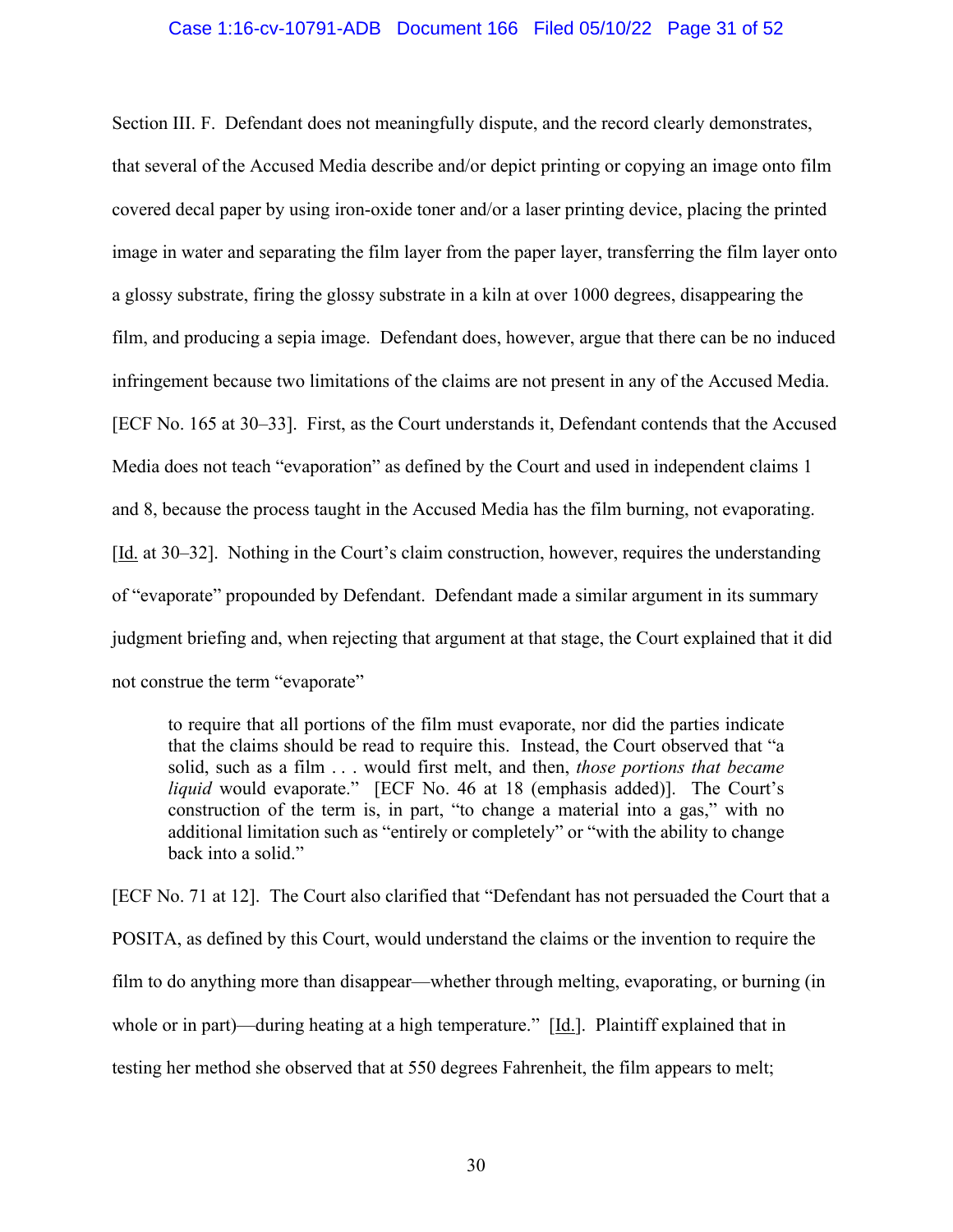#### Case 1:16-cv-10791-ADB Document 166 Filed 05/10/22 Page 32 of 52

between 600 and 800 degrees Fahrenheit there is no smoke, but the smell of fumes; and between 800 and 1010 degrees Fahrenheit the film completely disappeared. [Nov. 15 Tr. 75:16–77:7]. Defendant does not dispute that almost all the Accused Media at issue in this trial describe and/or show through photos that the film placed on the glazed substrate disappeared and also recommend kiln firing ranges above 1010 degrees Fahrenheit, which resulted in the film disappearing. [Ex. 105 (recommending decal firing at cone 09); Ex. 111 (cone 08 to 04); Ex. 114 (cone 04); Ex. 115 (showing ceramic substrate with film disappeared); Ex. 116 (cone 04); Ex. 117 (stating that "four cones below the melting point of the glaze works well"); Ex. 118 (showing chart of cone ranges between 010 and 6); Ex. 119 (cone 04); Ex. 120 (cone 08); Ex. 121 (cone 08); Ex. 122 (cone 08); Ex. 124 (cone 04); Ex. 126 (cone 08)].<sup>5</sup> Therefore, the Accused Media teach evaporating the film as construed by the Court.

 Second, Defendant argues that the Accused Media does not teach the limitations in independent claims 1 and 8 because Plaintiff cannot prove that the process shown results in a permanent image transfer. [ECF No. 165 at 8–10, 32]. During claim construction, the Court construed "permanently" to mean "[i]n a way that exists or remains unchanged for the life of the substrate." [ECF No. 41 at 24]. Defendant's primary contention is that witnesses in this case testified that ceramics last for thousands of years, and Mr. Burkett opined that is impossible to know if the image will remain on the substrate for that long. [ECF No. 165 at 8–10]. Several of the Accused Media explicitly state that the process they are using results in a permanent transfer of the image, [Exs. 114, 116, 118, 119, 124], and one newsletter goes as far as saying "if you fire

<sup>5</sup> Plaintiff explained at trial that ceramists measure the temperature of a kiln using "cones," [Nov. 15 Tr. 7:9–14], and that anything above cone 09 is also above 1000 degrees Fahrenheit, [Nov. 16 Tr. 23:24–24:4]. Mr. Burkett also testified that "cone 022, the lowest cone … is barely over a thousand degrees . . . ." [Dec. 8 Tr. 976:18–22].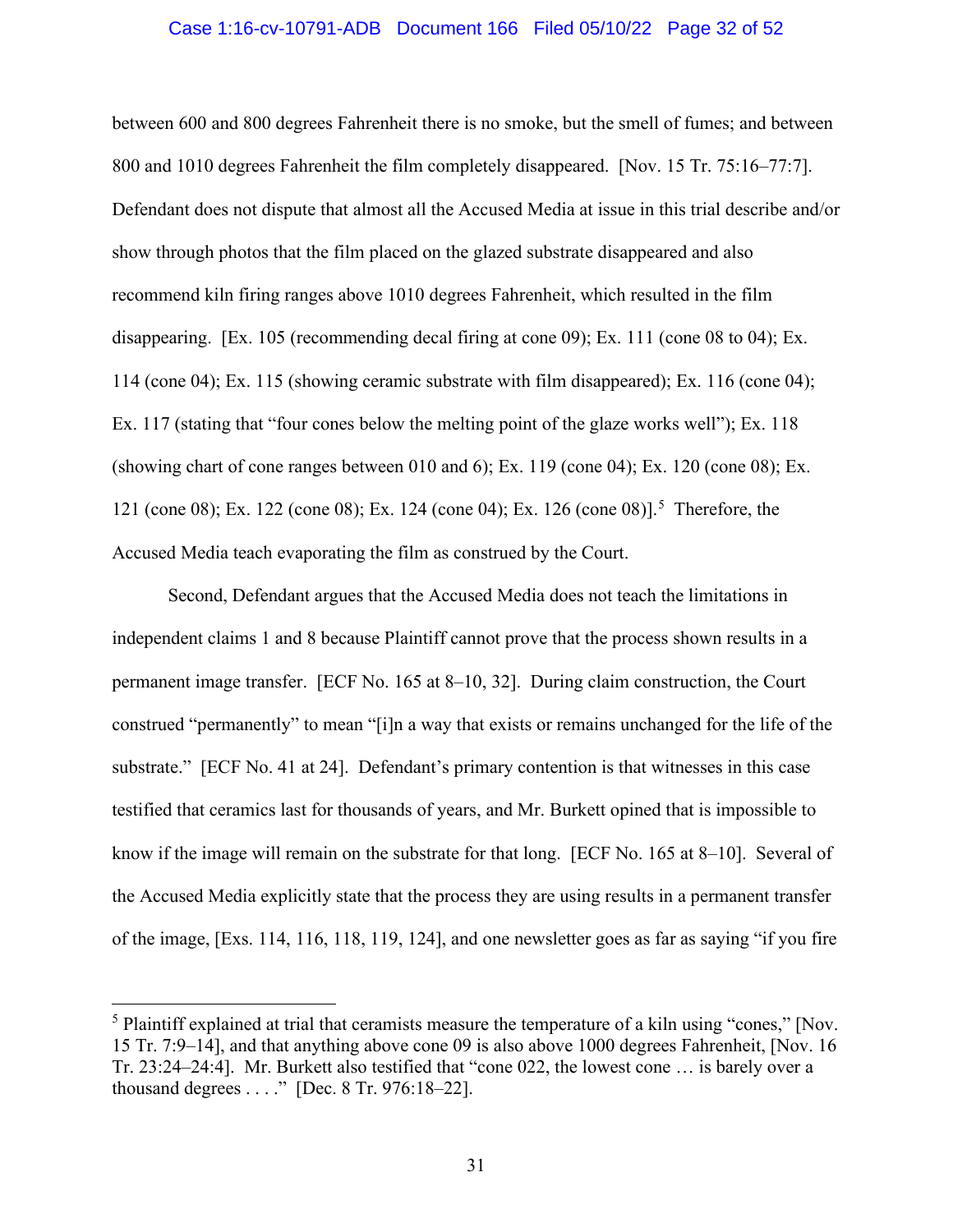#### Case 1:16-cv-10791-ADB Document 166 Filed 05/10/22 Page 33 of 52

them PROPERLY, they will be fired into the glaze. They will NEVER wear off," [Ex. 114]. Further, Plaintiff's testimony demonstrates that the '237 process, which requires a temperature to soften the glaze and allow the iron oxide to sink in, results in a smooth, continuous surface with a sepia image, and when tested with various abrasive processes, such as sanding, the image did not dislodge from the surface of the substrate. [Nov. 15 Tr. 43:12–44:6; 67:14–68:7]. And, as noted above, the Accused Media teach that step by explaining or showing that the ceramic and decal need to be heated to a temperature sufficient to make the film disappear, leaving only an embedded, sepia image behind. Therefore, the Accused Media sufficiently teach a process that results in a permanent transfer of the image.

### b. Inducement of Infringement

Although the Accused Media teach the steps of the method, this alone is not enough to demonstrate that Defendant induced another to infringe. First, Plaintiff must additionally demonstrate that there has in fact been direct infringement by third parties. Limelight Networks, Inc. v. Akamai Techs., Inc., 572 U.S. 915, 920–21 (2014). Plaintiff argues that third-party consumers infringed the process after viewing the Accused Media. [ECF No. 164 at 81]. Defendant counters that there is no evidence that any third party infringed the '237 patent because (1) Plaintiff cannot identify specific individuals who practiced the process after reading specific Accused Media, [ECF No. 165 at 15], and (2) Plaintiff put forth no evidence regarding third parties having access to a printer with 30% iron oxide toner, [id. at 10–11, 14].

Generally speaking, "a patentee [is not] required to prove direct infringement to a complete certainty. A patentee is only required to prove direct infringement by a preponderance of the evidence—that it is more likely than not that the direct infringement occurred." O2 Micro Int'l Ltd. v. Beyond Innovation Tech. Co., 449 F. App'x 923, 928 (Fed. Cir. 2011) (citing Lucent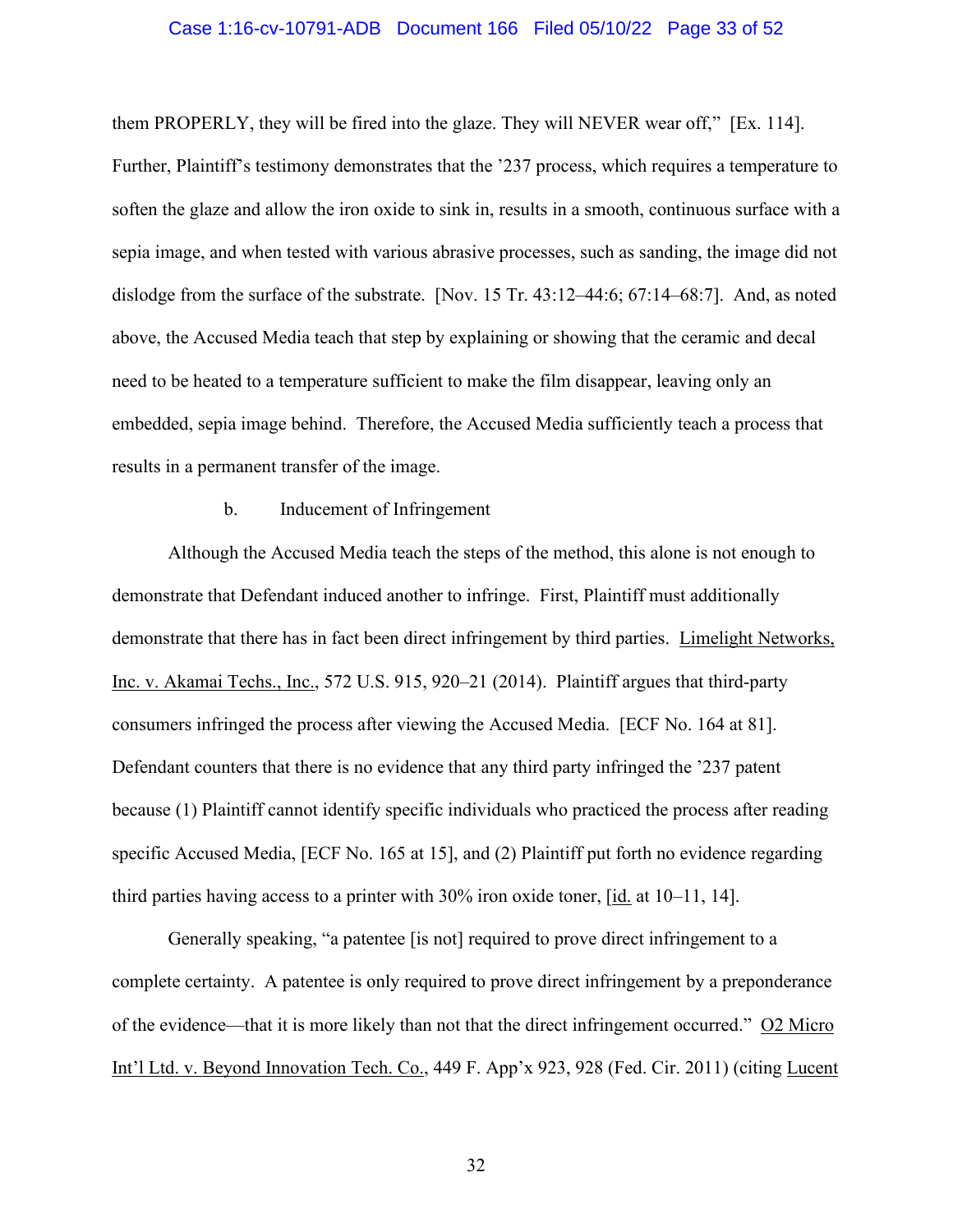Technologies, Inc., 580 F.3d at 1317–18)). Plaintiff has met her burden. First, ceramist Lawrence O'Neal testified, via his deposition, that he actually performed the process after watching one of Defendant's accused videos and he did not use decal paper from Plaintiff to perform the process. [ECF No. 137-5 at 6–11; Nov. 17 Tr. 51:2–11]. Plaintiff also put forth evidence of Defendant's market share and the reach of its publications, which allows the Court to conclude that it is more likely than not that at least one reader or viewer of the Accused Media directly infringed on the '237 patent. Koninklijke Philips N.V. v. Zoll Med. Corp., 656 F. App'x 504, 522 (Fed. Cir. 2016) (noting that given the large market share of the accused indirect infringer, a "reasonable jury" could not reach the conclusion that "not a single one of [the accused infringer's] customers in this sizable share of the market used the devices" in an infringing way); see also Moleculon Research Corp. v. CBS, Inc., 793 F.2d 1261, 1272 (Fed. Circ. 1986) (affirming lower court's direct infringement finding based on "circumstantial evidence of extensive puzzle sales, dissemination of an instruction sheet teaching the method of restoring the preselected pattern with each puzzle, and the availability of a solution booklet on how to solve the puzzle"). Specifically, Defendant's own media kits list their magazines' market reach from between 52,000 to 145,000 individuals annually, which includes non-subscribers. [Ex. 35 (2010 CM); Ex. 43 (2010 PMI); Ex. 46 (2011 CM); Ex. 47 (2011 PMI); Ex. 48 (2012 CM); Ex. 49 (2013 CM); Ex. 50 (2013 PMI); Ex. 51 (2014 CM); Ex. 52 (2014 PMI); Ex. 53 (2015 PMI); Ex. 54 (2016 CM); Ex. 55 (2016 PMI); Ex. 56 (2017 CM); Ex. 57 (2018 CM); Ex. 58 (2018 PMI); Ex. 59 (2019 PMI); Ex. 60 (2020 CM); Ex. 61 (2020 PMI)]. This allows the Court to conclude that Plaintiff has circumstantially proven direct infringement by a preponderance of the evidence.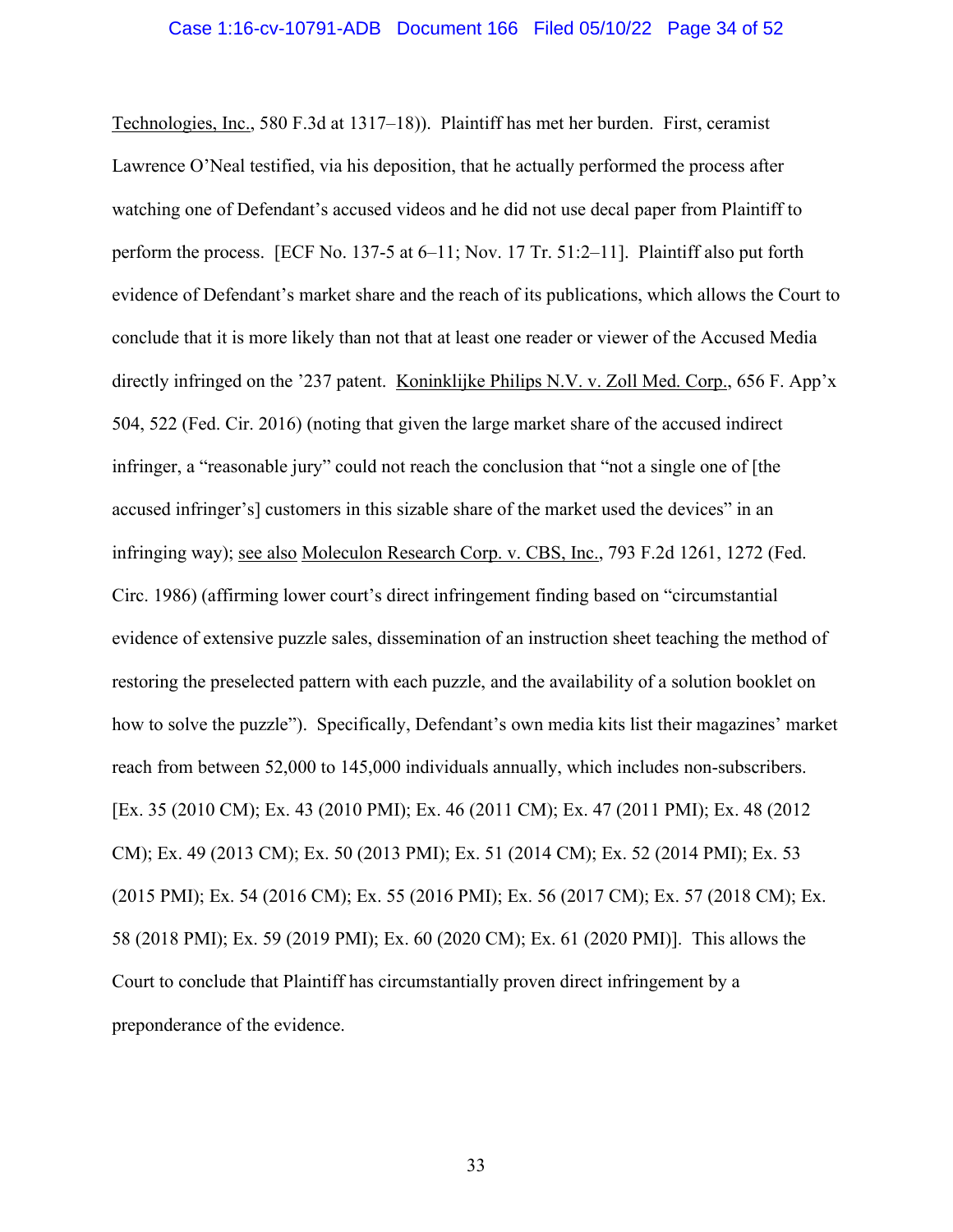#### Case 1:16-cv-10791-ADB Document 166 Filed 05/10/22 Page 35 of 52

Second, although Plaintiff has satisfied her burden by showing that third parties directly infringed her patent and that the Accused Media taught her method, she still must prove that Defendant had a specific intent to induce that infringement. "Inducement can be found where there is evidence of active steps taken to encourage direct infringement, which can in turn be found in advertising an infringing use or instructing how to engage in an infringing use. But such instructions need to evidence intent to *encourage* infringement." Takeda Pharms. U.S.A., Inc. v. W.-Ward Pharm. Corp., 785 F.3d 625, 630–31 (Fed. Cir. 2015) (internal quotation marks and citations omitted) (emphasis in original). "The mere knowledge of possible infringement by others does not amount to inducement; specific intent and action to induce infringement must be proven." DSU Med. Corp. v. JMS Co., 471 F.3d 1293, 1305 (Fed. Cir. 2006) (internal quotation marks and citation omitted); Exergen Corp. v. Kaz USA, Inc., No. 13-cv-10628, 2015 WL 5163038, at \*6 (D. Mass. Sept. 3, 2015).

Plaintiff therefore has the burden of proving that Defendant had the specific intent to encourage its readers to perform the '237 process without purchasing a kit or license from her company. Although she seems to contend that it is sufficient, simply publishing the steps of Plaintiff's method is not enough to constitute induced infringement. Takeda Pharms. U.S.A., Inc., 785 F.3d at 630–31 ("Merely describ[ing] an infringing mode is not the same as recommend[ing], encourag[ing], or promot[ing]" (internal quotation marks and citations omitted)). As Plaintiff admitted at trial, if someone reads or views the Accused Media but then purchases supplies from her, they are licensed to perform the method, and it would not be infringement. [Nov. 17 Tr. 62: 20–24]. $<sup>6</sup>$  Thus, the Accused Media must go beyond just showing</sup>

<sup>&</sup>lt;sup>6</sup> Q. Now, moving on from Mayco to today, if a customer purchases your kits today, instructional kits today, the fired-on kits, is your customer licensed to practice your process?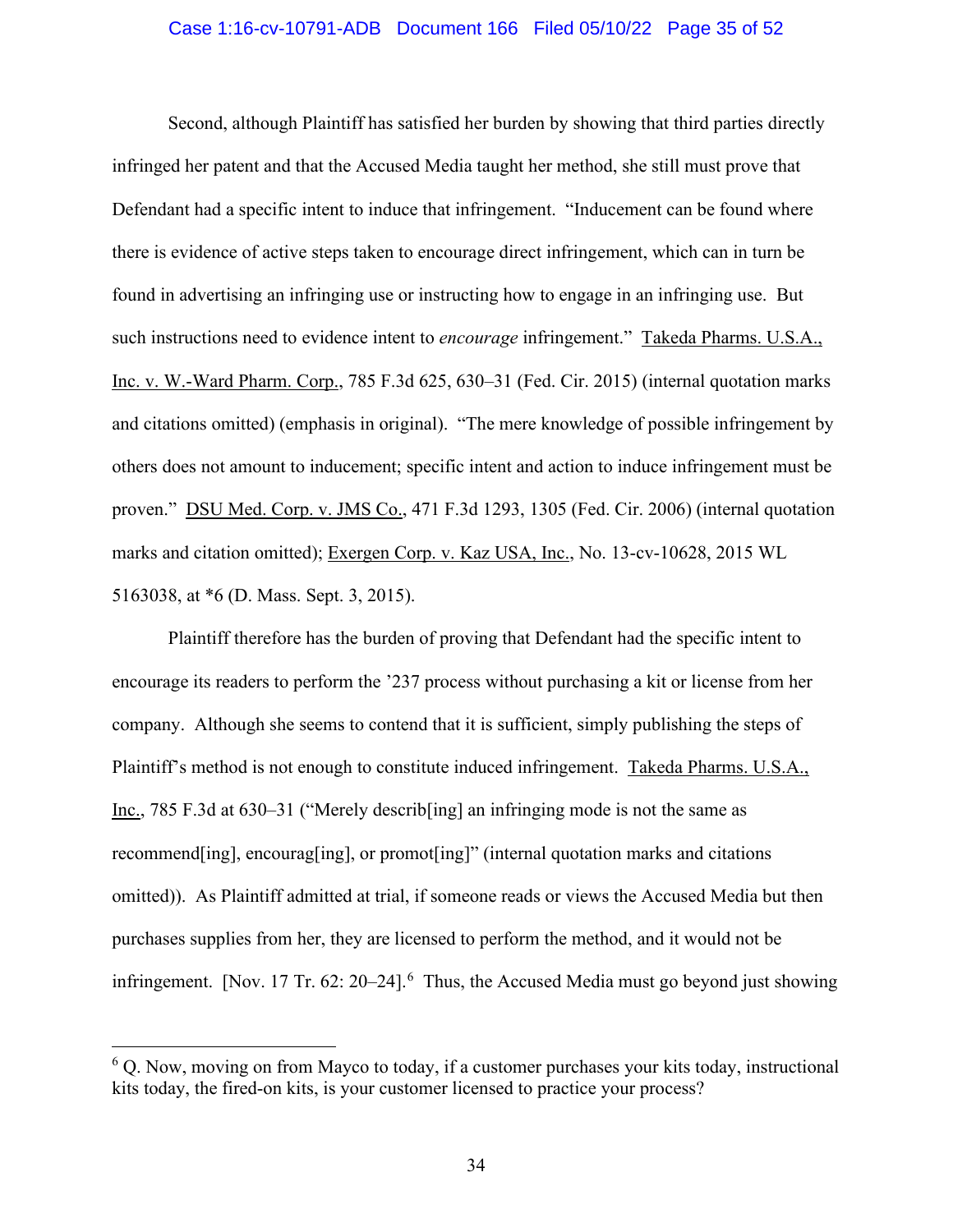#### Case 1:16-cv-10791-ADB Document 166 Filed 05/10/22 Page 36 of 52

the method and must actively promote or advertise an infringing use. Here, eight of the Accused Media provide lists of materials needed to perform the process, which either do not mention Plaintiff and her company as providers of decal paper or mention her company along with others that provide decal supplies. [Exs. 105; Ex. 108 at Banhazl0000008 (the accompanying handout to Ex. 105); Ex. 111; Ex. 114 at Banhazl0000036; Ex. 119 at Banhazl0000727 Ex. 121 at Banhazl0003784; Ex. 124 at Banhazl0002267; Ex. 125 at Banhazl0002271; Ex. 126 at Banhaz $10002286$ ].<sup>7</sup> This unusual set of facts results in a close call, but Defendant's advertisement and promotion of decal paper that does not include a license to perform the process just barely demonstrates beyond a preponderance of the evidence that Defendant induced its customers to engage in infringing acts.

Judgment shall therefore enter for Plaintiff on Count I and Counterclaim Count II to the extent she asserts indirect infringement of the '237 patent.

#### 3. Damages

Having found that Defendant induced the infringement of the '237 patent, the Court must next consider the appropriate remedy for the infringement. 35 U.S.C. § 284 provides that, "[u]pon finding for the claimant the court shall award the claimant damages adequate to compensate for the infringement, but in no event less than a reasonable royalty for the use made of the invention by the infringer, together with interest and costs as fixed by the court." The

A. Yes. [Nov. 17 Tr. 62:20-24].

<sup>&</sup>lt;sup>7</sup> These Accused Media are: Ceramic Decals New Ideas and Techniques, [Ex. 105 (video)]; The Graphic Pot, [Ex. 111 (video)]; Engaging Ceramic Surfaces, [Ex. 114 (workshop)]; Image & Design Transfer Techniques "Using Laser Toner Decals" chapter, [Ex. 119 (book)]; A Piece of Cake, [Ex. 121 (website article)]; Breaking the Rules, [Ex. 124 (PMI article)]; Supply Room Decalcomania, [Ex. 125 (PMI article)]; and Kari Radasch and the Sweetness of Discovery, [Ex. 126 (CM article)].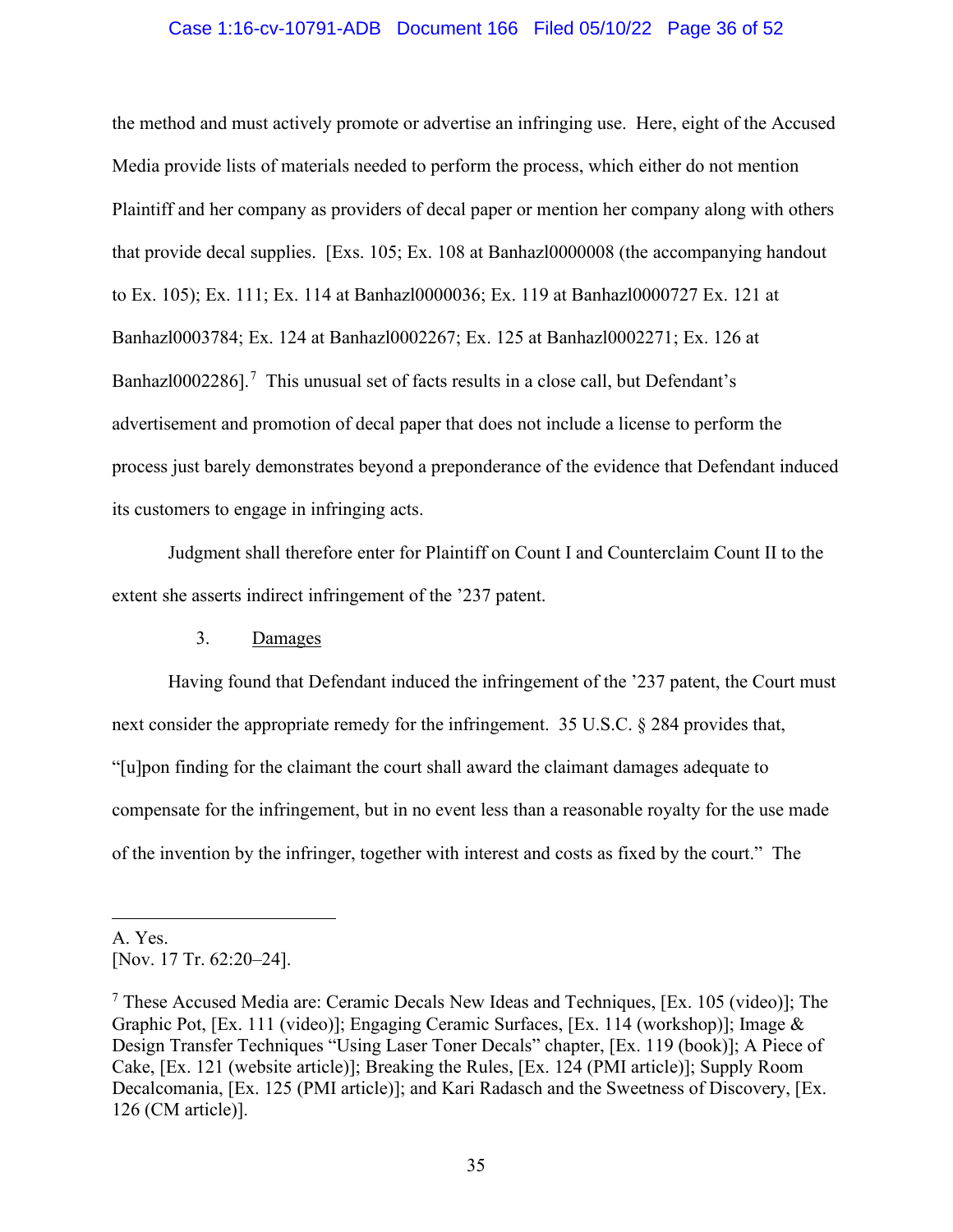#### Case 1:16-cv-10791-ADB Document 166 Filed 05/10/22 Page 37 of 52

patentee has the burden of proving damages. Whitserve, LLC v. Computer Packages, Inc., 694 F.3d 10, 26 (Fed. Cir. 2012). "The most common method for determining a reasonable royalty is the hypothetical negotiation approach, which 'attempts to ascertain the royalty upon which the parties would have agreed had they successfully negotiated an agreement just before infringement began.'" Virnetx, Inc. v. Cisco Sys., Inc., 767 F.3d 1308, 1326 (Fed. Cir. 2014) (quoting Lucent Techs., Inc, 580 F.3d at 1324)). When a reasonable royalty varies with the number of units sold, rather than a lump-sum payment, "it generally has two prongs: a royalty base and a royalty rate." Id.; Whitserve, LLC, 694 F.3d at 27 ("When a hypothetical negotiation would have yielded a running royalty, the classic way to determine the reasonable royalty amount is to multiply the royalty base, which represents the revenue generated by the infringement, by the royalty rate, which represents the percentage of revenue owed to the patentee.").

Court typically apply some subset of the fifteen "Georgia Pacific factors" to analyze the hypothetical negotiation and determine the reasonable royalty calculation. See Whitserve, LLC, 694 F.3d at 27 (citing Georgia–Pacific Corp. v. U.S. Plywood Corp., 318 F. Supp. 1116, 1120 (S.D.N.Y. 1970)). The factors are:

(1) royalties the patentee has received for licensing the patent to others; (2) rates paid by the licensee for the use of comparable patents; (3) the nature and scope of the license (exclusive or nonexclusive, restricted or nonrestricted by territory or product type); (4) any established policies or marketing programs by the licensor to maintain its patent monopoly by not licensing others to use the invention or granting licenses under special conditions to maintain the monopoly; (5) the commercial relationship between the licensor and licensee, such as whether they are competitors; (6) the effect of selling the patented specialty in promoting sales of other products of the licensee; (7) the duration of the patent and license term; (8) the established profitability of the product made under the patent, including its commercial success and current popularity; (9) the utility and advantages of the patent property over old modes or devices; (10) the nature of the patented invention and the benefits to those who have used the invention; (11) the extent to which the infringer has used the invention and the value of that use; (12) the portion of profit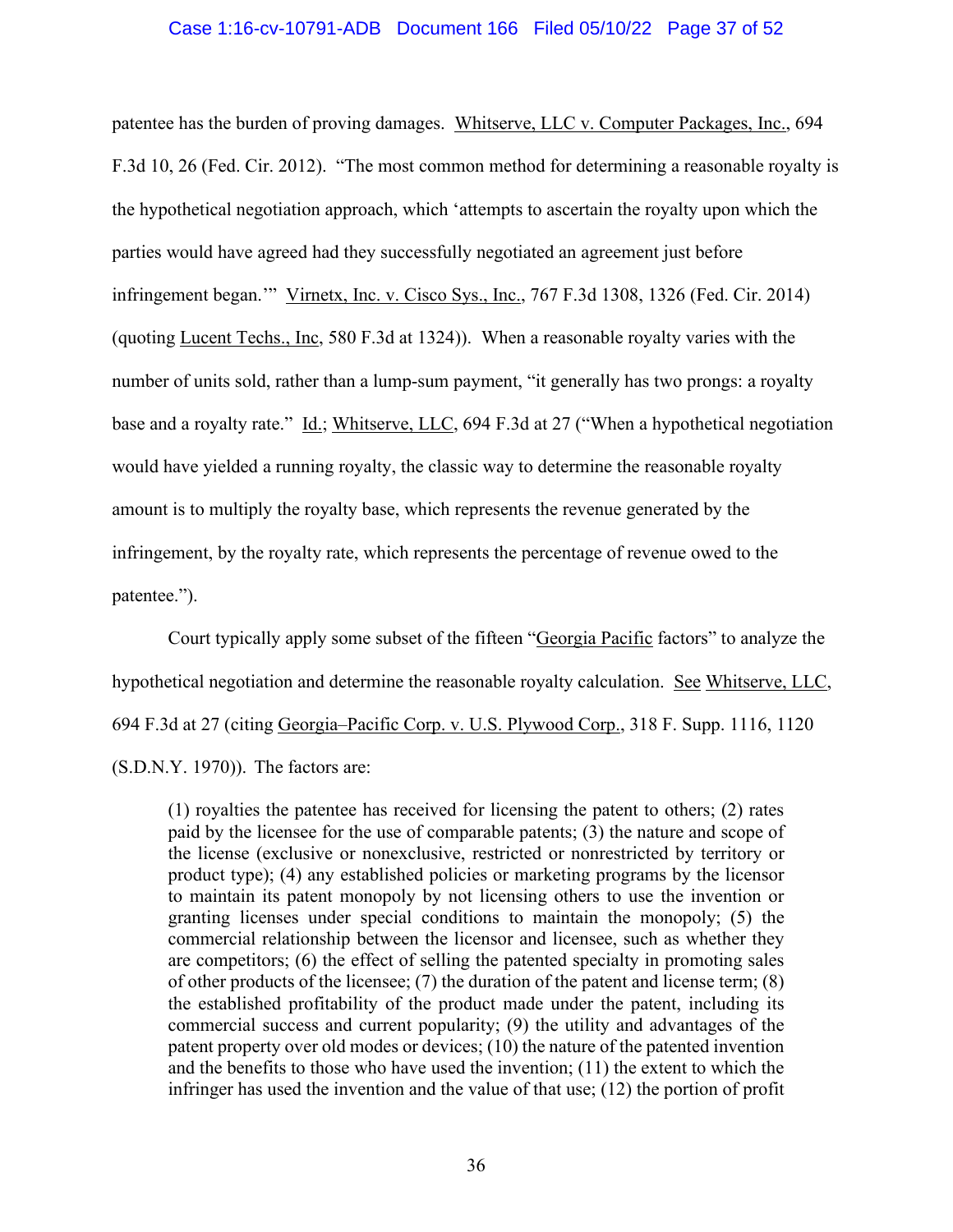or of the selling price that may be customary in that particular business to allow for use of the invention or analogous inventions; (13) the portion of the realizable profit that should be credited to the invention as opposed to its non-patented elements; (14) the opinion testimony of qualified experts; and (15) the results of a hypothetical negotiation between the licensor and licensee.

### Id. at 27 n.11.

Plaintiff seeks reasonable royalty damages of between \$675,400 and \$925,300, which is the amount calculated by her expert, Mr. John Elmore. [ECF No. 164 at 88]. As the Court understands it, the bulk of this damages amount stems from the infringing articles in CM and PMI and attempts to capture the number of licensed film covered decal paper sheets that Plaintiff would have sold to third-party customers through her company Heirloom Ceramics, and the royalty she would have received from those sheets, in the absence of Defendant's induced infringement. Mr. Elmore also offers a separate calculation method for damages attributable to the infringing videos and books. Unfortunately, Defendant did not present its own damages expert, or otherwise offer a competing damages estimate, which would have been helpful to the Court in parsing the calculations proffered by Plaintiff's expert. Defendant instead argues that Mr. Elmore's opinion is unsupported and therefore not sufficient for Plaintiff to satisfy her burden of proving damages.<sup>8</sup> Ultimately, for the reasons set forth below, the Court finds that the damages amount proposed by Plaintiff's expert is not fully supported by the record and Plaintiff

<sup>&</sup>lt;sup>8</sup> Defendant appears to argue that if Mr. Elmore's estimate and opinion are flawed or excluded, Plaintiff cannot be awarded any damages. This view, however, is not correct. Instead, it would still fall to the Court to apply the Georgia Pacific factors and award a reasonable royalty. Apple Inc. v. Motorola, Inc., 757 F.3d 1286, 1327–28 (Fed. Cir. 2014) ("If a patentee's evidence fails to support its specific royalty estimate, the fact finder is still required to determine what royalty is supported by the record."), overruled on other grounds by Williamson v. Citrix Online, LLC, 792 F.3d 1339 (Fed. Cir. 2015); SiOnyx, LLC v. Hamamatsu Photonics K.K., 330 F. Supp. 3d 574, 598 (D. Mass. 2018) (explaining that even if there is no expert testimony on damages "the court would still be obligated to evaluate what evidence there was to come up with a reasonable royalty").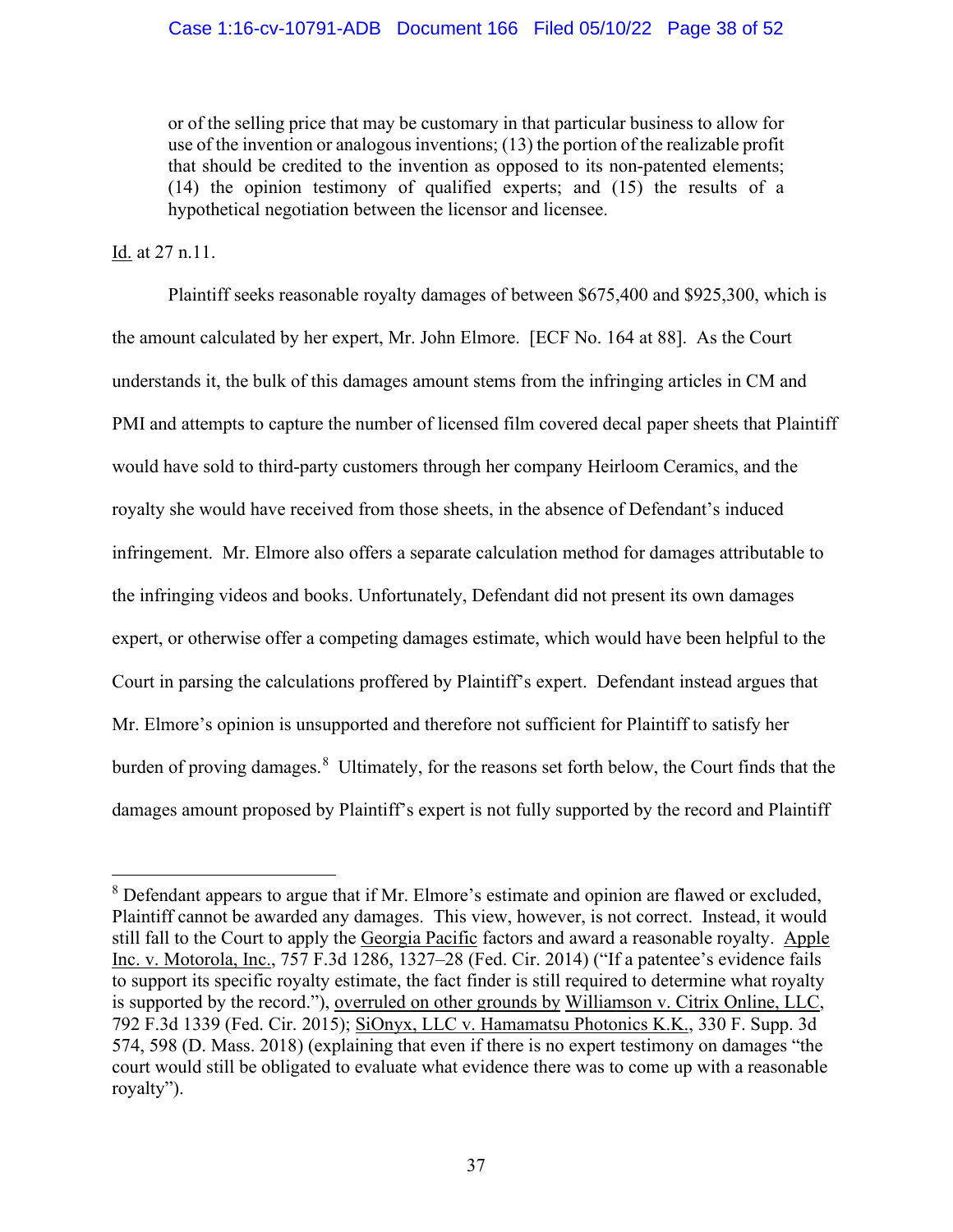#### Case 1:16-cv-10791-ADB Document 166 Filed 05/10/22 Page 39 of 52

has failed to meet her burden to support an award between \$675,400 and \$925,300. The Court had adjusted the amount consistent with the evidence developed at trial.

a. Magazine Articles

For damages attributable to the infringing articles published in CM and PMI, Mr. Elmore based his royalty rate on the April 2006 negotiation between Plaintiff and Mayco, which resulted in Plaintiff receiving a \$1 royalty payment for each sheet of decal paper sold in Mayco kits. [Nov. 22 Tr. 735:4–736:12; Ex. 22; Ex. 23]. These two available Mayco kits included a starter kit which contained five sheets of decal paper and other materials and a refill kit which only included ten sheets of decal paper. [Nov. 22 Tr. 728:9–23, 730:16–19]. In return, Mayco was given rights to distribute the process and an implied license to use the process. [Nov. 22 Tr. 729:1–20]. Mr. Elmore determined that this negotiation was probative of a hypothetical negotiation between Plaintiff and Defendant and, after considering the other relevant Georgia Pacific factors, concluded that the parties to such a negotiation would reach an agreement for a \$1 per sheet royalty rate. [Nov. 22 Tr. 736:6–12].

 Mr. Elmore then determined the royalty base for the ceramic kits that would have been sold to customers who had read Defendant's infringing articles published in CM and PMI. [Ex. 132]. He began with the numbers of subscribers to each magazine per year and assumed complete overlap between the subscribers to each. [Id.]. He then calculated the estimated market reach of the articles that taught the '237 process by applying a "pass-along" factor, which accounted for the fact that articles would be shared with non-subscribers.  $[\underline{Id}]$ ; Nov. 18 Tr. 548:9–549:7]. The "pass-along" factor was drawn from Defendant's own media kits, which use the term "pass along recipients" and explain that subscribers share articles with others. E.g., [Ex. 43 at Banhazl0001941]. The total market reach was then adjusted to account for the percentage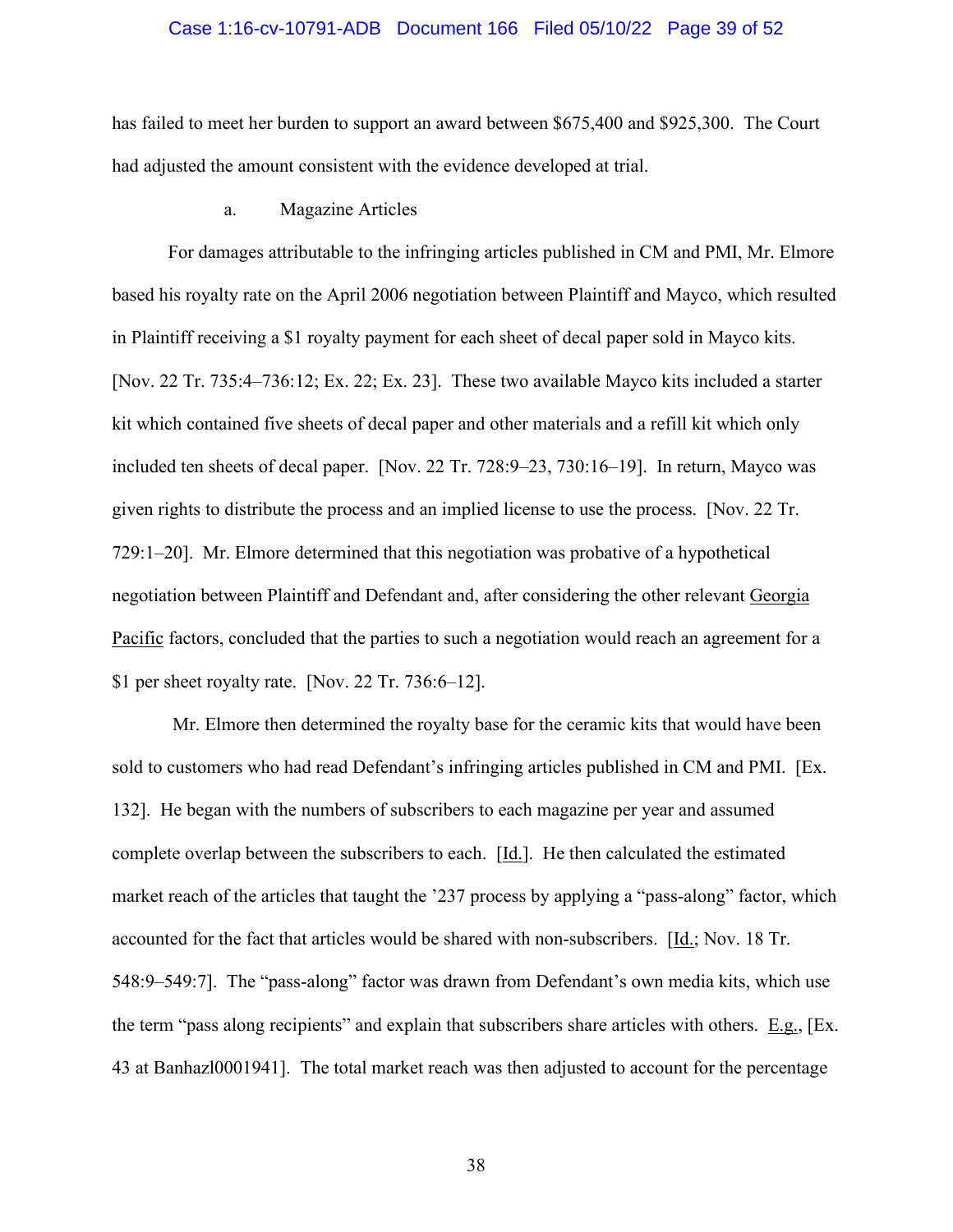#### Case 1:16-cv-10791-ADB Document 166 Filed 05/10/22 Page 40 of 52

of readers who read all of the articles in the magazines, which would necessarily include the infringing articles. [Ex. 132]. After determining the annual market reach and likely number of customers in the United States, Mr. Elmore determined the likely number of subscribers that would have purchased a ceramic kit. [Ex. 133]. This estimate was based on information about consumers generally as reported by the Direct Marketing Association, Inc.'s ("DMA") 2018 Statistical Fact Book, which explains that the "conversion rate" of readers who would read a digital newsletter, email, or other digital media and would then buy a product was 1.75%. See [Nov. 19 Tr. 655: 4–656:5, 658:2–13; Ex. 133]. From this, Mr. Elmore extrapolated that 1.75% of the articles' estimated market reach would perform the '237 process. Then, looking to Plaintiff's sale's data, Mr. Elmore estimated the number of kits that a typical user would purchase a year. [Ex. 133]. From this, he calculated the total number of kits that would be sold, the total sheets of decal paper that would be sold, and finally, Plaintiff's expected royalty payment. [Id.]. Mr. Elmore performed this calculation for the years 2010 through 2021, even though the accused infringing articles were all published before 2014. See [id.]. To account for this, Mr. Elmore calculated the estimated attrition of readers by considering the fact that subscribers re-read articles and that articles remain available online, but recognizing that as more time passed such re-reading was less likely (the "attrition rate"). [Nov. 19 Tr. 572:1–19].

As the Court understands it, the per sheet calculation frames the hypothetical negotiation in terms of the profits from kit sales that Plaintiff would be giving up by allowing Defendant to license her process. Even though Defendant does not actually sell paper kits, [Nov. 18 Tr. 524:25–525:5], this is an acceptable lens from which the view the hypothetical negotiation, Rite-Hite Corp. v. Kelley Co., 56 F.3d 1538, 1555 (Fed. Cir. 1995) (noting that it was "not unreasonable for the district court to find that an unwilling patentee would only license for one-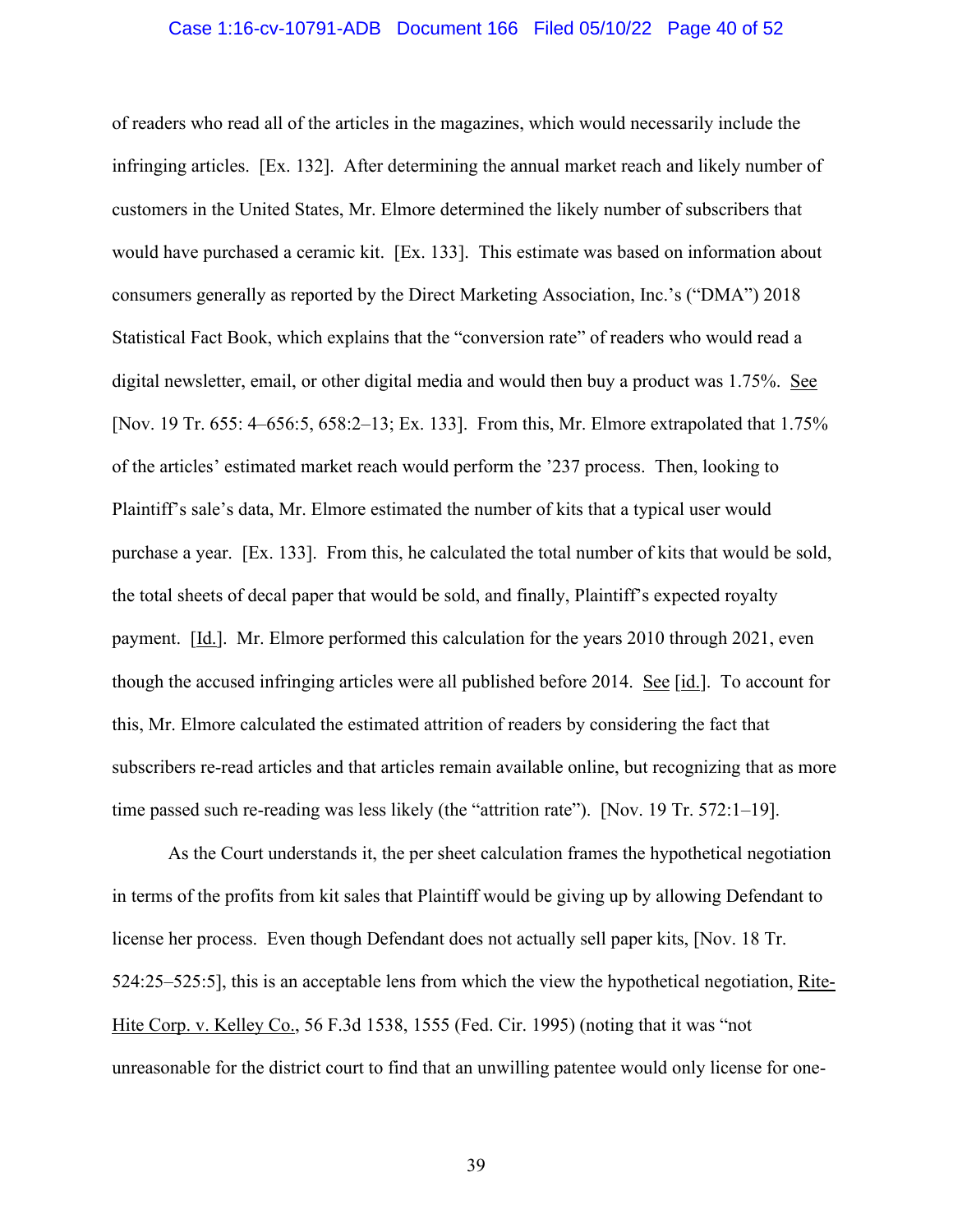#### Case 1:16-cv-10791-ADB Document 166 Filed 05/10/22 Page 41 of 52

half its expected lost profits and that such an amount was a reasonable royalty. The fact that the award was not based on the infringer's profits did not make it an unreasonable award"). Nevertheless, the record does not support the conclusion that a \$1 royalty per sheet rate accurately reflects a hypothetical negotiation between Plaintiff and Defendant.

First, the fifth Georgia Pacific factor looks to "the commercial relationship between the licensor and licensee, such as whether they are competitors." Whitserve, LLC, 694 F.3d at 27 n.11. Mr. Elmore's analysis of this factor is unsupported by the record because he has failed to convincingly explain how the relationship between Plaintiff and Defendant is similar enough to the relationship between Mayco and Plaintiff to warrant the same \$1 per sheet royalty rate. Mayco sold ceramic kits and profited directly from every kit sold that taught the method. Defendant's relationship is different. Because Defendant is a publisher and does not derive revenue from sales of decal paper, the benefit it derives from printing the '237 patent is substantially different and more attenuated than the benefit Mayco would derive from the direct sale of kits to be used to perform the method. Given the difference in position between Mayco and Defendant, Defendant would not pay the same royalty rate for the right to publish articles that teach the '237 method.

Second, although Mayco and Plaintiff reached an agreement at one point for a \$1 per sheet royalty, Mr. Elmore admitted that this agreement did not continue after the patent issued and that no other company has licensed Plaintiff's process for \$1 per sheet since the patent issued. [Nov. 18 Tr. 544:1–545:17]. Instead, in April 2009, Mayco offered Plaintiff a \$0.25 per sheet royalty rate. [Ex. 28]. In light of this evidence and the nature of the parties' relationship, the more reasonable and supported royalty rate is \$0.25 per sheet. See Lucent Techs., Inc, 580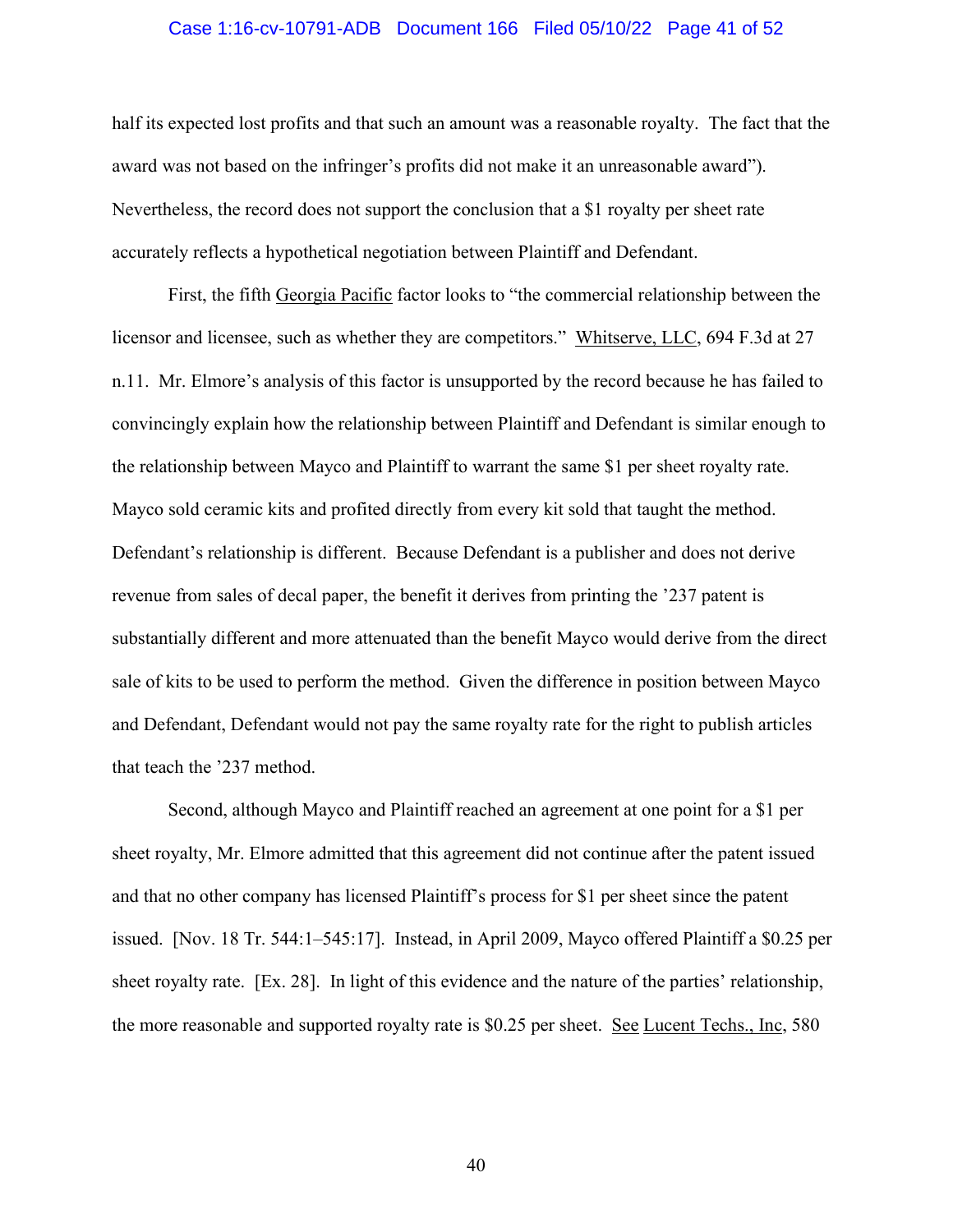#### Case 1:16-cv-10791-ADB Document 166 Filed 05/10/22 Page 42 of 52

F.3d at 1325 (the reasonable royalty calculation "necessarily involves an element of approximation and uncertainty.").

Regarding the royalty base, Mr. Elmore's reliance on customer surveys, including Defendant's own media kits and the DMA's publications on consumer behavior, is not in itself inappropriate or speculative, and this type of data is a recognized way of calculating the royalty base of third parties that will use the Accused Media to perform the '237 patent. Lucent Techs., Inc., 580 F.3d at 1334 (noting that "depending on the case" data relevant to infringing use may "come from sales projections based on past sales, consumer surveys, focus group testing, and other sources"). Though Defendant argues otherwise, the evidence presented at trial demonstrates that, in general, Mr. Elmore's method for establishing the reach of infringing articles is not so speculative that it must be disregarded. There is inherently some approximation and uncertainty in any reasonable royalty calculation, and Mr. Elmore's heavy reliance on Defendant's own analysis of its customers' habits and the reach of its products underscores the reasonableness of his approach. Although the Court recognizes that this data is seemingly maintained for advertising purposes and may thus be optimistic or aggressive, Defendant did not provide an alternative analytic framework.

Even if the reach of the articles is appropriate, Defendant argues that the damages calculation is flawed because Mr. Elmore calculated damages from 2014–2021 even though he admits that the last infringing article was published in 2013. [Nov. 19 Tr. 573:19–574:2; Ex. 117; ECF No. 165 at 23]. Mr. Elmore explained that he calculated damages for these years because the infringing articles were still available online and Defendant's media kits and other communications explain that subscribers will save articles for rereading, but that he applied an "attrition rate" to account for the decreasing reach in the years after the initial publication of an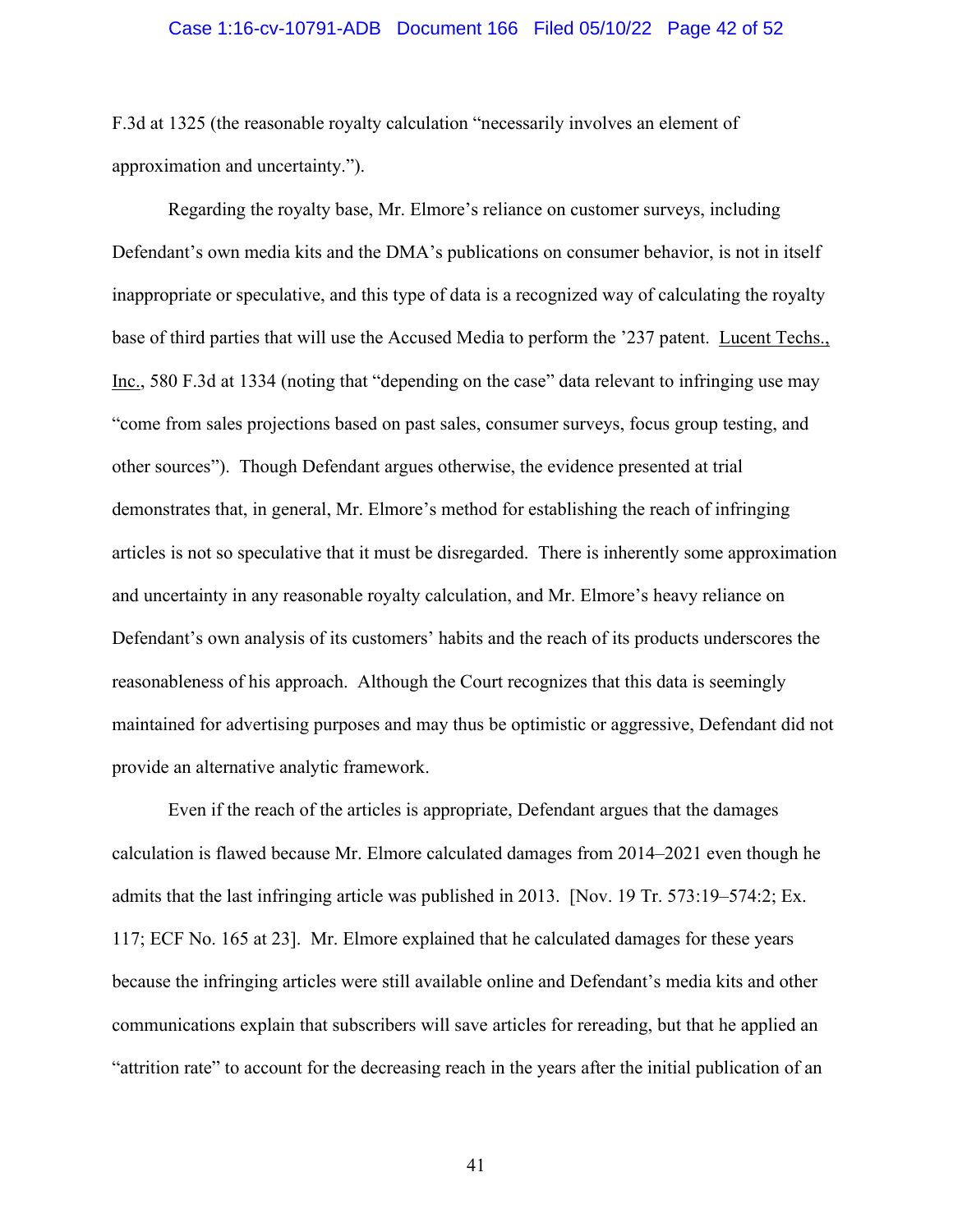infringing article. [Nov. 19 Tr. 580:10–581:22, 592:22–593:20; Ex. 103 (email from Mona Thiel stating that 98.3% and 95% of CM and PMI subscribers, respectively, "are saving the magazine for reference at a later date"); Ex. 43 (2010 PMI media kit stating that 94% of subscribers sometimes or often looked back at saved issues)]. From this, he concluded that an 80–95% "attrition rate" should be applied as the time from the initial publication increases (*i.e.*, the market reach should decrease between 5–20%). [Ex. 132]. Though the "attrition rate" remains at 90% or above from 2009 to 2019, Mr. Elmore reduced the rate to 80% for the years 2020 and 2021 due to the length of time since initial publication of the infringing articles and because Defendant's media kits for those years were not available to him. [Nov. 19 Tr. 575:19–576:1]. Given Defendant's own admission that its subscribers do indeed re-read articles and that this was a selling point used with advertisers, Mr. Elmore's assumption that infringing uses will continue beyond the publication date is supported by the record and cannot be said to be so speculative as to be "plucked out of thin air[.]" LaserDynamics, Inc. v. Quanta Computer, Inc., 694 F.3d 51, 69 (Fed. Cir. 2012). The Court disagrees, however, that "attrition rates" between 90–80% should be applied until 2021. Given that the last PMI/CM article that taught all of the steps of the method and also recommended a brand of paper to carry out the process was published in 2009, [Ex. 126], the Court will also apply a descending attrition rate going from 85–25% from 2012 to 2021. In the Court's view, this adjusted attrition rate reasonably incorporates Defendant's own representation that in general its readers save issues for rereading and that infringing articles remain available online, but also accounts for the reality that the media kits and emails Plaintiff relies on do not have any specific information about what articles are actually being reread or over what period of time, [Nov. 19 Tr. 622:3–623:15], and, further, that as the time from initial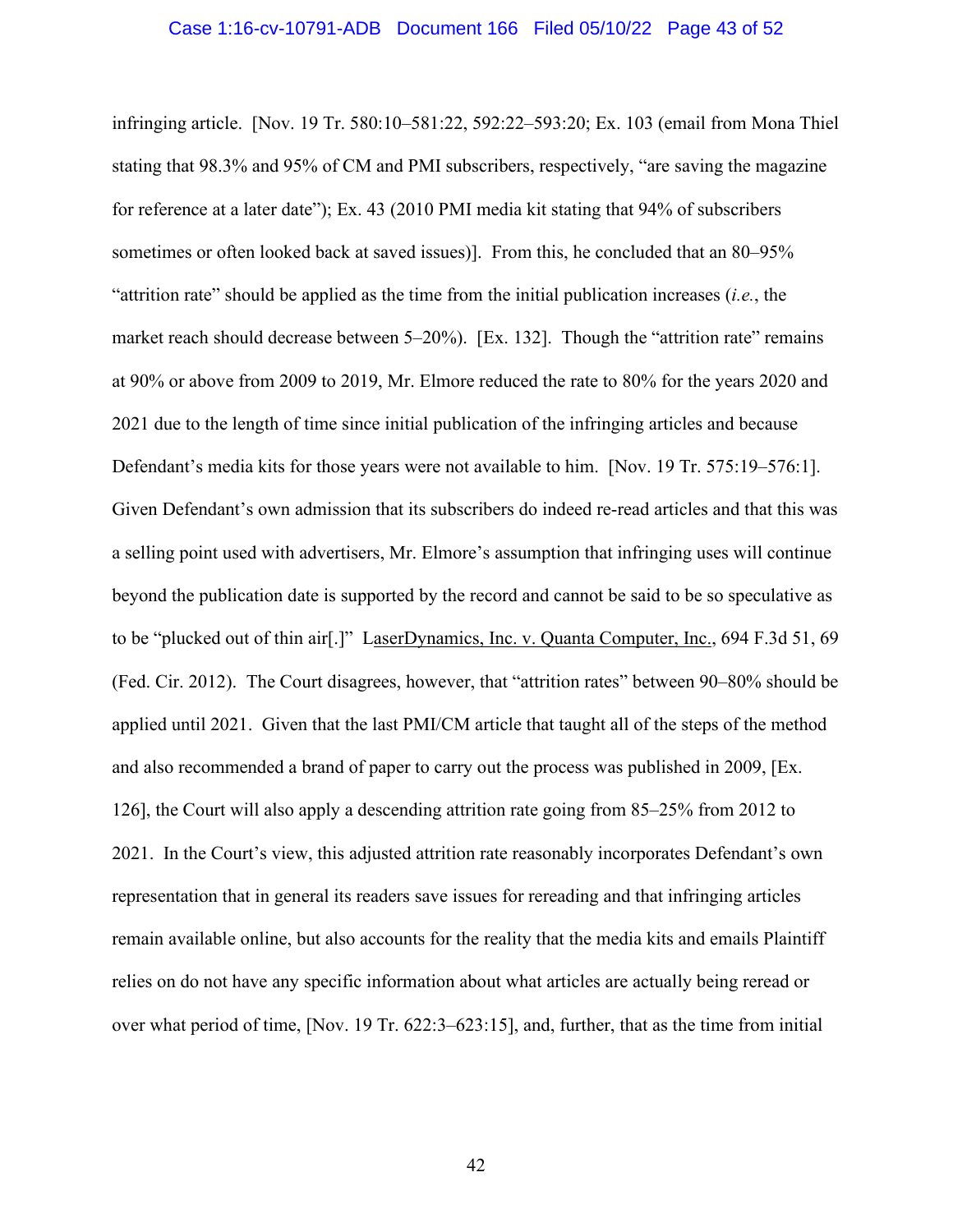#### Case 1:16-cv-10791-ADB Document 166 Filed 05/10/22 Page 44 of 52

publication increases, the likelihood that the infringing articles will be reread, resulting in new induced infringements, decreases, [Nov. 19 Tr. 579:19–23].

Defendant also contends that Mr. Elmore's analysis is flawed because it fails to properly apportion Defendant's infringing products as required by Georgia Pacific factor 13 and Federal Circuit precedent. [ECF No. 165 at 36]. Specifically, even though CM and PMI contained articles that had nothing to do with the '237 process (*i.e.*, non-infringing features), Mr. Elmore did not consider whether it was appropriate to reduce the damages to those attributable to the infringing publications only. Mr. Elmore asserts that apportionment occurred because the per sheet royalty rate necessarily isolates the pure value of the patented process. [Nov. 22 Tr. 710:9– 15, 720:8–18]. In this case, unlike those cited by Defendants in support of its apportionment argument, the reasonable royalty is not based on profits that Defendant made from selling an infringing product and is instead relying on the number of kits that Plaintiff would have sold to third parties if Defendant had not infringed. Thus, Mr. Elmore's analysis did apportion the value of the patented process from the ceramic kits and only awards Plaintiff damages based on the value of the process rather than other features of the kits.

In sum, after applying a \$0.25 royalty rate and an adjusted attrition rate, the reasonable royalty rate based on infringing articles published in CM and PMI is **\$156,543.80**. The Court's calculations are detailed in the Appendix.

#### b. Books and Videos

 Mr. Elmore used a completely different methodology for calculating the reasonable royalty for the infringing books and videos. Rather than looking at the number of viewers and readers and extrapolating from there to determine how many of them would practice the '237 process without a license, he instead looked to Defendant's profits from book and video sales.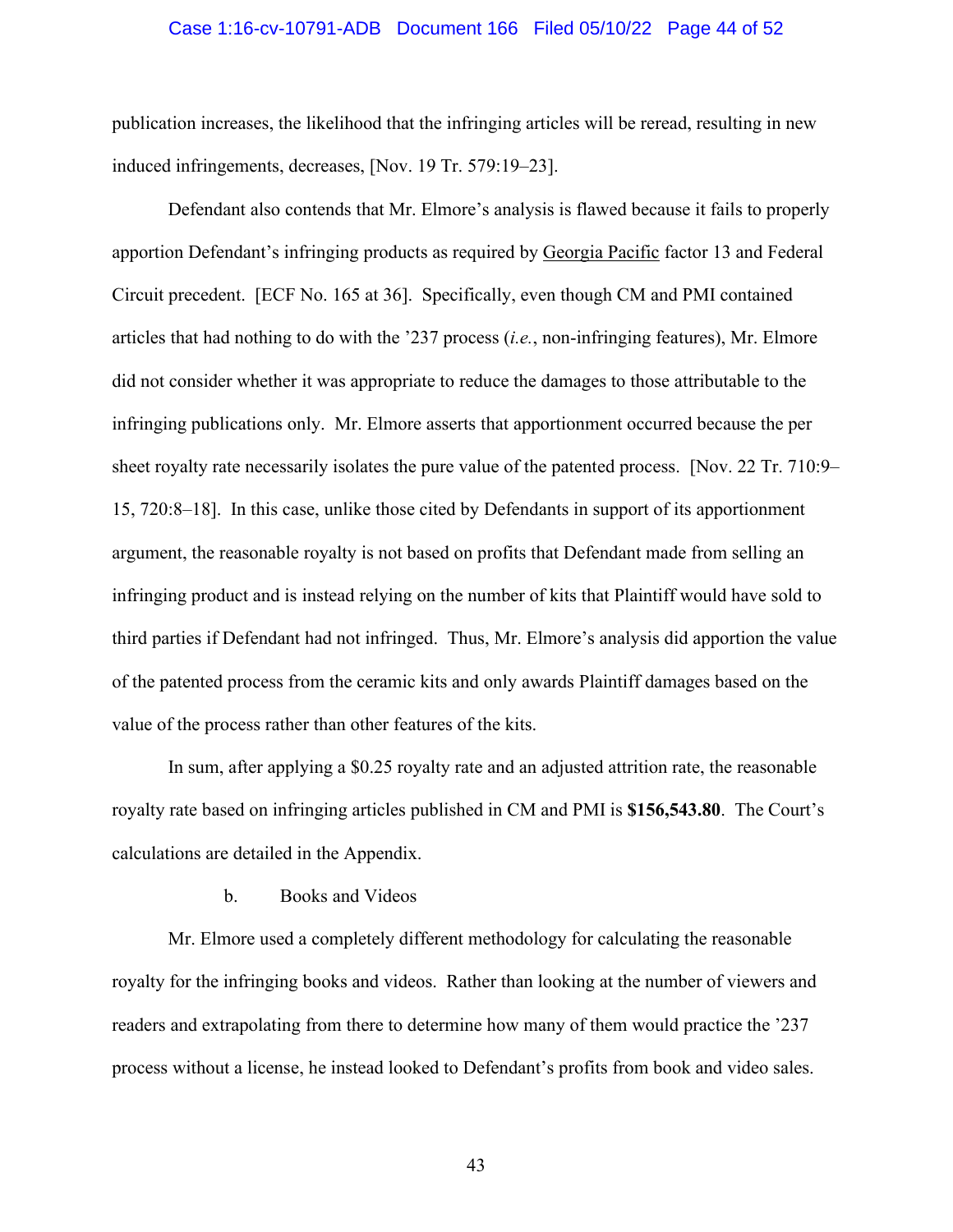[Exs. 134–35]. He then determined what percentage of the sales would be attributable to the patented process. [Id.]. Mr. Elmore found that the \$1 reasonable royalty rate translated to 22% of the average sales price of the ceramic kits. [Id.]. Mr. Elmore then applied this 22% rate to the total video and total book sales to determine the reasonable royalty due to Plaintiff for the infringing books and videos. [Id.]. Defendant argues that this method fails to appropriately apportion the revenue attributable to the infringing chapters and videos and the non-infringing features. [ECF No. 165 at 36]. Mr. Elmore admitted that he did not analyze which elements of Defendant's accused infringing products were infringing or not. [Nov. 18 Tr. 538:23–539:5; Nov. 22 Tr. 709:11–16]. Instead, Mr. Elmore determined the percentage of ceramic kit sales attributable to Plaintiff's process (*i.e,*, the patented element) and applied that same percentage to the book and video sales. [Nov. 22 Tr. 719:22–720:25]. Thus, this was an apportionment of the royalty rate that aimed to only account for the value of the patented process. While a "complete lack of economic analysis to quantitatively support. . . apportionment" is grounds for excluding an expert's opinion, Mr. Elmore's opinion is not completely speculative in light of this explanation. LaserDynamics, Inc., 694 F.3d at 69 (Fed. Cir. 2012).

Though his general approach is defensible, Mr. Elmore again used a \$1 per sheet royalty rate when calculating the percentage. As noted above, the Court finds that the reasonable royalty rate is \$0.25 per sheet. He also used the incorrect prices for the ceramic kits in his calculations. [Nov. 22 Tr. 745:3–748:5 (admitting that he incorrectly calculated the 22% royalty rate)]. Finally, he includes revenue from two books that did not induce infringement because they either did not promote other sources of decal paper or were not raised as an Accused Media during trial. [Ex. 134 (calculating damages based on the "Electric Kiln," which did not induce infringement, and "Low Fire Glazes and Special Projects," which was not offered as an Accused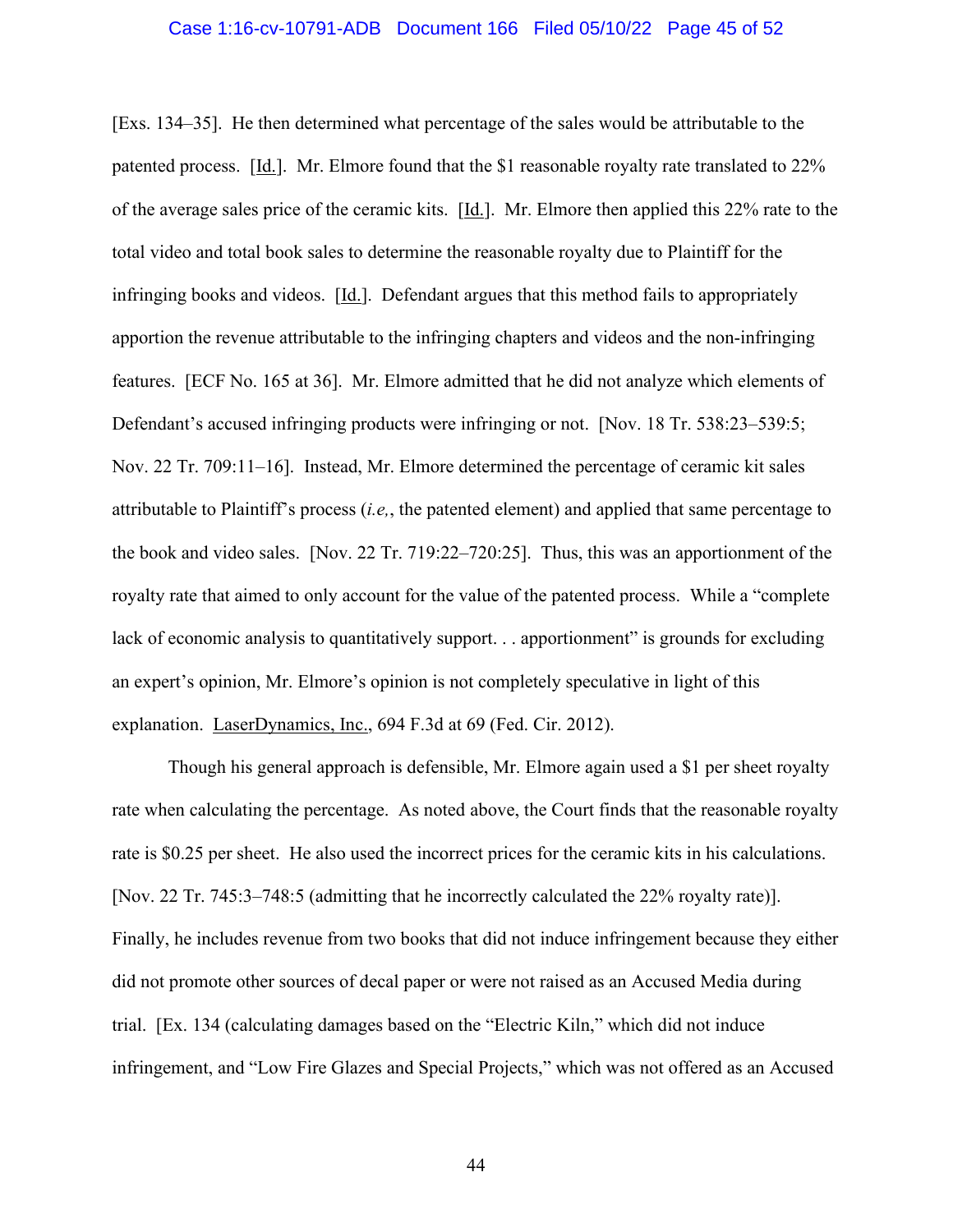#### Case 1:16-cv-10791-ADB Document 166 Filed 05/10/22 Page 46 of 52

Media at trial)]. As noted above, Plaintiff has only proven that a chapter from "Image Design Transfer Techniques," [ECF No. 119], which explicitly advertises other decal papers, induced infringement. Plaintiff has not demonstrated why profits from a non-infringing book should be included in the damages analysis. Thus, after applying the appropriate royalty rate, using the correct prices for ceramic kits, and limiting to total sales to the infringing book, the total damages from infringing books and video sales is **\$5,395.72.** The Court's calculations are included in the appendix.

Accordingly, Plaintiff is entitled to reasonable royalty damages in the sum of **\$161,939.52**

c. Willful Infringement and Attorneys' Fees

Plaintiff also seeks enhanced damages due to Defendant's allegedly willful infringement and an award of attorney's fees. [ECF No. 164 at 82–85, 92–93].

A finding of willful damages can lead to an enhanced damages award. "The sort of conduct warranting enhanced damages has been variously described . . . as willful, wanton, malicious, bad-faith, deliberate, consciously wrongful, flagrant, or—indeed—characteristic of a pirate." Halo Elecs., Inc. v. Pulse Elecs., Inc., 579 U.S. 93, 103–04 (2016). To establish willfulness, the patent holder must show that the infringer had knowledge of the patent and that its acts constituted infringement. SiOnyx, LLC, 330 F. Supp. 3d at 608. Willfulness is inferred from all the circumstances. Id.

There is no dispute that Defendant had knowledge of the patent and that Plaintiff told Defendant that she thought her patent was being infringed. These facts alone, however, do not lead to the conclusion that Defendant's conduct was willful. This case presents unusual factual circumstances and Defendant's employees were consistent in their response that they did not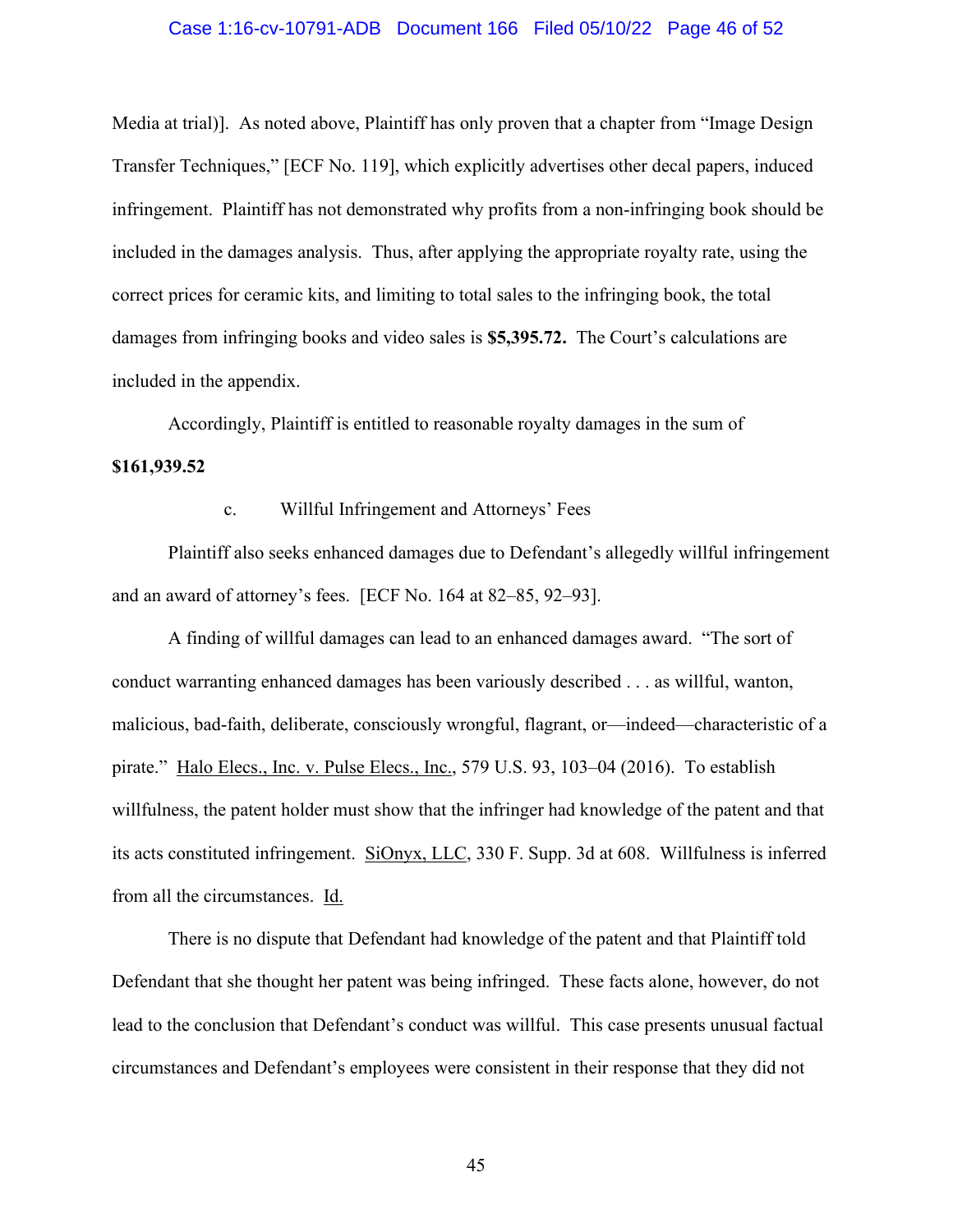#### Case 1:16-cv-10791-ADB Document 166 Filed 05/10/22 Page 47 of 52

believe they were infringing on the patent. [Exs. 25, 26, 32]. Plaintiff points to Ms. Harnetty's and Mr. Spahr's deposition testimony stating that those in the ceramics community do not patent their processes and that the community likes to share, and argues that this is evidence that Defendant knowingly ignored patent law. [ECF No. 164 at 84]. This testimony does not convince the Court that Defendant's actions were "willful, wanton, malicious, bad-faith, deliberate, consciously wrongful, [or] flagrant," particularly where the issue of whether there was induced infringement is such a close call. Therefore, Plaintiff is not entitled to enhanced damages.

A "court in exceptional cases may award reasonable attorney fees to the prevailing party." 35 U.S.C. § 285. "[A]n exceptional case is simply one that stands out from others with respect to the substantive strength of a party's litigating position (considering both the governing law and the facts of the case) or the unreasonable manner in which the case was litigated." Octane Fitness, LLC v. ICON Health & Fitness, Inc., 572 U.S. 545, 554 (2014). "[T]here is no precise rule or formula for making these determinations"; instead, district courts "may determine whether a case is exceptional in the case-by-case exercise of their discretion, considering the totality of the circumstances." Id. (internal quotation marks and citation omitted). Plaintiff argues that Defendant's willful infringement, the fact that Defendant failed to seek a legal opinion, and the harm to Plaintiff's business all show that this is an exceptional case. [ECF No. 164 at 93]. For the same reasons that the Court found that Defendant's infringement was not willful and given that Defendant's liability was a close call, this case also does not present the type of exceptional circumstances that would warrant an award of attorneys' fees. Accordingly, Plaintiff is not entitled to her attorneys' fees.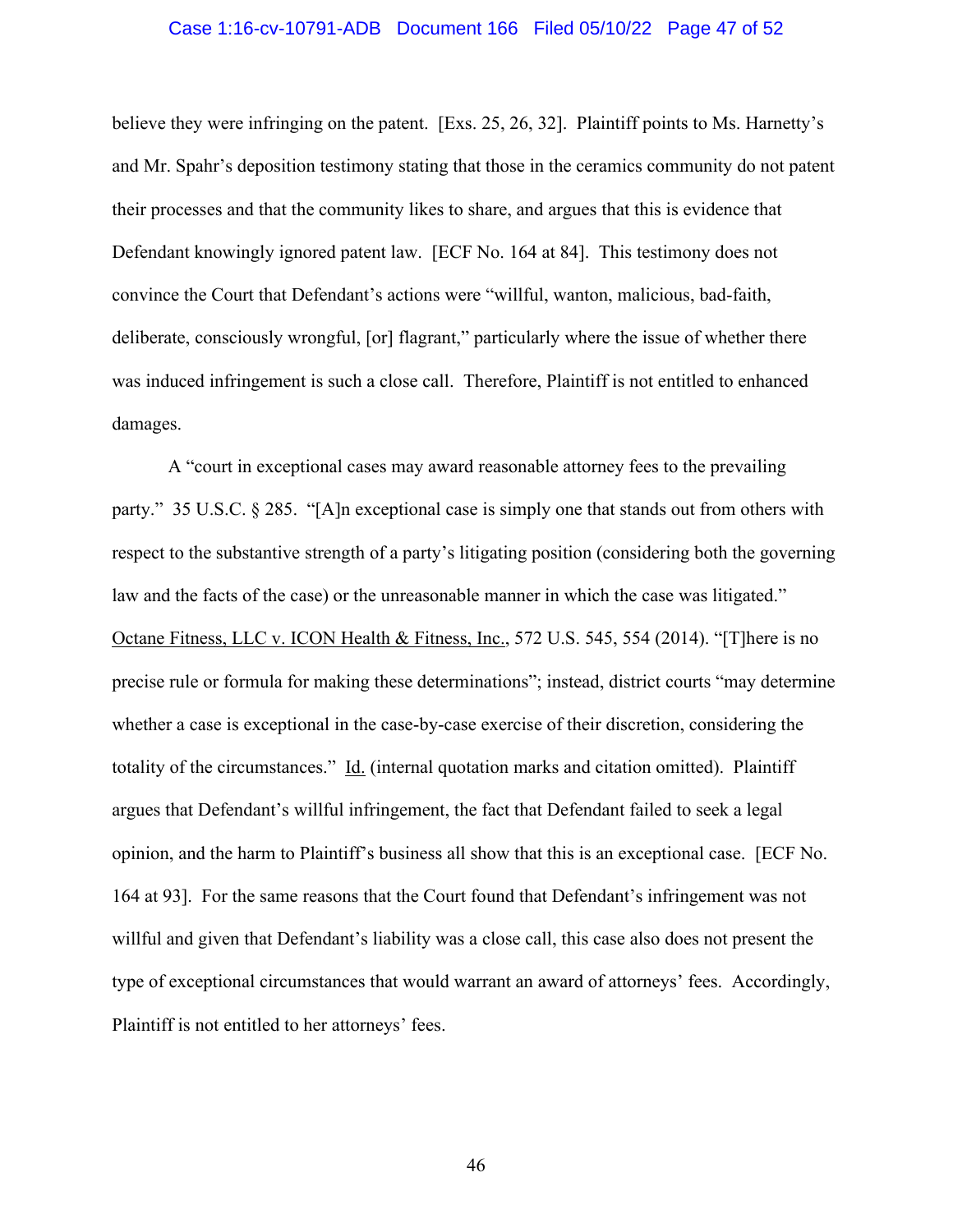### 4. Equitable Estoppel, Laches, and Counterclaim Count III

Defendant also argues that Plaintiff's claims are barred by the doctrine of equitable

estoppel because her actions led Defendant to believe that she did not intend to bring suit. [ECF

No. 165 at 32–33]. The three elements of equitable estoppel are:

a. The patentee, through misleading conduct, leads the alleged infringer to reasonably infer that the patentee does not intend to enforce its patent against the alleged infringer. "Conduct" may include specific statements, action, inaction, or silence where there was an obligation to speak.

b. The alleged infringer relies on that conduct.

c. Due to its reliance, the alleged infringer will be materially prejudiced if the patentee is allowed to proceed with its claim.

Scholle Corp. v. Blackhawk Molding Co., 133 F.3d 1469, 1471 (Fed. Cir. 1998).

Defendant has pointed to no evidence in the record to support its argument that Plaintiff ever communicated that it would not sue Defendant or would acquiesce to infringement. See [ECF No. 165 at 32–33 (not citing to the record)]. To the contrary, Plaintiff's communications with Defendant indicated that she did not approve of the infringement, which is further evidenced by her refusal to sign Defendant's proposed contract that would release it from all patent infringement liability. Defendant has also not offered any evidence to show that it relied on Plaintiff's conduct and was prejudiced by it. Thus, equitable estoppel does not bar Plaintiff's claims.<sup>9</sup>

<sup>9</sup> Although Counterclaim Count III, which seeks a declaration that the patent is unenforceable, is not raised in the joint pretrial memo or post-trial briefing, Defendant continued to assert it in its recently filed amended answer and counterclaim complaint. [ECF No. 131]. Counterclaim Count III alleges unenforceability due to Plaintiff's delay in filing suit and conduct indicating that she would not sue.  $[\underline{Id}$  at 9–10  $\P$  19–27]. For the reasons set forth above regarding equitable estoppel, Defendant has not proven that the patent is unenforceable on these grounds. Accordingly, judgment for shall enter for Plaintiff on Counterclaim Count III.

Similarly, Plaintiff argues that Defendant is asserting a defense of laches. [ECF No. 164 at 84–85]. To the extent Defendant is asserting that defense, it has not raised that argument in its post-trial briefing. [ECF No. 165]. "The accused infringer has the burden of proving the facts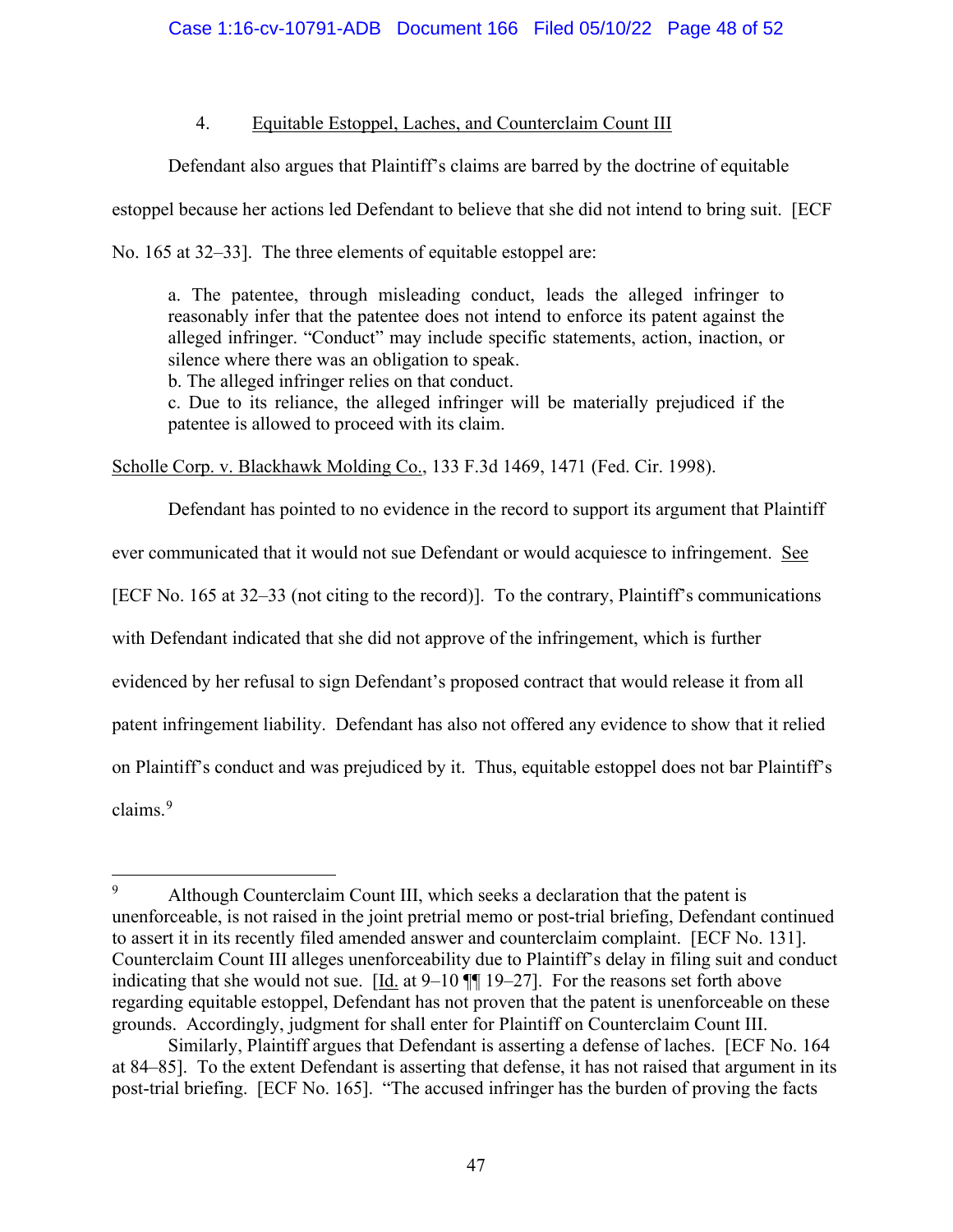## **V. CONCLUSION**

For the reasons discussed herein, Defendant induced infringement of the '237 patent and Plaintiff is entitled to **\$161,939.52** in damages.

Judgment shall enter for Plaintiff on Counterclaim Count I, Count I (to the extent she has alleged indirect infringement), Counterclaim Count II (to the extent she has alleged indirect infringement), and Counterclaim III. Judgment shall enter for Defendant on Count I (to the extent Plaintiff alleged direct infringement), and Counterclaim Count II (to the extent Plaintiff alleged direct infringement).

### **SO ORDERED.**

May 10, 2022 /s/ Allison D. Burroughs ALLISON D. BURROUGHS U.S. DISTRICT JUDGE

related to laches, including delay and prejudice, by a preponderance of the evidence."

Koninklijke Philips N.V. v. Zoll Med. Corp., No. 10-cv-11041, 2014 WL 2047878, \*8 (D. Mass. May 16, 2014). Because Defendant has failed to identify any facts in support of this argument, it has not proven by a preponderance of the evidence that its laches defense applies.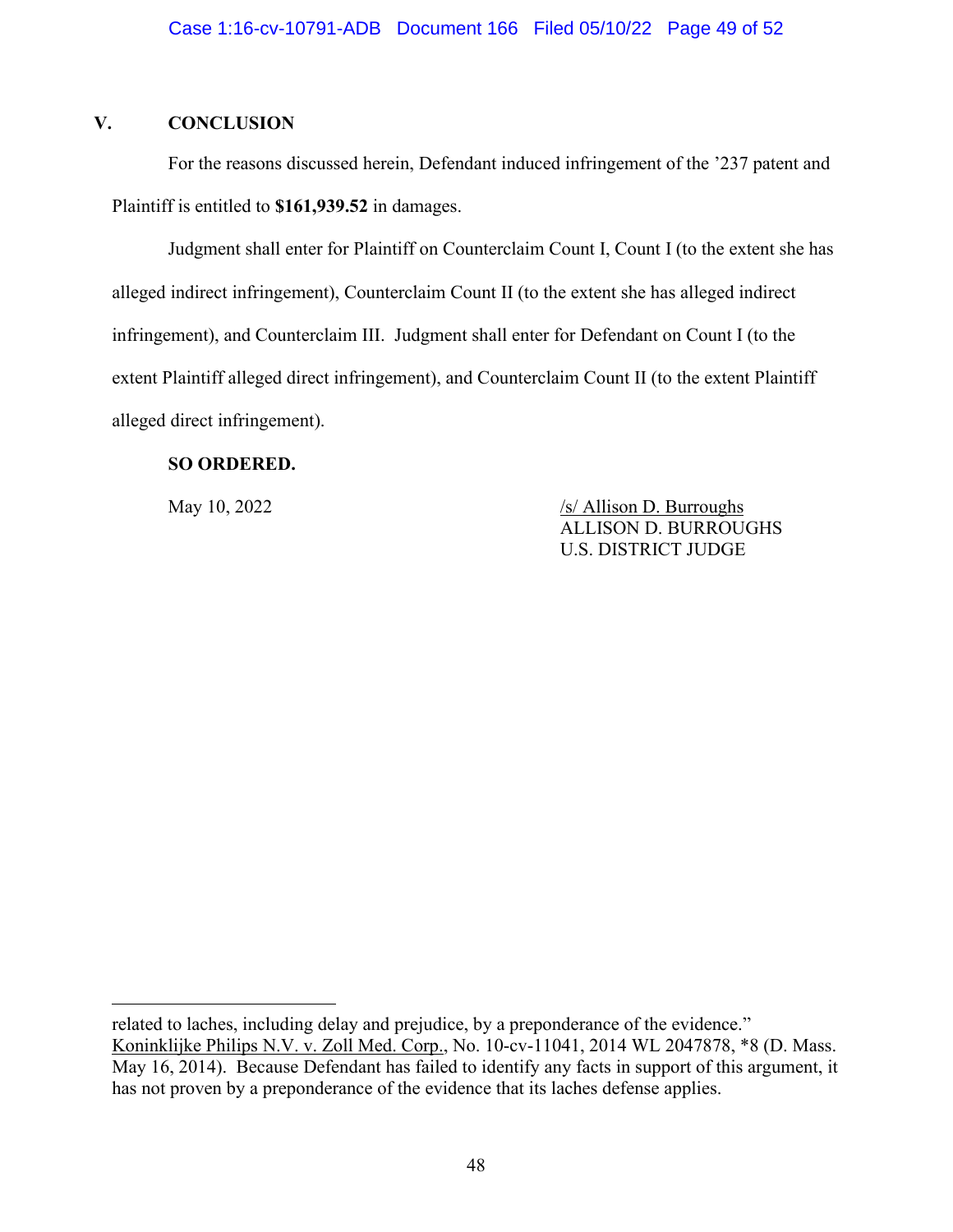#### VI. **APPENDIX**

| Year                                                            | 2010 (May-<br>Dec) | 2011      | 2012      | 2013      | 2014           | 2015         |
|-----------------------------------------------------------------|--------------------|-----------|-----------|-----------|----------------|--------------|
| Likely customers<br>in U.S. before<br>attrition                 | 90,981             | 97,594    | 76,973    | 77,531    | 73,654         | 66,289       |
| <b>Attrition rate</b>                                           | 0.95               | 0.95      | 0.85      | 0.75      | 0.65           | 0.60         |
| <b>Customers after</b><br>attrition                             | 86,432             | 92,714    | 65,427    | 58,148    | 48,875         | 39,773       |
| <b>Partial Period</b><br>adjustment                             | 57,621             | 92,714    | 65,427    | 58,148    | 48,875         | 39,773       |
| Estimated<br>number of<br>infringers<br>(multiplied by<br>1.75% | 1,008              | 1,622     | 1,145     | 1,018     | 838            | 696          |
| Number of kits                                                  | $\overline{7}$     | 8         | 8         | 8         | $\overline{7}$ | 8            |
| Likely customers<br>multiplied by<br>number of kits             | 7,059              | 12,980    | 9,160     | 8,141     | 5,865          | 5,568        |
| Multiplied by<br>number of sheets<br>(10)                       | 70,586             | 129,800   | 91,598    | 81,408    | 58,647         | 55,683       |
| Multiplied by<br>royalty rate<br>$(\$0.25)$                     | 17,646.43          | 32,450.00 | 22,899.47 | 20,351.89 | 14,661.75      | 13,920.69    |
| Total (2010-<br>2015)                                           |                    |           |           |           |                | \$121,930.23 |

# Magazine Articles<sup>10</sup>

<sup>&</sup>lt;sup>10</sup> Other than the \$0.25 per sheet royalty and adjusted "attrition rate," the Court adopts the figures and calculations in Mr. Elmore's revised expert report. [Exs. 131–33].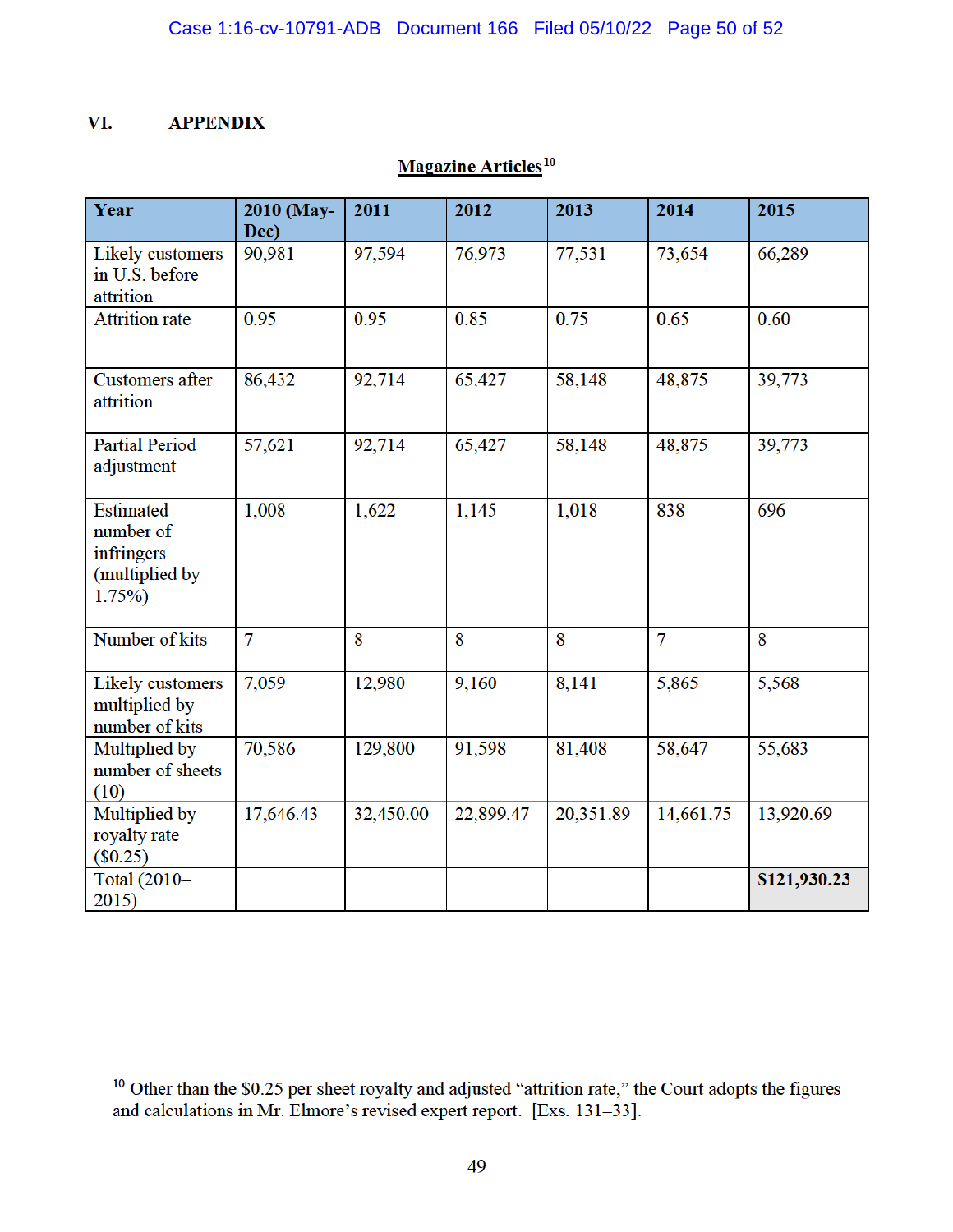| Year                                                                | 2016     | 2017     | 2018     | 2019     | 2020           | 2021 (Jan-Oct) |
|---------------------------------------------------------------------|----------|----------|----------|----------|----------------|----------------|
| Likely customers<br>in U.S. before<br>attrition                     | 59,660   | 53,694   | 48,324   | 43,492   | 39,143         | 31,314         |
| <b>Attrition</b> rate                                               | 0.50     | 0.45     | 0.40     | 0.35     | 0.30           | 0.25           |
| <b>Customers</b> after<br>attrition                                 | 29,830   | 24,162   | 19,330   | 15,222   | 11,743         | 7,828          |
| <b>Partial Period</b><br>adjustment                                 | 29,830   | 24,162   | 19,330   | 15,222   | 11,743         | 6,524          |
| <b>Estimated number</b><br>of infringers<br>(multiplied by<br>1.75% | 522      | 423      | 338      | 266      | 205            | 114            |
| Number of kits                                                      | 7        | 8        | 8        | 7        | $\overline{7}$ | 7              |
| Likely customers<br>multiplied by<br>number of kits                 | 3,654    | 3,383    | 2,706    | 1,865    | 1,438          | 799            |
| Multiplied by<br>number of sheets<br>(10)                           | 36,542   | 33,827   | 27,061   | 18,647   | 14,385         | 7,992          |
| Multiplied by<br>royalty rate<br>$(\$0.25)$                         | 9,135.44 | 8,456.80 | 6,765.36 | 4,661.80 | 3,596.26       | 1,997.91       |
| Total (2016-<br>2021)                                               |          |          |          |          |                | \$34,613.57    |

**Combined Articles Total: \$156,543.80**